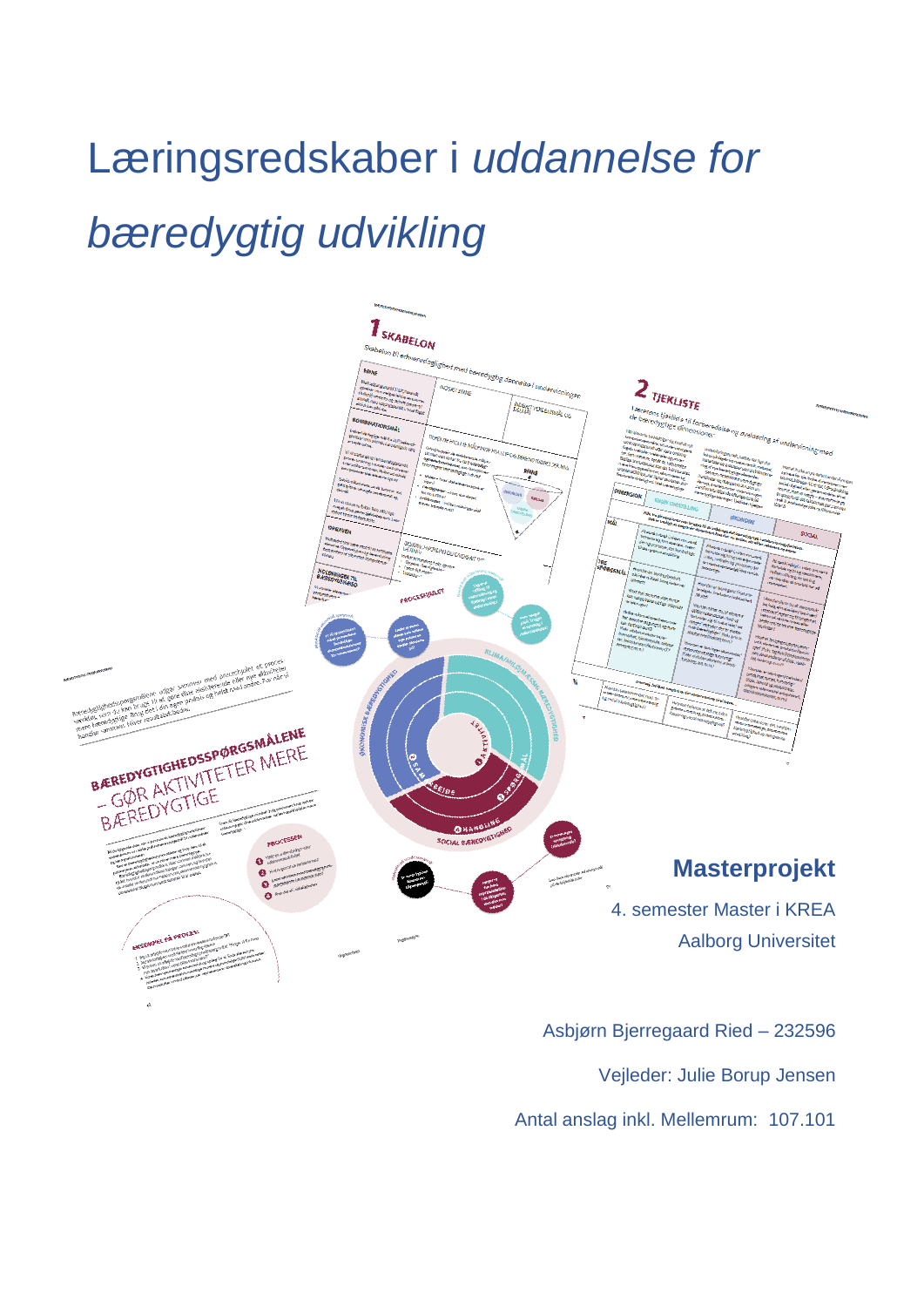# Abstract

This master's thesis investigates the use of creative learning tools in *education for sustainable development* in Danish vocational education. The thesis aims to first understand how the tools *The sustainable questions* and *the teachers prepping tool* developed by The Youth Town are used in a professional practice on a vocational school and secondly what that insight means for the tool's future development. Through a pragmatic oriented analyses of qualitative data from interviews with two vocational teachers and two development consultants tasked with developing *education for sustainable development*, I will argue, that the learning tools are used in an autonomous way based on the user's ability to reflect upon sustainability as multidimensional. My findings point to the fact, that the use of the learning tools is conditioned by a complex practice for *education for sustainable development* where development consultants as gatekeepers struggle to streamline an implementation process for the autonomous working vocational teachers. This forces the use of written documentation as the primary progress indicator for *education for sustainable development* which becomes a barrier for the practical vocational teacher's use of creative learning tools. Donald Schön's theory on how professionals' reflections upon their practice externalize defining workprocesses nuances the use by highlighting how the development consultants use the tools to expand their own understanding of multidimensional sustainability which is the intended use of the tools. The theory furthermore expands how the vocational teachers experiences a practice for *education for sustainable development* that lacks structure. John Dewey's experiencebased learning theory is used as a parameter for *education for sustainable education* by identifying key areas where the insight in practice gained becomes opportunities in the future development of the tools. This points to a need for future development to address how users quickly can link their own practice to multidimensional sustainability, incorporate multimodality in the tools presentation and output and to enhance the tools differentiation options so they can work within a practice there is connected. Insight gained in the thesis points towards a new approach to tools and materials for *education for sustainable development* which has a *whole school approach* meaning that a condition for development is a pragmatic inclusion of the all the actors within the practice the output is developed to.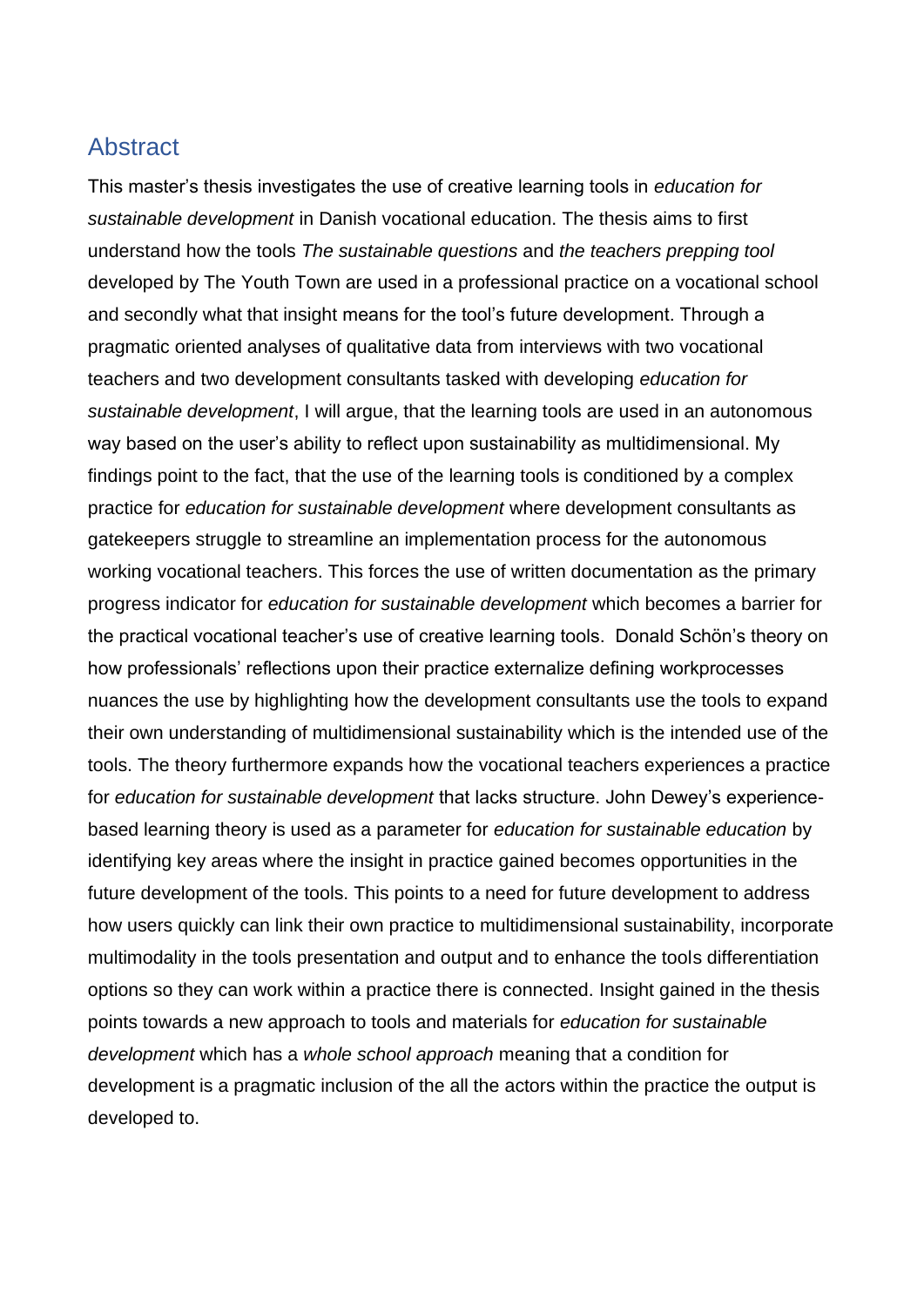# Indhold

| Erhvervsskolernes undervisere som bindeled mellem vision og praksis 2      |  |
|----------------------------------------------------------------------------|--|
|                                                                            |  |
|                                                                            |  |
|                                                                            |  |
| Fra lokal til global - Udvikling af bæredygtighedsdidaktik på tværs 5      |  |
|                                                                            |  |
|                                                                            |  |
|                                                                            |  |
|                                                                            |  |
|                                                                            |  |
|                                                                            |  |
|                                                                            |  |
|                                                                            |  |
|                                                                            |  |
|                                                                            |  |
|                                                                            |  |
|                                                                            |  |
|                                                                            |  |
|                                                                            |  |
|                                                                            |  |
|                                                                            |  |
|                                                                            |  |
|                                                                            |  |
|                                                                            |  |
|                                                                            |  |
| Læring og den kritiske undersøgelse - det pragmatiske læringsperspektiv 20 |  |
|                                                                            |  |
|                                                                            |  |
|                                                                            |  |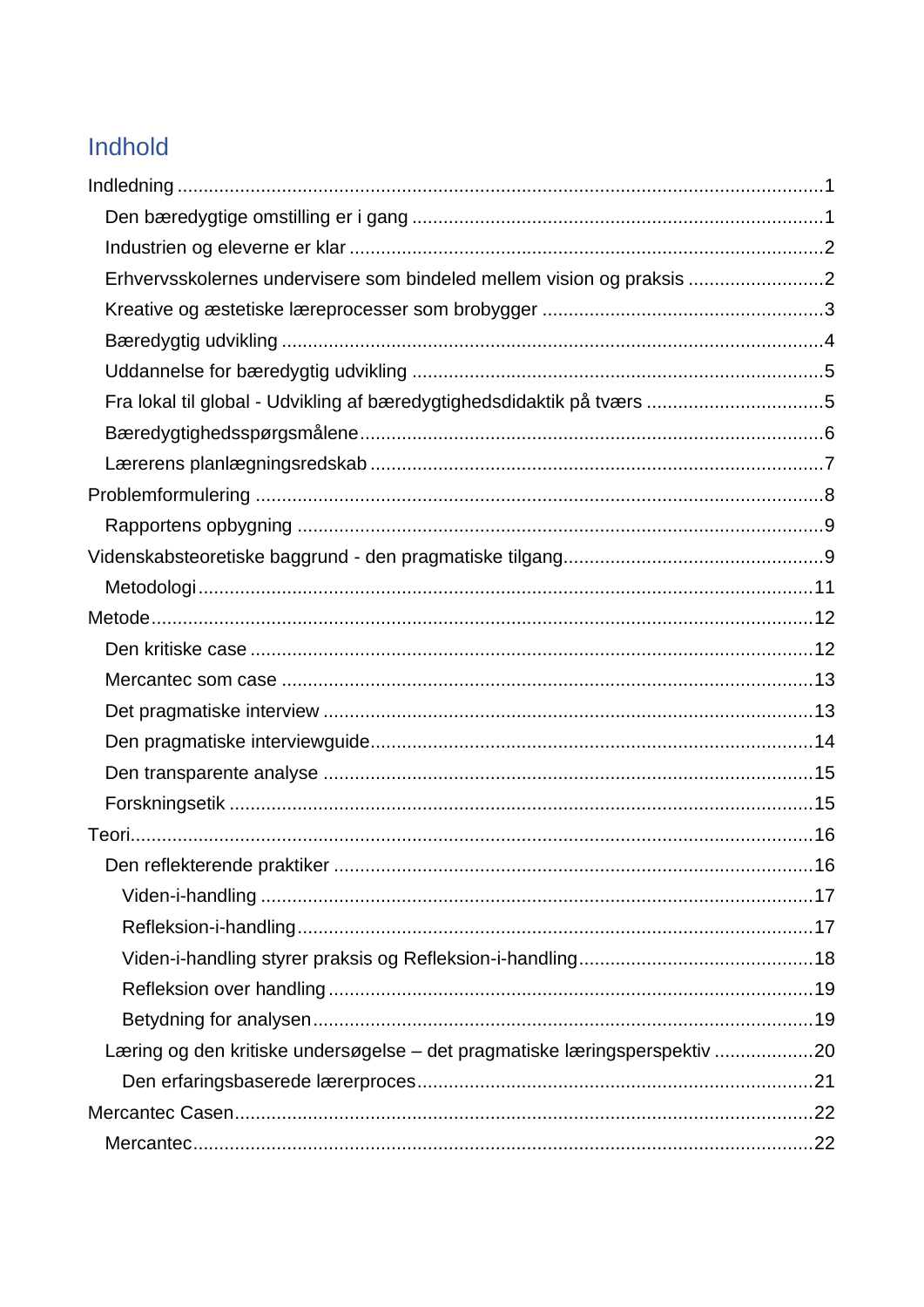| Dokumentation som brobygger mellem udvikling og faglærerne26        |     |
|---------------------------------------------------------------------|-----|
|                                                                     |     |
|                                                                     |     |
|                                                                     |     |
|                                                                     |     |
|                                                                     |     |
|                                                                     |     |
|                                                                     |     |
|                                                                     |     |
|                                                                     |     |
| Forståelse for bæredygtig udvikling som ubestemt zone for praksis34 |     |
|                                                                     |     |
|                                                                     |     |
|                                                                     |     |
|                                                                     |     |
|                                                                     |     |
|                                                                     |     |
|                                                                     |     |
|                                                                     | .38 |
|                                                                     |     |
| Motivere til kritisk refleksion og eksperimenterende handlinger 39  |     |
|                                                                     |     |
|                                                                     |     |
|                                                                     |     |
|                                                                     |     |
|                                                                     |     |
|                                                                     |     |
|                                                                     |     |
|                                                                     |     |
|                                                                     |     |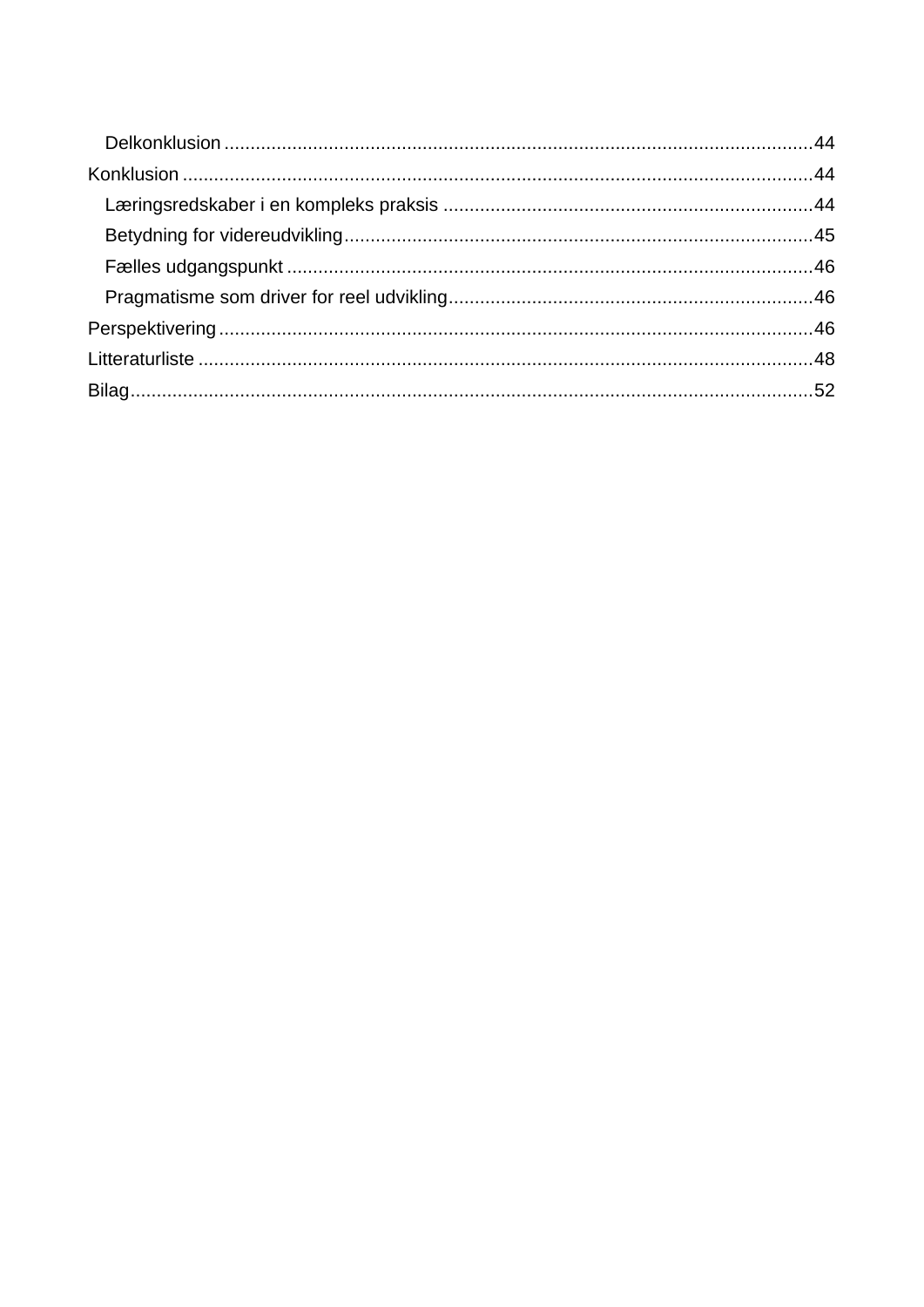# <span id="page-5-0"></span>Indledning

# <span id="page-5-1"></span>Den bæredygtige omstilling er i gang

Det globale samfund skal omstilles i en bæredygtig retning, hvis fremtiden for kommende generationer skal sikres. I 2015, som et samlet svar på udfordringen, vedtog FN de 17 verdensmål for bæredygtig udvikling (FN 2015). Verdensmålene fordrer en grundlæggende omstilling til et bæredygtigt samfund bygget på en ny forståelse af kompetencer, viden og færdigheder. Uddannelsessektoren spiller en central rolle i omstillingen. Det tydeliggøres i Verdensmål 4, *Kvalitetsuddannelse for alle* og delmål 4,7:

> "Inden 2030 skal alle elever have tilegnet sig den viden og de færdigheder, som er nødvendige for at fremme en bæredygtig udvikling, herunder bl.a. gennem undervisning i bæredygtig udvikling og bæredygtig livsstil, menneskerettigheder, ligestilling mellem kønnene, fremme af en fredelig og ikke voldelig kultur, globalt medborgerskab og anerkendelse af kulturel mangfoldighed og af kulturens bidrag til en bæredygtig udvikling" *[...]*" (FN 2015).

En samlet betegnelse for den type uddannelse er *uddannelse for bæredygtig udvikling*. Den danske uddannelsessektor er gået i gang. Danske Erhvervsskoler og -Gymnasiers (DEG) rapport fra 2019 viser, at cirka halvdelen af landets erhvervsskoler arbejder eller vil arbejde med verdensmålene (DEG 2019). Stigningen tilskrives, at flere nationale aktører vurderer de danske erhvervsskoler som særligt vigtige, hvis Danmark skal opfylde verdensmålene inden 2030 (DEG 2019). I kølvandet på den stigende tilslutning til *uddannelse for bæredygtig udvikling* belyser DEGs rapport en række udfordringer; ingen eller lav efterspørgsel fra industrien, lav tilslutning blandt institutionernes faglærere og en uorganisk top-down tilgang fra ledelser. I et forsøg på at kortlægge erhvervsskolernes potentiale som en central bæredygtighedsaktør udformede Ungdomsbyen for den Danske UNESCO nationalkommission i 2019 rapporten *(Ud)dannet til bæredygtighed.* Rapporten bekræfter antagelsen om, at erhvervsskolernes unikke veksels-, metodefokuserede- og praksisnære uddannelser er et fordelagtigt miljø til at fostre *uddannelse for bæredygtig udvikling* (Olsen 2019). I rapporten fortæller erhvervsskoleeleverne om øget trivsel,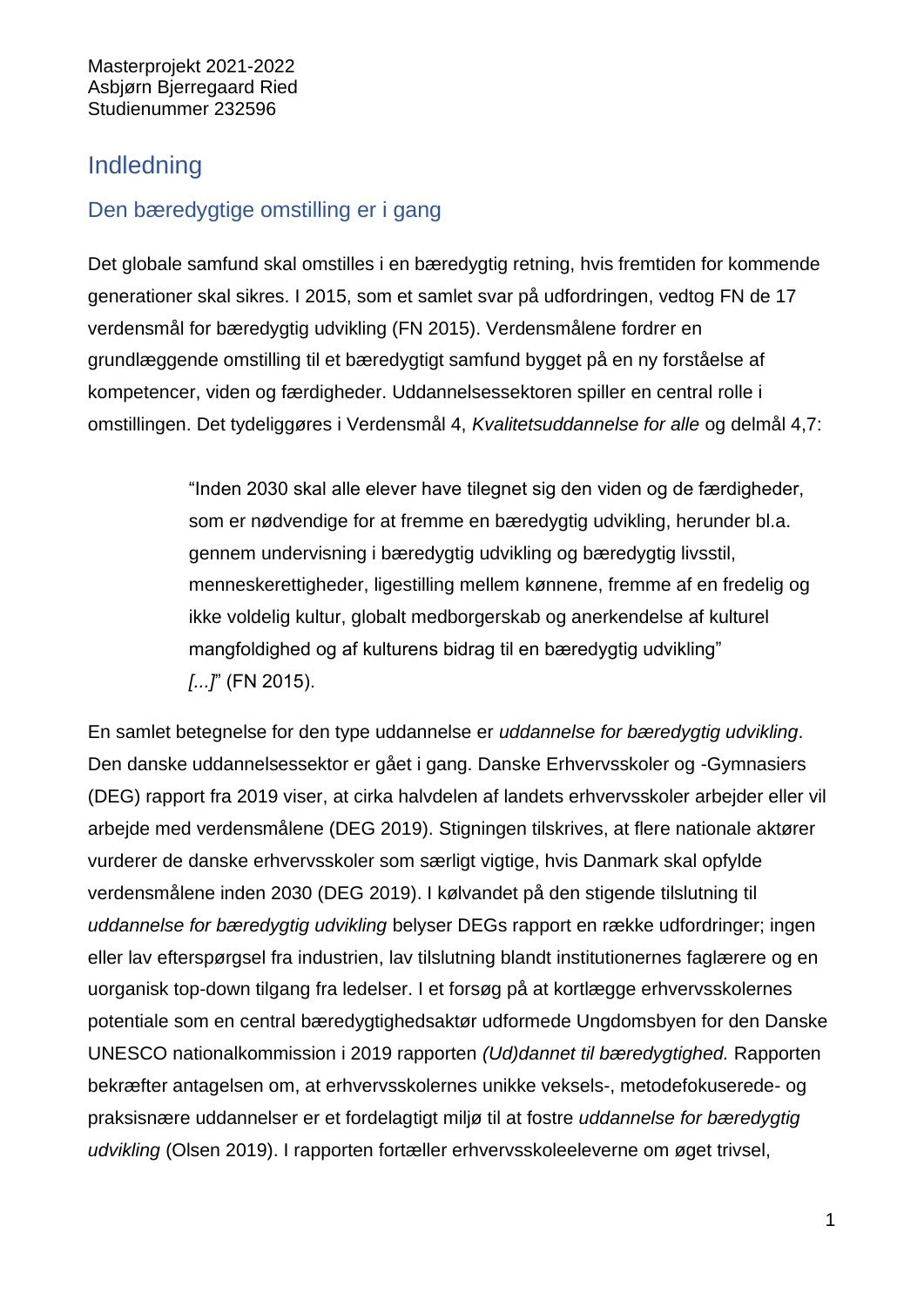motivation og kvalitet i undervisningen, når de arbejder med bæredygtighed. Sammenlagt med potentialet for øget optag og fastholdelse af elever skitserer rapporten de mange muligheder i et skifte mod *uddannelse for bæredygtig udvikling* (Olsen 2019)*.*

# <span id="page-6-0"></span>Industrien og eleverne er klar

Siden Ungdomsbyen og DEG's rapporter i 2019 er udviklingen gået stærkt. DEG's konklusioner om lav tilslutning fra industrien har ændret sig og presset stiger fra de studerende. En undersøgelse blandt byggemarked Starks professionelle kunder, der er endestationen for en stor andel af dimittender fra erhvervsskolens byggetekniske uddannelser viser, at:

> "43% af BtB deltagere tænker på bæredygtighed, når de skal vælge byggematerialer, hvilket er en fremgang i forhold til 2020. Godt 35% køber bæredygtige byggematerialer, hvilket igen er en fremgang i forhold til 2020" (Stark 2021).

På samme måde oplever erhvervsskolerne en øget efterspørgsel fra deres elever. 2700 erhvervsskoleelever deltog i 2021 i undersøgelsen *IWorkGlobalGoals*, der undersøgte unges krav til deres fremtidige arbejdspladser. Meldingen var utvetydig; fremtidens arbejdspladser skal være bæredygtige både i produktion af nye produkter, men også ift. arbejdsforhold, lokalt engagement og ligestilling m.m. (Iloveglobalgoals 2021).

# <span id="page-6-1"></span>Erhvervsskolernes undervisere som bindeled mellem vision og praksis

Overstående rapporter tegner et billede af, at industrien og erhvervsskolernes elever og bestyrelser mange steder er klar til den bæredygtige omstilling. Som bindeled er det op til erhvervsskolernes undervisere at lave *uddannelse for bæredygtig udvikling*, der uddanner

> "[...] forandringsagenter, der i virksomheder og lokalsamfund kan være med til at skabe bæredygtige løsninger. En rolle, der fortsætter, når de kommer ud på arbejdsmarkedet som nyuddannede medarbejdere*"* (Olsen 2019).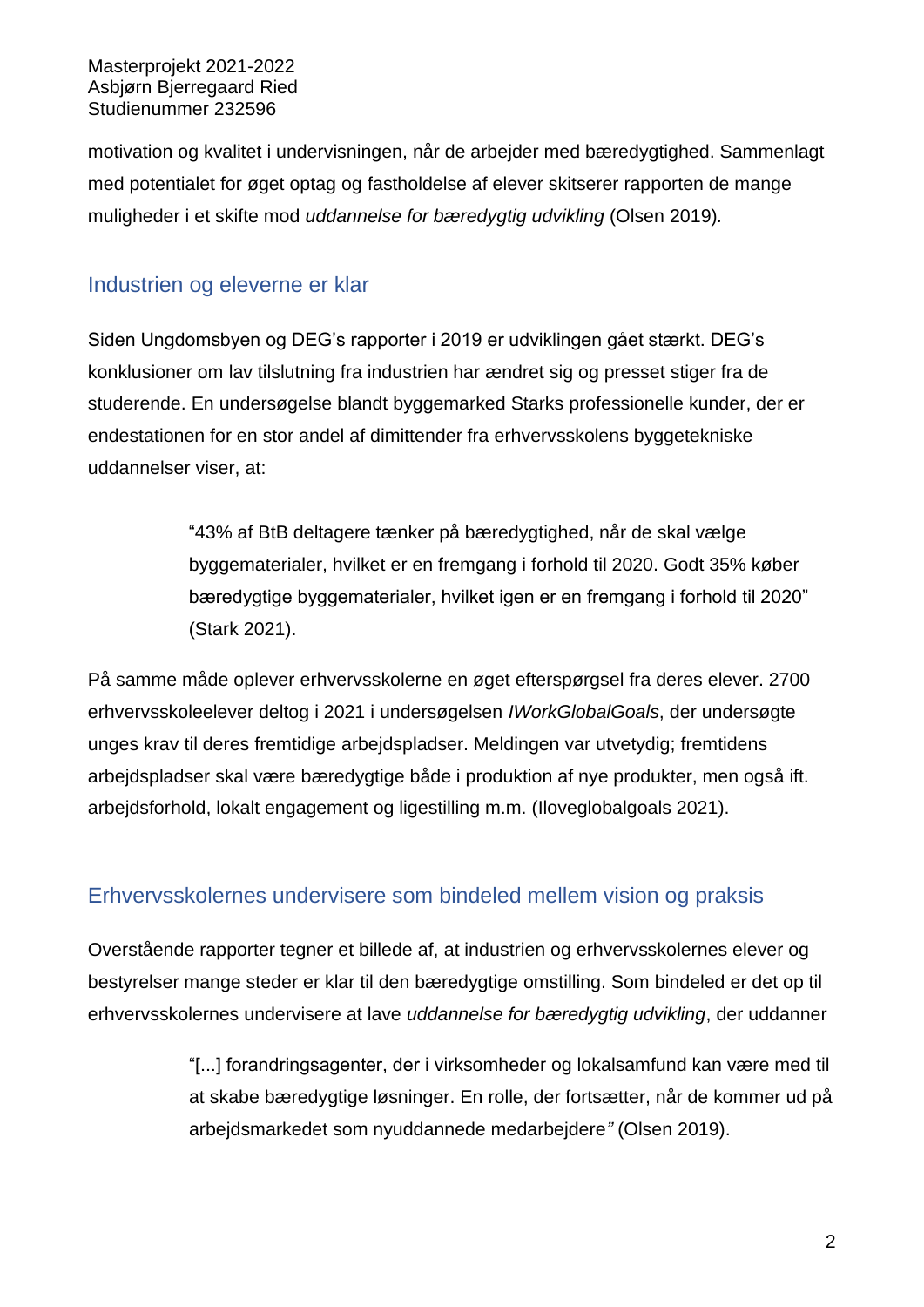Som en del af det tværgående projekt *Fra lokal til Global - udvikling af bæredygtighedsdidaktik på tværs* foretog Ungdomsbyen i 2021 en kvalitativ undersøgelse blandt erhvervsskoleundervisere. Undersøgelsen havde til hensigt at give et indblik i deres arbejde med *uddannelse for bæredygtig udvikling*. Undersøgelsen tegner et billede af, at enkelte ildsjæle er godt i gang, men at erhvervsskoleunderviserne generelt mangler "Struktur for indsatser [...], så bæredygtighed bliver et fælles tema", "faglige krav og hjælp til egen praksis" og "efteruddannelse, inspiration og adgang til relevante undervisningsmaterialer" (Bilag 1). Respondenterne oplever, at der i høj grad bliver undervist i den konventionelle forståelse for bæredygtighed, som udelukkende har et klima- og miljømæssigt perspektiv; "i faglig sammenhæng har det for mange gange at gøre med genanvendelse, affaldssortering, Co2 forbrug og andet i den grønne afdeling." (Ibid.). Det er uforligneligt med den bæredygtighedsforståelse som delmål 4.7 repræsenterer, der indeholder både sociale, kulturelle og økonomiske aspekter. Den konventionelle forståelse bliver derfor en udfordring for erhvervsskoleundervisere, der skal i gang med *uddannelse for bæredygtig udvikling*. Undersøgelsen peger på, at den manglende forståelse for og evne til at udnytte de mange aspekter af *uddannelse for bæredygtigudvikling,* skaber frustrationer og forvirring (Ibid.).

# <span id="page-7-0"></span>Kreative og æstetiske læreprocesser som brobygger

Det samme erfarer Ungdomsbyen, når vi holder oplæg om igangsættelsen af *uddannelse for bæredygtig udvikling* på vores workshop *Kickstart Verdensmålene* (Ungdomsbyen 2021) og gennem vores tætte samarbejde med erhvervsskoler i projekterne *Fra lokal til Global - udvikling af bæredygtighedsdidaktik på tværs* (Tradium 2020) og *Lærlinge for bæredygtighed* (NEXT 2020). I et forsøg på at reducere afstanden mellem erhvervsskoleundervisernes forståelse af bæredygtighed og det flerdimensionelle bæredygtighedsbegreb præsenteret i delmål 4.7, bruger Ungdomsbyen en række kreative og æstetiske læreprocesser og redskaber på workshops samt kurser. Ungdomsbyen antager, at der er mange berøringsflader mellem kreative læringsprocesser og *uddannelse for bæredygtig udvikling*. Kreative læreprocesser, der har fokus på iterative, demokratiske og kritiske eksperimenter, kan træne den forståelse for sammenhænge, nytænkning af normer, inklusion og genanvendelse *uddannelse for bæredygtig udvikling* efterspørger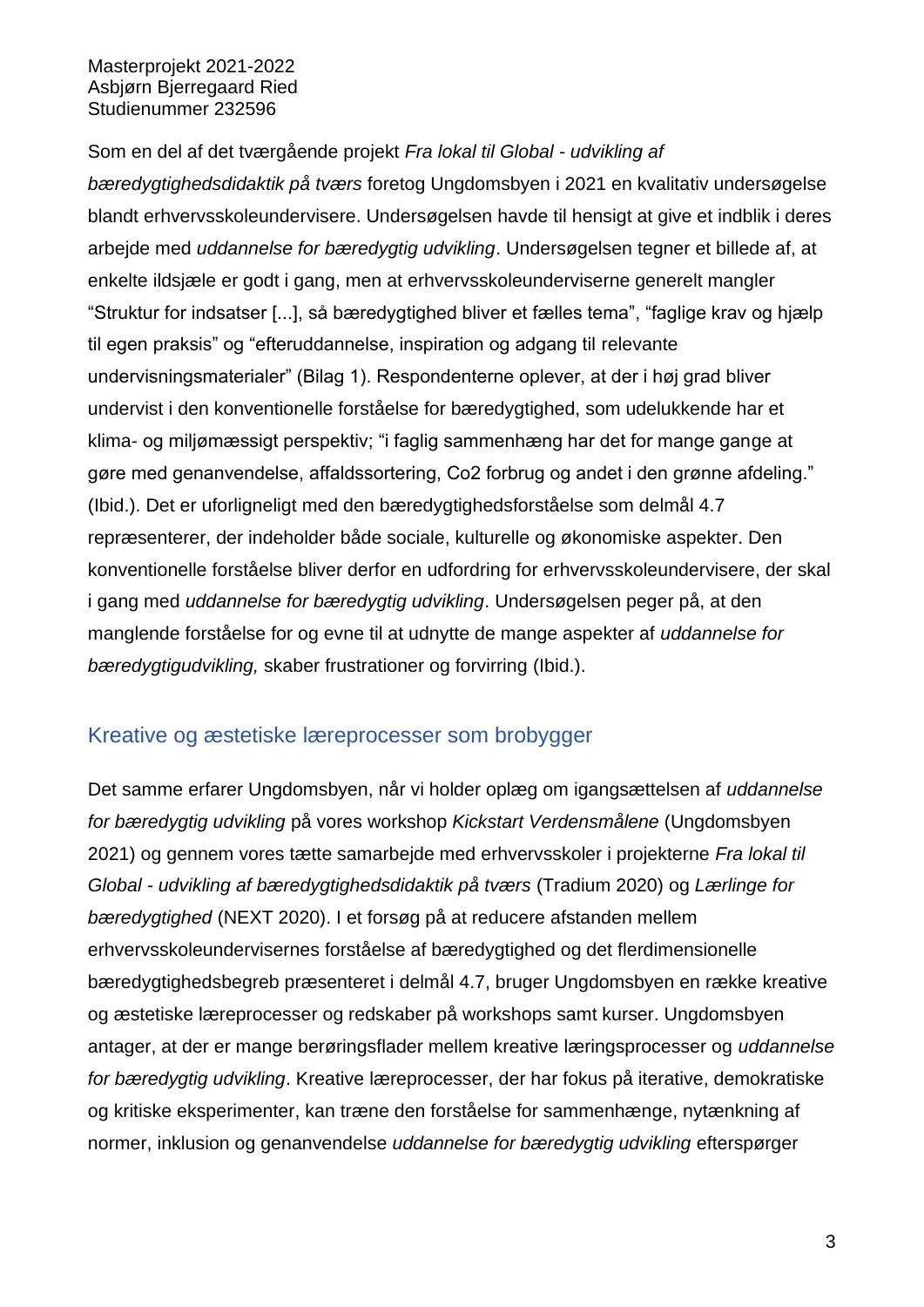(VIA 2021., Lund, 2020., Burns 2019).

# <span id="page-8-0"></span>Bæredygtig udvikling

Den forståelse af *bæredygtig udvikling*, som ligger til grund for Ungdomsbyens didaktiske overvejelser i udviklingen af Ungdomsbyens metoder, har sine rødder i FN-rapporten *Our Common Future* fra 1987. I takt med at dele af verden i den sidste halvdel af det 20. århundrede oplevede eksponentiel vækst og stigende materiel velstand, voksede også klimaudfordringerne og den globale ulighed. En erkendelse af, at klimaforandringer og global ulighed er en trussel mod en fortsat global vækst, betyder at FN i 1983 nedsætter Brundtland-kommissionen for at undersøge og komme med anbefalinger til problemstillingen. Kommissionen slår fast, at der er en sammenhæng mellem vækst og klimamæssige udfordringer og bruger begrebet *bæredygtig udvikling* til at beskrive den indsats, der skal til for at løse udfordringerne: "Bæredygtig udvikling en udvikling, som opfylder de nuværende behov, uden at bringe fremtidige generationers muligheder for at opfylde deres behov i fare" (Brundtland 1987). Ved at forstå behov som flerdimensionelle med afsæt i sociale, økonomiske og miljømæssige forhold bliver bevidstheden for sammenhænge på tværs af dimensionerne centralt i den *bæredygtige udvikling*. I begrebet ligger der en forståelse for, at der ikke er noget endegyldigt svar, da problemstillingen selv er i konstant udvikling:

> "I sidste ende er bæredygtig udvikling dog ikke nogen endegyldig tilstand af harmoni, men snarere en ændringsproces hvor udnyttelsen af ressourcerne, styringen af investeringerne, retningen for den teknologiske udvikling og institutionelle ændringer kommer i overensstemmelse med fremtidige såvel som nutidige behov" (Ibid.).

Ændringsprocessen i citatet udlægges som en demokratisk proces, hvor man handler ud fra en forståelse af, at det globale samfund er gensidigt afhængigt. På den måde bliver *bæredygtig udvikling* en aktiv handling, der med kritiske demokratiske processer søger at finde løsninger på nuværende og fremtidige problemer.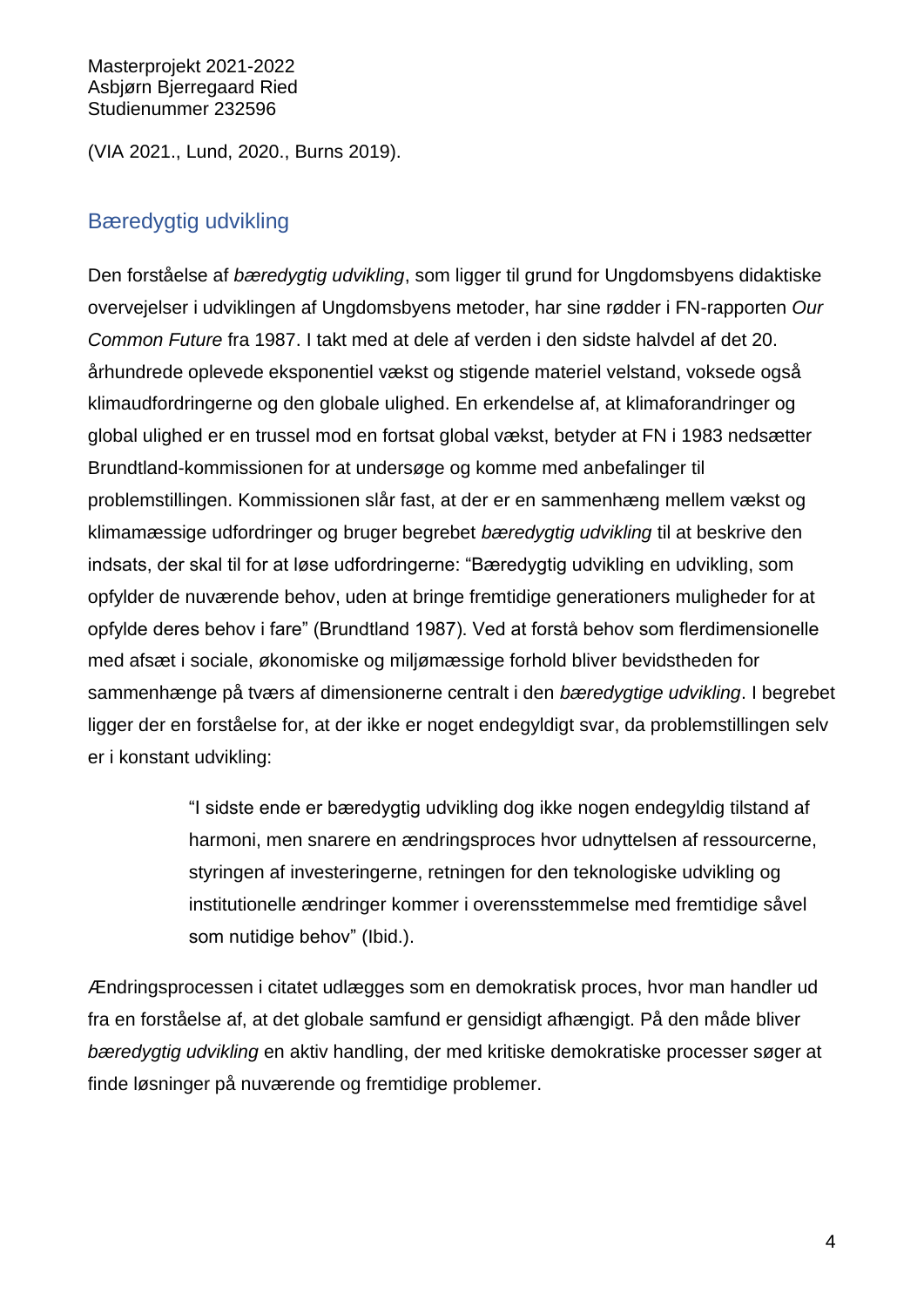# <span id="page-9-0"></span>Uddannelse for bæredygtig udvikling

FN's 17 mål for bæredygtig udvikling bliver med målbare idealindsatser, en diskursiv ramme for *uddannelse for bæredygtig udvikling* (Lund 2020). De 17 mål og 169 delmål er en handlingsorienteret operationalisering af *bæredygtig udvikling* (FN 2015). Ved at opsætte en række målbare demokratisk besluttede indsatsområder skaber verdensmålene et dannelsesideal, der kan handles på og uddannes til**.** Verdensmålene problematiserer eksisterende vaner og kræver på mange områder et brud med etablerede praksis, hvilket rammesætter didaktiske og pædagogiske processer i *uddannelse for bæredygtig udvikling*. Der findes ikke et curriculum eller en bekendtgørelse for *uddannelse for bæredygtig udvikling*, men initiativet *Worlds Largest Lesson*, der blev lanceret sammen med verdensmålene, præsenterer greb, nødvendige kompetencer og metoder til *uddannelse for bæredygtig udvikling* (Worldslargestlesson 2021). Andre peger på initiativet 21st Century skilles tolv kompetenceområder som en god rammesætning for arbejdet med verdensmålene og *uddannelse for bæredygtig udvikling* (Lund 2020). Gemmengående antages det, hvis *uddannelse for bæredygtig udvikling* skal hjælpe til en realisering af verdensmålene og den *bæredygtige udvikling*, skal den motivere til kreative, kritiske, og handlekompetente medborgere (VIA 2021., Worldslargestlesson 2021., Lund 2020). Samme idealer er grundlæggende for Ungdomsbyens metoder.

# <span id="page-9-1"></span>Fra lokal til global - Udvikling af bæredygtighedsdidaktik på tværs

I 2020 indledte Ungdomsbyen et samarbejde med erhvervsskolerne Tradium, Mercantec og Learnmark om at forløse potentialet for bæredygtighed præsenteret i rapporten *(Ud)dannet for bæredygtighed* (Olsen 2019). Projektet med titlen *Lokal til global - Udvikling af bæredygtighedsdidaktik på tværs* er støttet af Regions Midtjyllands Uddannelsespulje. Projektets "[...] primære mål er at udvikle og afprøve en bæredygtighedsdidaktik, der viser veje til at udvikle og fastholde et bæredygtigheds-mindset" (Tradium 2020). Projektet har potentialet til at skabe viden om bæredygtighed i en pædagogisk og didaktisk kontekst, ved at undersøge konkret kontekst og udarbejde eksempler på udfordringer, løsninger og processer. Eksemplerne kan herefter indgå i den nationale bevægelse for *uddannelse for bæredygtighed udvikling*.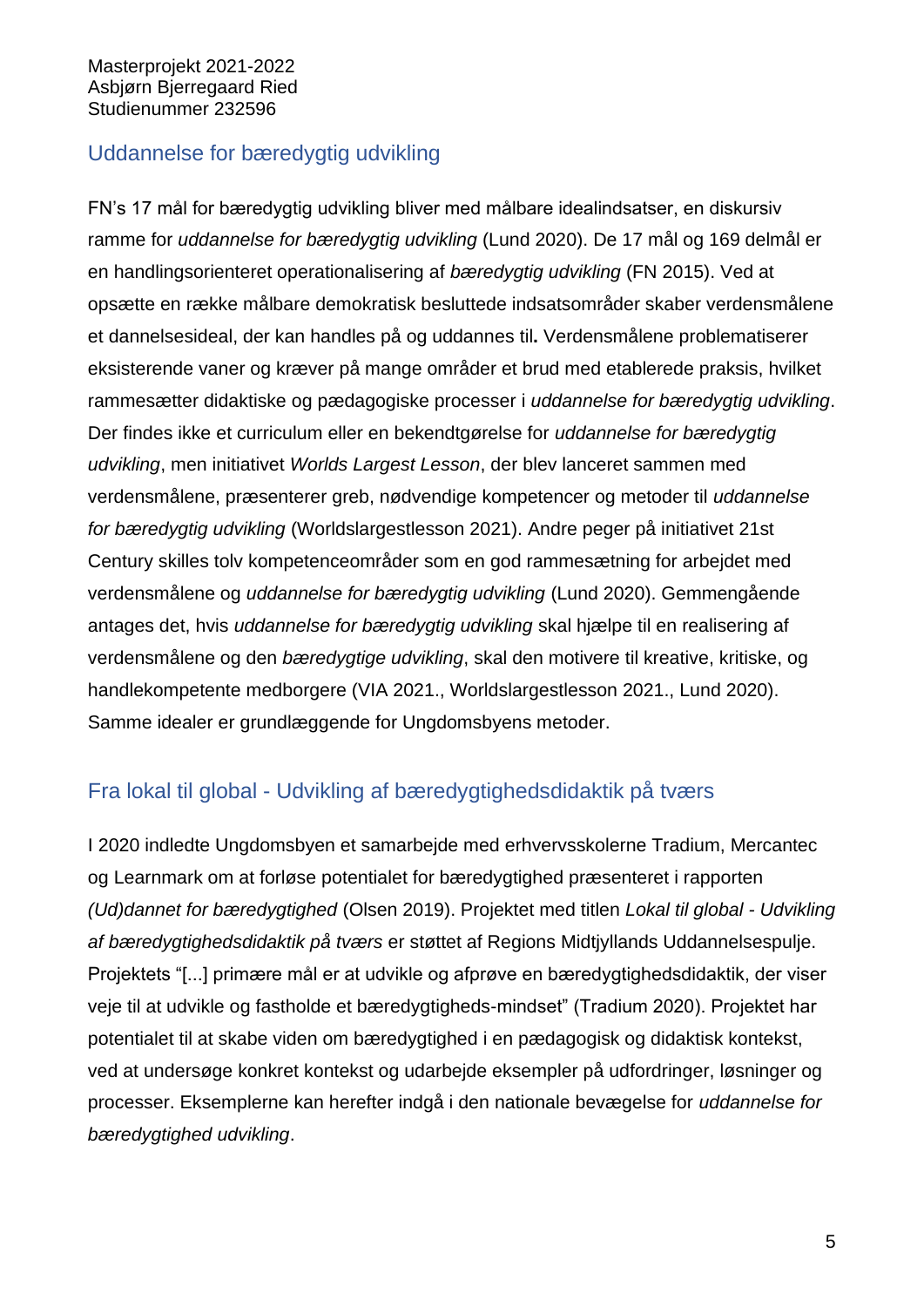Projektet er nu i fase to, hvor erhvervsskolerne med hjælp fra bl.a. Ungdomsbyens skal "*udvikle minimum 12 forslag til toning af fag gennem konkrete undervisningsforløb, hvor bæredygtighed er temaet gennem bl.a., innovationsprocesser og en kreativ / legende tilgang.*" (Tradium 2020). Som hjælp til erhvervsskolernes interne udviklingsprocesser har Ungdomsbyen i et bredt samarbejde udviklet en række redskaber med afsæt i kritisk og kreativ læringsteori (Ried, Nordly, Rungvald, Labeouf 2021).

# <span id="page-10-0"></span>Bæredygtighedsspørgsmålene

Redskabet - *Bæredygtighedsspørgmålene -* er udviklet i et parallelt forløb mellem 3. semester på masterstudiet Kreative og æstetiske læringsdesign og mit professionelle virke i Ungdomsbyen. Redskabet kan findes på følgende link [https://unesco](https://unesco-asp.dk/undervisningsmateriale/unesco-verdensmaalsskoler/baeredygtighedsspoergsmaalene/)[asp.dk/undervisningsmateriale/unesco](https://unesco-asp.dk/undervisningsmateriale/unesco-verdensmaalsskoler/baeredygtighedsspoergsmaalene/)[verdensmaalsskoler/baeredygtighedsspoergsmaalene/.](https://unesco-asp.dk/undervisningsmateriale/unesco-verdensmaalsskoler/baeredygtighedsspoergsmaalene/)

Redskabet består af en procesbeskrivelse, der fører brugeren gennem en iterativ proces:

- 1. Vælg en eksisterende aktivitet
- 2. Find nogle relevante at samarbejde med
- 3. Udfordre aktiviteten med et eller flere bæredygtighedsspørgsmål, der alle tager udgangspunkt i enten social, miljømæssig eller økonomisk bæredygtighed
- 4. Juster din praksis og afprøv det

Spørgsmålene er udviklet i samarbejde med civilsamfundsaktører, undervisere og uddannelsesledere. Spørgsmålene virker som en kreative forstyrrelse til praksis og antages at åbne op for de svære refleksioner om bæredygtighed som flerdimensionel. Udgangspunktet i egen praksis beror på John Deweys erfaringsbaserede læringsteorier. Håbet med redskabet er, at underviserne kan reflektere over *bæredygtig udvikling* på en måde, der på samme tid motiverer dem til at ændre deres praksis på en bæredygtig måde.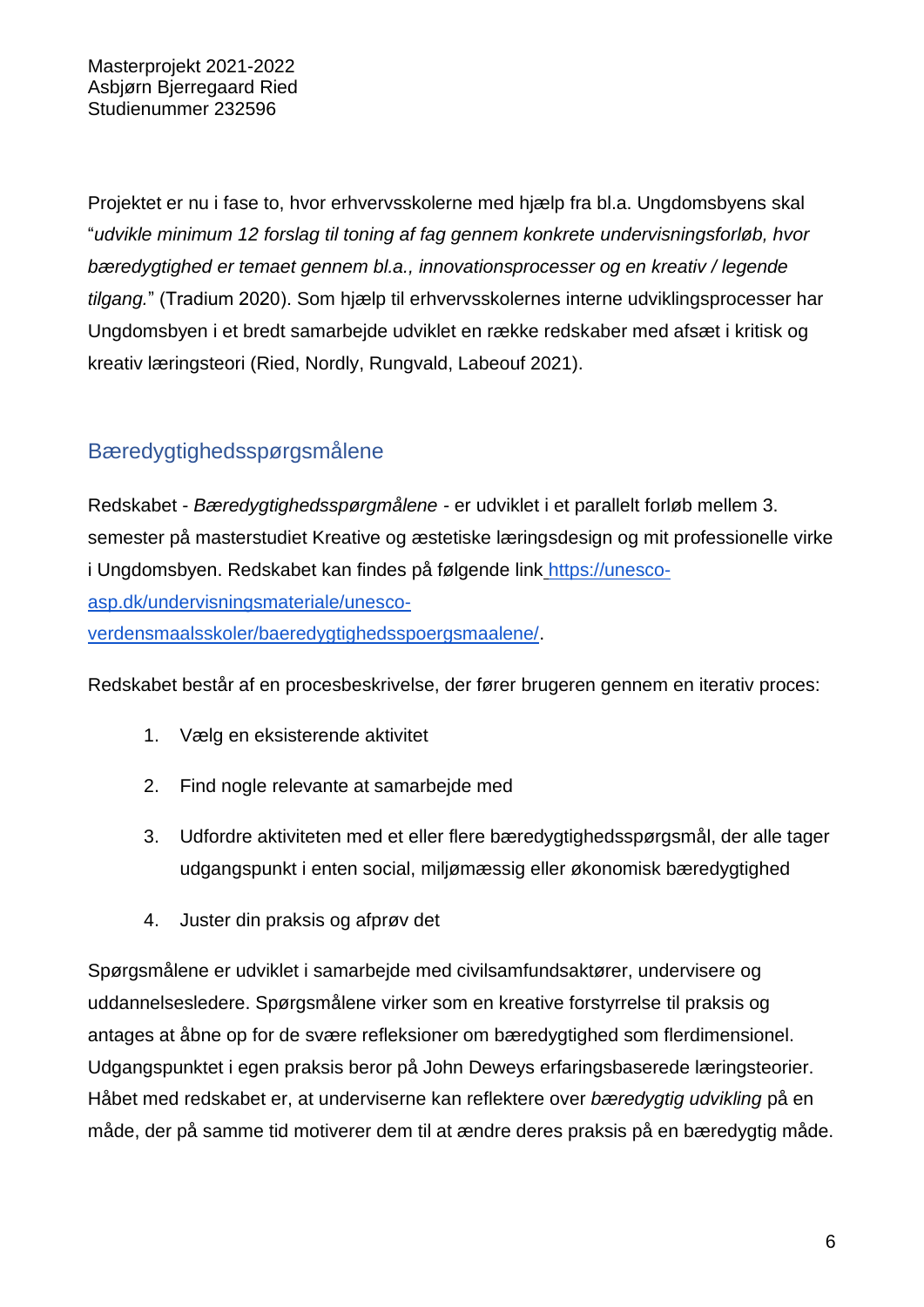

*Figur 1Figur 1: Illustration af lærinsredskabet Bæredygtighedsspørgsmålene (Kilde: Unesco-asp.dk)*

# <span id="page-11-0"></span>Lærerens planlægningsredskab

Udviklingen af *Lærerens planlægningsredskab* blev styret af ekstern pædagogisk konsulent for Ungdomsbyen Cecilie Lebouf i et tæt samarbejde med resten af Ungdomsbyen og erhvervsskolernes videnscentre. Redskabet tager udgangspunkt i faglærernes eksisterende læreplaner og fører brugeren gennem en proces, hvor de udvikler kombinationsmål. Kombinationsmål er en kombination af de faglige bekendtgørelser og verdensmålene. Ved at justere og tilføje bæredygtige dimensioner til eksisterende målpinde, kan brugeren lave bæredygtige undervisningsplaner, der dokumenterer de refleksioner og øvelser, eleverne kommer til at arbejde med.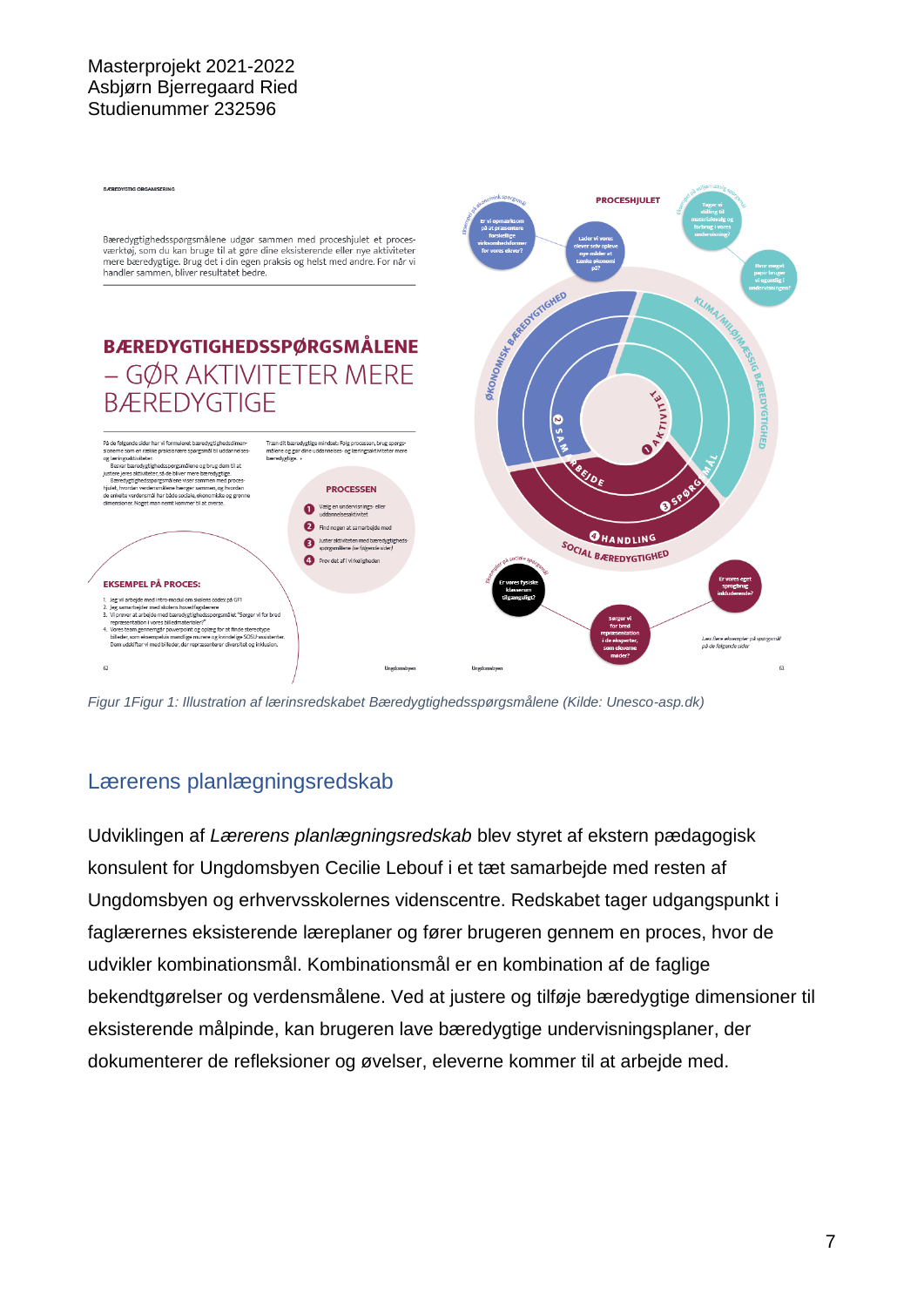# **SKABELON**

Skabelon til erhvervsfaglighed med bæredvgtig dannelse i undervisningen

|                                                                                                                                                                                                                              |                                                                                                                                                                                                                                                                                                                                                                            |                                                                                                          |                                                                       |  |                                                                                                                                                                               | de bæredygtige dimensioner                                                                                                                                                                                                                                                                                     |                                                                                                                                                                                                                                                                                                                                                                              |                                                                                                                                                                                                                                                                                                                                 |
|------------------------------------------------------------------------------------------------------------------------------------------------------------------------------------------------------------------------------|----------------------------------------------------------------------------------------------------------------------------------------------------------------------------------------------------------------------------------------------------------------------------------------------------------------------------------------------------------------------------|----------------------------------------------------------------------------------------------------------|-----------------------------------------------------------------------|--|-------------------------------------------------------------------------------------------------------------------------------------------------------------------------------|----------------------------------------------------------------------------------------------------------------------------------------------------------------------------------------------------------------------------------------------------------------------------------------------------------------|------------------------------------------------------------------------------------------------------------------------------------------------------------------------------------------------------------------------------------------------------------------------------------------------------------------------------------------------------------------------------|---------------------------------------------------------------------------------------------------------------------------------------------------------------------------------------------------------------------------------------------------------------------------------------------------------------------------------|
| <b>EMNE</b><br>Med udgangspunkt i LUP, bekendt-<br>gørelser mm. vælges lektionens emne.<br>Hvilke(t) verdens- og delmål passer til<br>emnet, med udgangspunkt i, hvad faget<br>aktivt kan påvirke.<br><b>KOMBINATIONSMÅL</b> | <b>INDSÆT EMNE</b><br>TILFØJ DE FAGLIGE MÅLPINDE FRA LUP OG BEKENDTGØRELSER MV.:                                                                                                                                                                                                                                                                                           | DEI MÅI                                                                                                  | INDSÆT VERDENSMÅL OG                                                  |  | omdreiningspunkt ofte være omkring<br>fagets metoder, materialer og proces-                                                                                                   | Når eleverne beskæftiger sig med et nyt<br>kompetenceområde, vil undervisningens<br>ser. Som eleverne opnår de nødvendige<br>faglige kompetencer, kan der introduceres<br>mere frie opgaveformer, sasom cases og<br>problemstillinger, der ligner elevernes pro-<br>fessionelle virkelighed. I det bæredygtige | undervisningsforløb, sættes der lige stor<br>fokus på fagets kompetencemål, metoder,<br>materialer og processer som på inkorpore-<br>ring af nye bæredygtige elementer.<br>Gennem de konkrete bæredygtige<br>handlinger og dialogerne om dem un-<br>derveis, imødekommer undervisningen<br>samfundets stigende efterspørgsel på<br>bæredygtige løsninger. Tjeklisten hjælper | med at huske en på dette i undervisninger<br>og have for øie, hvilke dimensioner man<br>konkret bidrager til. Er det CO2-udledning.<br>social ulighed, eller genanvendelse af res-<br>sourcer, man vil vægte - eller det hele på<br>én gang, fordi det faktisk hænger sammen<br>i mål 8: Anstændige Jobs og Økonomisk<br>Vækst? |
| Indsæt de faglige mål fra LUP, bekendt-<br>gørelser mm, som du sædvanligvis ville                                                                                                                                            | Udvid/supplér de eksisterende målpin-<br>de med elementer fra de 3 bæredvg-                                                                                                                                                                                                                                                                                                |                                                                                                          | <b>EMNE</b><br>٠                                                      |  | <b>DIMENSION</b>                                                                                                                                                              | <b>GRØN OMSTILLING</b>                                                                                                                                                                                                                                                                                         | <b>ØKONOMI</b>                                                                                                                                                                                                                                                                                                                                                               | <b>SOCIAL</b>                                                                                                                                                                                                                                                                                                                   |
| arbeide ud fra.<br>Vi vil sætte gang i en bevidstgørende                                                                                                                                                                     | tighedsdimensioner, som komplimen-<br>terer fagets tekniskfaglige indhold.                                                                                                                                                                                                                                                                                                 | <b>ØKONOMI</b>                                                                                           | <b>SOCIAL</b>                                                         |  | Alle tre dimensioner kan bruges til at inddrage det bæredygtige i undervisningsforløbet.<br>Det er muligt at vægte én dimension fremfor en anden, alt efter relevans og emne. |                                                                                                                                                                                                                                                                                                                |                                                                                                                                                                                                                                                                                                                                                                              |                                                                                                                                                                                                                                                                                                                                 |
| proces omkring, hvordan de 3 dimensi-<br>oner spiller sammen. Hvilke udvidede<br>kompetencer skal eleverne opnå?<br>Udvid målpindene, så de kommer ind<br>på dit/dine udvalgte verdensmål og<br>delmål.                      | · Viden - hvad skal eleverne opnå af<br>viden?<br>· Færdigheder - hvad skal eleven<br>kunne udføre?<br>• Holdninger - hvilke holdninger skal<br>eleven arbejde med?                                                                                                                                                                                                        |                                                                                                          | <b>GRØN</b><br><b>OMSTILLING</b>                                      |  | MÅL                                                                                                                                                                           | At opnå indsigt i, viden om, samt<br>forholde sig til materialer, meto-<br>der og processer, der kan bidrage<br>til den grønne omstilling.                                                                                                                                                                     | At opnå indsigt i, viden om, samt<br>forholde sig til og udvælge mate-<br>rialer, metoder og processer, der<br>er ressourcemæssigt/økonomisk<br>forsvarlige.                                                                                                                                                                                                                 | At opnå indsigt i, viden om, samt<br>forholde sig til og identificere.<br>hvilken virkning en løsning,<br>service eller et produkt har på<br>mennesker.                                                                                                                                                                         |
| Dimensionerne fylder ikke altid lige<br>meget. Brug gerne tjeklisten som inspi-<br>ration til din forberedelse.                                                                                                              |                                                                                                                                                                                                                                                                                                                                                                            |                                                                                                          |                                                                       |  | TRE<br><b>SPØRGSMÅL</b>                                                                                                                                                       | Hvordan en løsning/produkt<br>påvirker miljøet /omgivelserne/<br>klimaet?                                                                                                                                                                                                                                      | Hvordan er løsningens /materia-<br>levalgets /metodens holdbarhed<br>på sigt?                                                                                                                                                                                                                                                                                                | Hvordan sikrer du, at elevproduk-<br>ter/valg af materialer/ løsninger/<br>metoder/, egner sig til brugernes<br>behov på samme niveau eller                                                                                                                                                                                     |
| <b>OPGAVEN</b><br>Indholdet skal være med til at motivere<br>eleverne. Opgavetypen og lærerstyring<br>bestemmes af elevernes kompetence-<br>niveau.<br><b>HOLDNINGER TIL</b>                                                 | BESKRIV. HVORDAN DU OVERSÆTTER MÅLPINDENE TIL ELEVENS<br>LÆRING:<br>Invitér til handling f.eks. igennem;<br>· Opgaver: færdighedstræning, især til nye kompetenceområder<br>Cases: lidt mere komplekse opgaver med virkelighedsnære problemstillinger<br>· Projekter: Mere komplekse problemstillinger og mestring<br>UDVIKLING AF HOLDNINGER GENNEM FEEDBACK MED FOKUS PÅ |                                                                                                          |                                                                       |  |                                                                                                                                                                               | Hvad skal eleverne vide, før de<br>kan vælge bæredygtige alternati-<br>ve Idsninger?<br>Hvilke informationer/ressourcer<br>har eleverne adgang til, og hvor<br>kan de finde dem?<br>(f.eks. eksterne eksperter/er-<br>hvervslivet, hjemmesider, databa-<br>ser, tekniske specifikationer, CO <sup>2</sup>      | Hvordan sikrer du, at eleverne<br>stifter bekendtskab med og<br>forholder sig til materialer/ løs-<br>ninger/ metoder, der er økono-<br>misk bæredygtige? (f.eks. pris vs.<br>Holdbarhed/kvalitet.m.m.)<br>Hvordan er løsningen økonomisk/<br>ressourcemæssigt forsvarlig?<br>(f.eks. cirkulær økonomi, arbejds-                                                             | bedre end de mindre bæredygtige<br>Idsninger?<br>Hvad er brugergruppens behov<br>mht. elevernes produkter/løsnin-<br>ger? (f.eks. fagfolk/håndværkerne<br>selv, leverandører af f.eks. værk-<br>toj, isolering m.m?)<br>Hvordan er løsningen/metoden/                                                                           |
| <b>BÆREDYGTIGHED</b><br>Vi udvikler elevernes holdninger gennem<br>perspektivering og ved at sætte fokus på<br>bæredygtighedsdimensionerne.                                                                                  | DE 3 BÆREDYGTIGHEDSDIMENSIONER:<br>F.eks. løbende mundtlige dialoger under/som afslutning af forløbet og/eller feedback<br>på skriftlige opgaver.                                                                                                                                                                                                                          |                                                                                                          |                                                                       |  | omregner, m.m.)                                                                                                                                                               | fordeling. løn. m.m.)                                                                                                                                                                                                                                                                                          | produktet socialt forsvarlig?<br>(f.eks. akkord og nedslidning,<br>billigere udenlandsk arbejdskraft,<br>distributionskæder, m.m.)                                                                                                                                                                                                                                           |                                                                                                                                                                                                                                                                                                                                 |
| Eleverne inviteres til at tage stilling til.<br>hvordan deres projekt/opgave forhol-                                                                                                                                         | <b>GRØN OMSTILLING</b>                                                                                                                                                                                                                                                                                                                                                     | Overvej, hvilken vægtning din undervisning skal have<br>ØKONOMI OG<br><b>SOCIAL</b><br><b>RESSOURCER</b> |                                                                       |  |                                                                                                                                                                               |                                                                                                                                                                                                                                                                                                                |                                                                                                                                                                                                                                                                                                                                                                              |                                                                                                                                                                                                                                                                                                                                 |
| der sig til de 3 dimensioner.<br>Læreren kan gå i dialog med eleverne,<br>samt vurdere og evaluere elevopgaver<br>ud fra samme princip.                                                                                      | Hvilke fordele og<br>ulemper har det for<br>miljø, CO2-udledning,<br>biodiversitet og klima?                                                                                                                                                                                                                                                                               | Hvordan hænger det<br>sammen okonomisk<br>og ressourcemæssigt?                                           | Hvordan påvirker det<br>mennesker individu-<br>elt og i fællesskaber? |  | %                                                                                                                                                                             | Hvordan balancerer det med cir-<br>kulær økonomi, resourcemæssig<br>og social bæredvgtighed?                                                                                                                                                                                                                   | Hvordan balancerer det med den<br>grønne omstilling, distributions-<br>kæder og social bæredvgtighed?                                                                                                                                                                                                                                                                        | Hvordan balancerer det med den<br>ressourcemæssige, økonomiske<br>bæredygtighed og den grønne<br>omstilling?                                                                                                                                                                                                                    |
|                                                                                                                                                                                                                              |                                                                                                                                                                                                                                                                                                                                                                            |                                                                                                          |                                                                       |  |                                                                                                                                                                               |                                                                                                                                                                                                                                                                                                                |                                                                                                                                                                                                                                                                                                                                                                              |                                                                                                                                                                                                                                                                                                                                 |

 $2$  tjekliste

Lærerens tiekliste til forberedelse og evaluering af undervisning med

*Figur 2: Illustration af lærinsredskabet lærerens Planlægningsredskab (Kilde: Unesco-asp.dk)*

# <span id="page-12-0"></span>Problemformulering

Redskaberne blev i august 2021 publiceret i kataloget *Kompetent til bæredygtighed på erhvervsskoler og -gymnasier (*[https://unesco-asp.dk/erhvervsskoler-og](https://unesco-asp.dk/erhvervsskoler-og-gymnasier/erhvervsskoler-og-gymnasier/#redskaber)[gymnasier/erhvervsskoler-og-gymnasier/#redskaber\)](https://unesco-asp.dk/erhvervsskoler-og-gymnasier/erhvervsskoler-og-gymnasier/#redskaber) sammen med b.la. interviews, fortællinger og best-practices fra faglærere på erhvervsskolerne**.** Mercantec har i efteråret 2021 arbejdet med *bæredygtighedsspørgsmålene* og *lærerens planlægningsredskab* og med deres interne arbejde som case, vil jeg med følgende problemformulering udvikle relevant viden om, hvordan de to redskaber er blevet brugt i Mercantecs processer for *uddannelse for bæredygtige udvikling*:

*Hvordan bruger erhvervsskolen Mercantec Undomsbyens læringsredskaber i deres interne uddannelse for bæredygtig udvikling, og hvilken betydning har det for Ungdomsbyens videreudvikling af redskaberne.*

**R COEDWITTE ORGANISEDIME**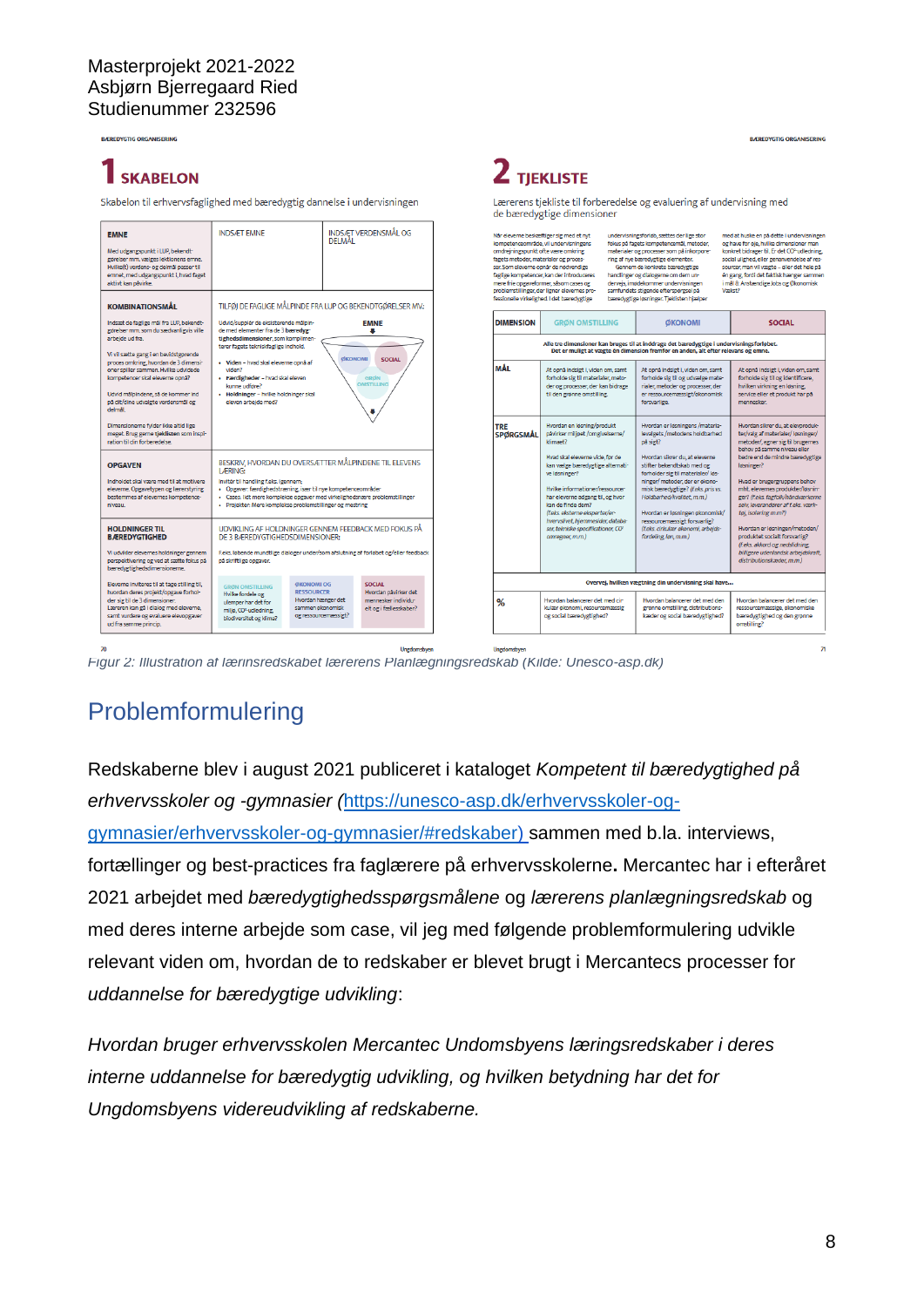# <span id="page-13-0"></span>Rapportens opbygning

Rapporten vil indledningsvist argumentere for *pragmatisme* som et underliggende videnskabsteoretisk paradigme til forskning i processer, der relaterer sig til bæredygtighedspædagogik og -didaktik. Ud fra et pragmatisk videnskabsteoretisk perspektiv vil rapporten efterfølgende præsentere en række metoder, jeg antager kan udvikle relevant empirisk data. Som analyseperspektiv på mit empiriske materiale vil jeg præsentere Donald Schöns teorier for videnskabelse i praksisfælleskaber og John Deweys erfaringsbaserede læringsteori. I analysens første del, vil jeg fokusere på at bruge Schöns perspektiv til at analysere mit empiriske materiale på en måde, der udvikler konkret og brugbar viden om redskabers anvendelse i *uddannelse for bæredygtige udviklings*processer. Herefter vil jeg i analysens anden del analysere det empiriske materiale ud fra John Deweys erfaringsbaserede læringssyn, for at udvikle relevant viden, der kan indgå i Ungdomsbyens videreudvikling af redskaberne. Efterfølgende vil jeg diskutere, om analysen har betydning for det brede arbejde med *uddannelse for bæredygtig udvikling*. Afslutningsvist vil jeg redegøre for, hvordan undersøgelsens resultater får indflydelse på Ungdomsbyens videre arbejde med *uddannelse for bæredygtig*.

# <span id="page-13-1"></span>Videnskabsteoretiske baggrund - den pragmatiske tilgang

I det følgende afsnit vil jeg argumentere for pragmatismen som en videnskabsteori, der kan højne sandsynligheden for, at den viden, der udvikles, er både relevant og brugbar for forsker og genstandsfelt i bæredygtige processer.

Bæredygtige handlinger skal jf. indledningen forstås som konstante relationelle forhandlinger, der søger at skabe social og økonomisk lighed på en måde, der er i balance med klima og miljø. I forlængelse bliver læring inden for *uddannelse for bæredygtig udvikling* ikke jagten på ultimative sandheder, men derimod en organisk udvikling, der skal favne aktuelle og fremtidige foranderlige problemstillinger. Forskning i *uddannelse for bæredygtig udvikling* antages på samme måde at skulle være dynamisk, relationel og i proces, for at sikre valid og brugbar viden. Videnskabelsesprocesser indenfor *uddannelse for bæredygtig udvikling* antages, at have mange ligheder med pragmatismens forståelse af vidensproduktion, problemidentifikation og empiri. Videnskabsteoriens forkastelse af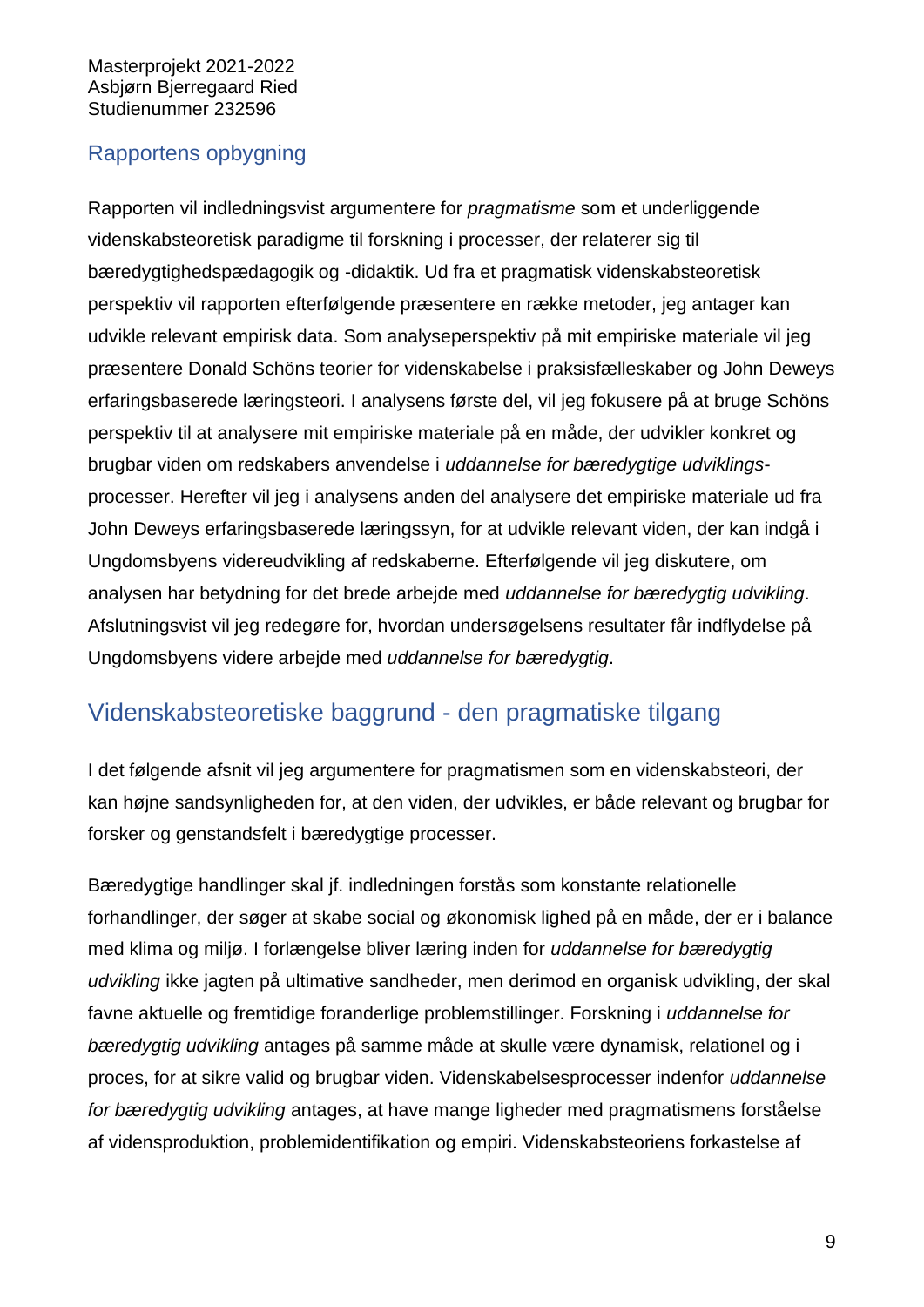ideen om "Absolutte sandheder, der eksisterer i en eller anden rent teoretisk verden hinsides den praktiske aktivitets verden" (Whyte 1999) beskriver, hvordan pragmatismen anser relevant viden som værende i konstant udvikling og afhængig af de handlinger, den fordrer. Den konstante udvikling tilskrives pragmatismens erfaringsbaserede vidensopfattelse. Det er gennem erfaringer, som opstår i relationer mellem subjekt og verden, at viden opstår. Da der i relationer altid foreligger en dynamisk forhandling af bl.a. prioriteter, bliver det relationelt, og derved kan erfaringsbaseret viden ikke være statisk.

Relevansen af viden forstås som afhængig af graden af brugbarhed samt den effekt, den har på samtidige og fremtidige handlinger. Viden skal i dette perspektiv styrke vores positive erfaringer og gøre os i stand til at erfare endnu mere. I forlængelse af det, bliver pragmatismens epistemologi processuel og afhængig af handlinger og konsekvenser. På samme måde som forståelse for sammenhænge jf. indledningen er centralt i *uddannelse for bæredygtighed udvikling,* er pragmatismen samfundsorienteret, og pragmatismen forstår menneskets handlinger som konsekvenser af fællesskaber (Ibid.). Det betyder, at problemer i pragmatismen bliver til muligheder for udvikling skabt gennem engagement i ubestemmelige situationer. Problemerne kan ikke opfindes, de skal erfares og bliver på den måde processuelle og relationelle. På samme måde som afsnittet har argumenteret for, at viden er processuel og relationel, antages det, at den pragmatiske problemidentifikation også skal være det. Ved at tage aktiv del i genstandsfeltet for forskningen bliver forskeren en del af genstandsfeltets erfaringer og formodes derfor bedre at kunne forstå og formulere problemstillinger, der er erfaringsnære og relevante for genstandsfeltet for forskning. Forskerens engagement og problemidentifikation bliver processuel, fordi den bliver styret af konstante relationelle forhandlinger. Pragmatismen foreskriver derfor, at forskeren engagerer sig relationelt med genstandsfeltet for forskningen og omfavner betydningen af genstandsfeltets væren i verden (Ibid.).

I pragmatismen har subjekters væren i verden en æstetisk karakter, hvor sanselighed bliver en del af erfaringsbegrebet. Æstetiske og kreative processor, der ekspanderer erfaringer med fx nuancer og sammenhænge samt belyser blinde vinkler, er med til at øge relevansen af den viden, der udvikles. Der sker b.la. fordi æstetiske og kreative processer kan eksternalisere den tavse viden, der formodes at gemme sig i de relationer, der er grundlaget for pragmatismens problemidentifikation og viden**.** Æstetiske og kreative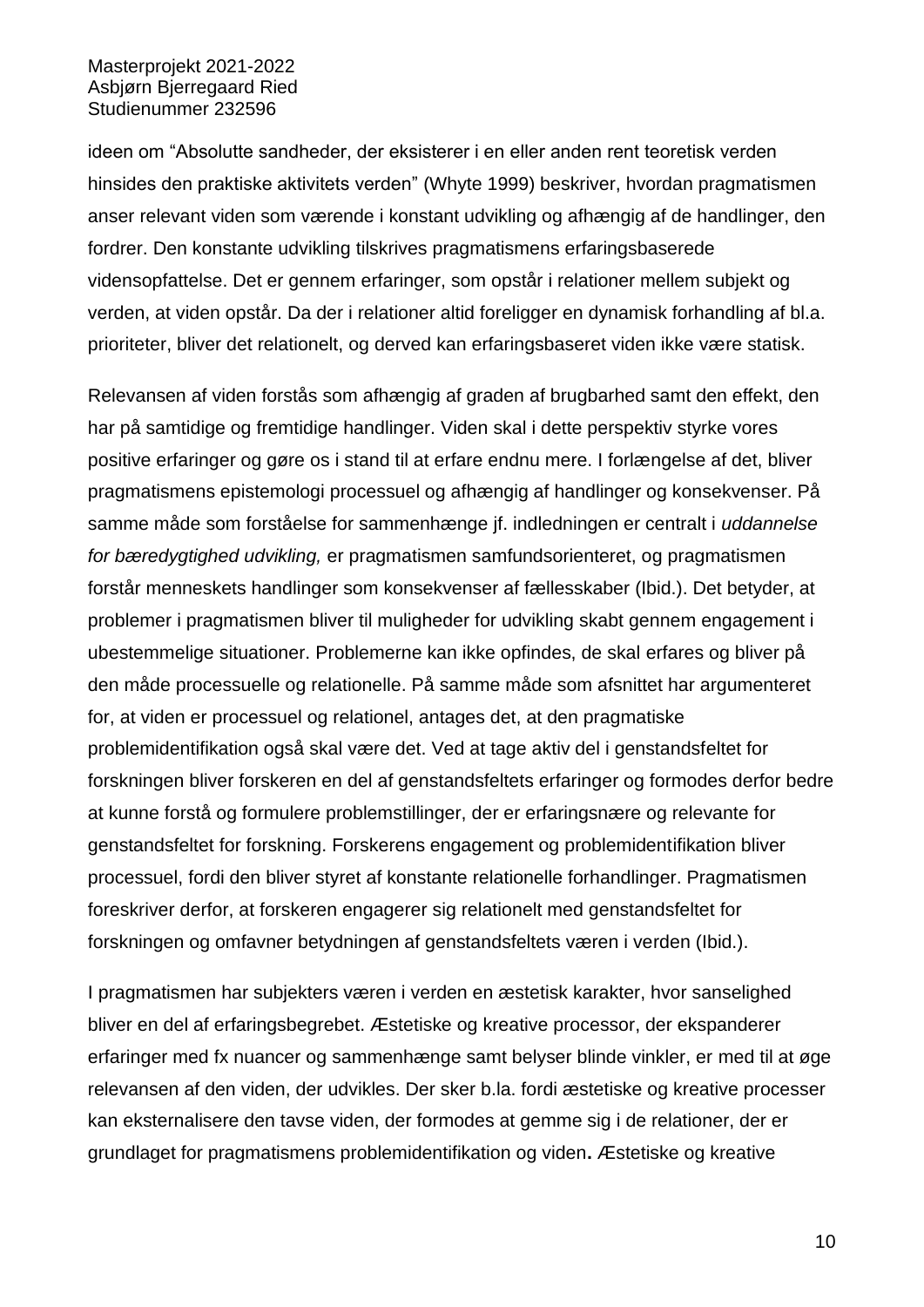processers fokus på demokratiske og iterative processer giver plads til forskellige forståelser og dermed nye sammenhænge, der styrker både problemidentifikation og viden. Ved at engagere sig æstetisk i problemfeltet antages det derfor, at den viden, der udvikles, er legitim og brugbar for *uddannelse for bæredygtig udvikling*.

# <span id="page-15-0"></span>Metodologi

I pragmatismen bruger den engagerende og undersøgende forsker teorier som et redskab, der kan begrebsliggøre empirisk materiale (Whyte 1999). Metoden omfavner den uforudsigelighed, som pragmatismen tilskriver empiriske undersøgelser. Ved at lade indsamlingen og analysen af empirisk data udfordre problemindentifikationen, kan forskeren gradvist omformulere og operationalisere problemstillingen på en måde, der øger relevansen for forskningsfeltet (Whyte 1999). På samme måde vil jeg med undersøgelsen forsøge at forstå genstandsfeltet for forskningens interaktioner med redskaberne i relation til den praksis, redskaberne er blevet anvendt i. Undersøgelsen af Mercantecs ansattes brug af redskaberne skal jf. ovenstående være en åben og inviterende proces. Dewey argumenterer for samme deltagende tilgang til empiri og videnskabelse:

> "Hvis vi ser, at det at vide ikke er en udefrakommende betragters handling, men en som kommer fra en deltager inden for den naturlige og sociale scene, så beror det sande objekt for viden i konsekvenserne af styret handling" (Dewey 1984).

Citatet understreger, at det er forskerens engagement og intervention i erfaringsfællesskaber, der er sikrer relevant viden. De styrende handlinger er i denne undersøgelse de redskaber, som Ungdomsbyen har udviklet for at give brugerne kompetencer til *uddannelse for bæredygtig udvikling*. Den viden, der skabes, er undersøgelsen af de refleksioner, brugerne har over anvendelsen af redskaberne.

For at udvikle relevant viden vil jeg jf. ovenstående forsøge at definere problemfeltet gennem dynamisk engagement i erfarings- og praksisfællesskabet omkring Mercantec og *uddannelse for bæredygtig udvikling*. I forlængelse af dette være klar til at omformulere og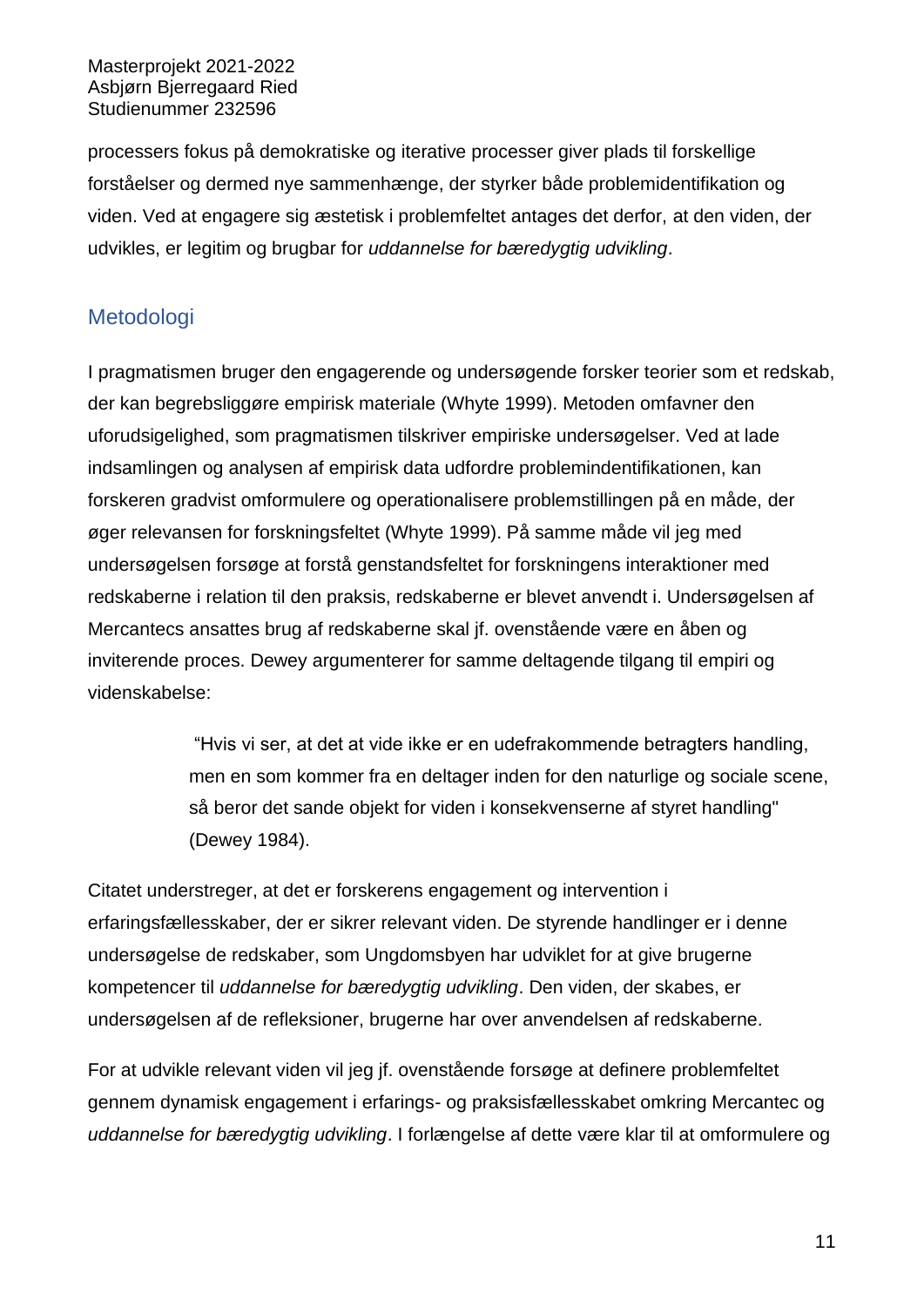revidere problemfeltet, på baggrund af erfaringer fra undersøgelsesprocessen. Jeg vil indsamle empiri i medbestemme og relationelle processer, der begrebsliggøres med hjælp fra relevant teori. Jeg vil diskutere og konkludere undersøgelsen i et praksisorienteret perspektiv, der hele tiden søger at bringe relevant viden tilbage til genstandsfeltet for forskningen.

# <span id="page-16-0"></span>**Metode**

Det følgende afsnit vil redegøre for de metoder, der i overensstemmelse med pragmatismens videnskabsteoretiske grundlag, kan anvendes til at udvikle relevant viden til rapportens problemfelt. Indledningsvist præsenteres det kritiske casestudie som en metode, der kan udvikle den kontekstafhængige viden, der er nødvendig for *uddannelse for bæredygtig udvikling*. Afsnittet vil efterfølgende argumentere for det kvalitative interview som en metode, der giver forskeren mulighed for både at forstå og ekspandere de erfaringer, der ligger til grund for problemfeltet. Afslutningsvist vil afsnittet diskutere, hvordan kvalitativ analyse gennem systematiseret datareduktion og rekonstruktion kan sikre transparens og øge tilgængeligheden af den udviklede viden.

# <span id="page-16-1"></span>Den kritiske case

Med afsæt i pragmatismen erfaringsbaserede vidensforståelse skal der anvendes metoder for indsamling af empiri, der afkoder, undersøger og interagerer med genstandsfeltets erfaringer. Casestudiet antages at besidde de nødvendige rebskaber for at kunne udvikle den type empiri. Casestudiet udspringer af samfundsvidenskaben og er en detaljeret undersøgelse af et enkelt eksempel på en klasse af fænomener (Flyvbjerg 2010). Ved at observere, interviewe og på anden måde engagere sig med casen, udvikler forskeren kontekstafhængig viden om de begivenheder og erfaringer, der definerer genstandsfeltet for forskningen. Casestudiet anses som en læreproces for både genstandsfelt og forsker, og det antages derfor, at kunne bidrage til min undersøgelse af et dynamiske problemfelt, hvor interaktionerne i de empiriske undersøgelser har konsekvenser for resultaterne (ibid.). Idet jeg gennem problemformuleringen søger at forankre viden i Ungdomsbyen til videreudvikling af læringsredskaberne, bliver forskningen i problemfeltet til en lærerproces. Perspektiveres der til sociale og praksisorienterede læringsteoretikere som Dewey og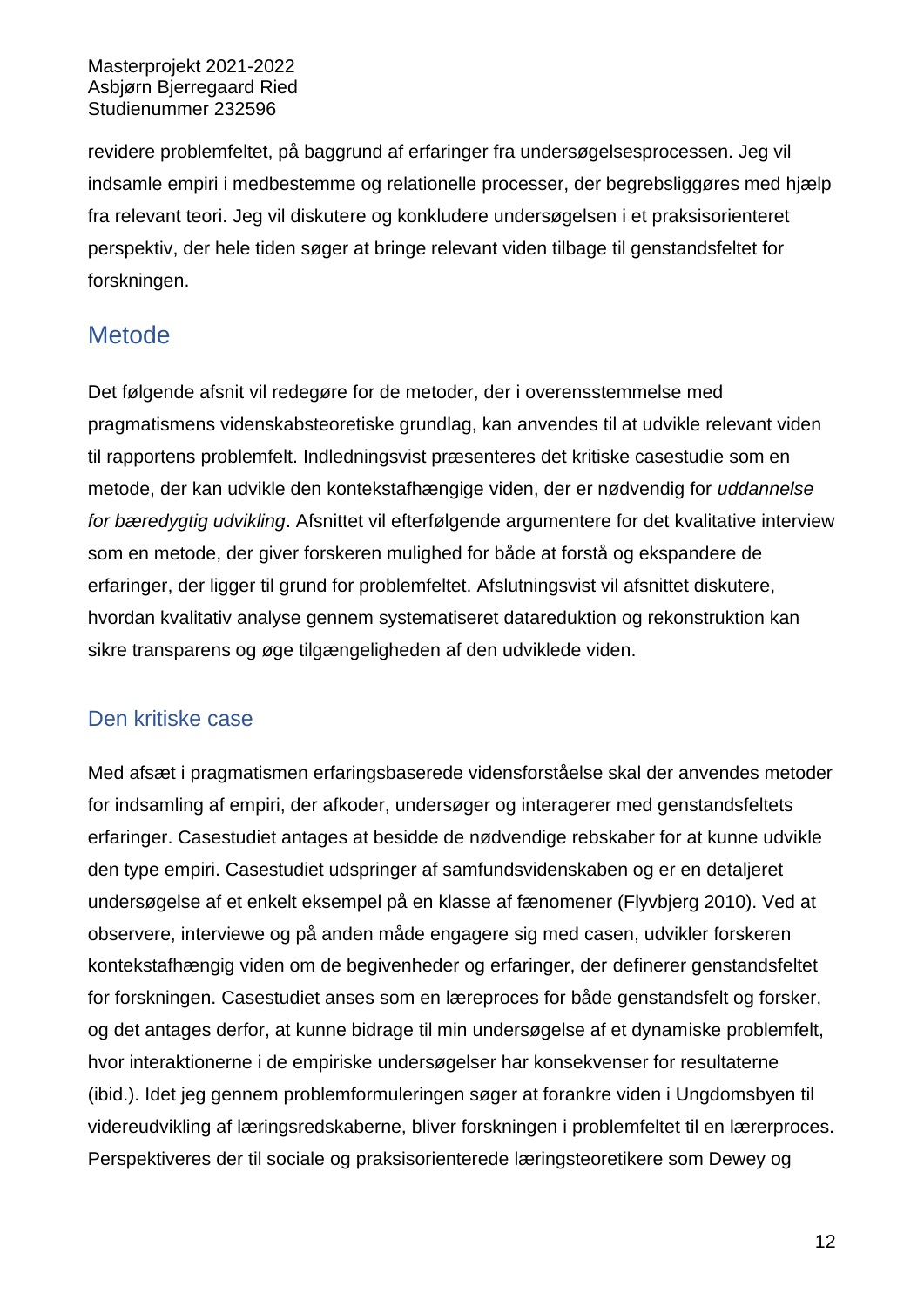Schön, der mener at læring er et relationelt og iterativt loop af undren, eksperimenter og refleksion, bliver caseforskerens placering midt i konteksten en forudsætning for udvikling af relevant viden. Som pædagogisk konsulent i Ungdomsbyen med ansvar for dele af projekt *Lokal til global - udvikling af bæredygtigheds didaktik på tværs* er jeg placeret midt i konteksten og dermed den kollektive læringsproces, der foregår. Ved at forstå og deltage i de sociale aktiviteter, der udgør undersøgelsens problemfelt, har jeg udviklet viden og indsigt, jeg antager kan nuancere både den empiriske undersøgelse og den efterfølgende analyse (Flyvbjerg 2010).

## <span id="page-17-0"></span>Mercantec som case

Da jeg med problemformuleringen vil undersøge brugen af Ungdomsbyens læringsredskaber i forbindelse med erhvervsskolernes *uddannelse for bæredygtig udvikling*, har jeg valgt en kritisk case, hvor jeg ved, at redskaberne er blevet brugt på den pågældende erhvervsskole i deres interne udvikling af *uddannelse for bæredygtig udvikling*. Ungdomsbyens indsigt i organiseringen af erhvervsskoler fra bl.a. involveringen i *Lokal til global - udvikling af bæredygtighed* betyder, at jeg ved, at de professionelle, der har arbejdet med redskaberne, besidder stillinger, der kan findes på alle landets erhvervsskoler. Derudover antager jeg jf. Ungdomsbyens erfaringer i arbejdet med erhvervsskoler, at Mercantec i sit arbejde med *uddannelse for bæredygtig udvikling* er sammenlignelig med lignende uddannelsesinstitutioners proces med *uddannelse for bæredygtig udvikling*. På baggrund af ovenstående antages det, at Mercantec-casen med høj sandsynlighed kan belyse anvendelsen af redskaberne i praksis samt være en læreproces, hvor både Mercantec og Ungdomsbyen udvikler viden om brugen af redskaberne i praksis. Den viden antager jeg har relevans for det større praksisfælleskab omkring erhvervsskoler, der arbejder med *uddannelse for bæredygtig udvikling*.

# <span id="page-17-1"></span>Det pragmatiske interview

Pragmatismen og den kritiske case forudsætter, at forskeren kan udvikle empirisk data, der kan belyse de handlingsforløb, der ligger til grund for problemformuleringen, samt hvilke konsekvenser den styrende handling har for praksis og refleksion over praksis.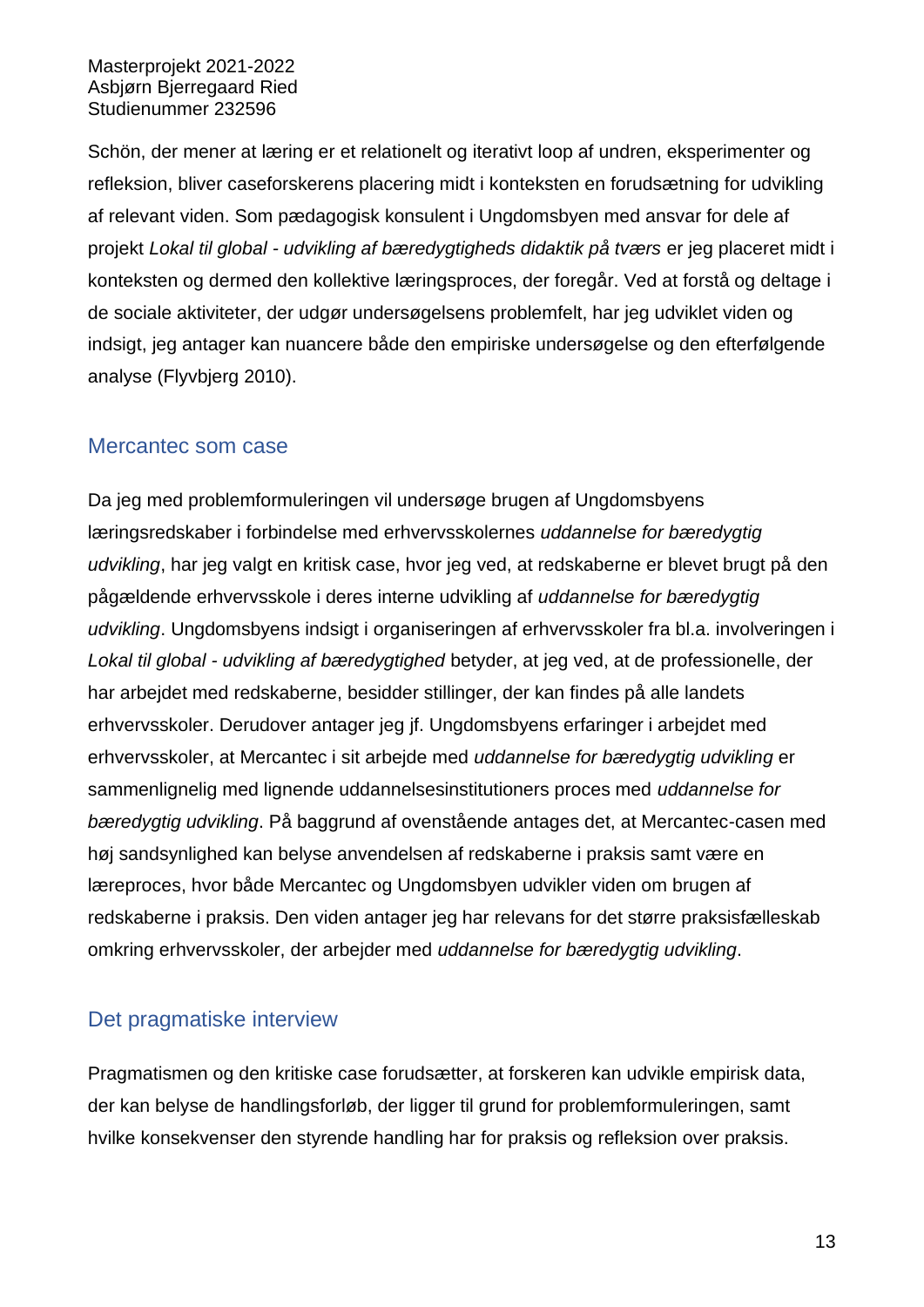Kvalitative interviews kan som metode opsætte situationer, hvor forskeren engagerer sig med genstandsfelt for forskning - i dette tilfælde udviklingskonsulenter og faglærere på Mercantec. Evnen til at konstruere interviewet på en måde, der favner respondentens egen prioriteter, bliver i pragmatismen en forudsætning for at genere viden, der er relevant for både forsker og genstandsfeltet for forskning. Undersøgelsens interviews skal derfor give plads til, at respondenterne selv er med til at definere interesseområder, problematikker og spørgsmål. Den relationelle og demokratiske proces kan komme i spil i det kvalitative interview, der anses som "en aktiv interaktion mellem to eller flere personer, der leder til socialt forhandlede, kontekstuelt baserede svar" (Brinkman & Tanggaard 2015)**.** Her forstås det, at interviewet er styret og påvirket af interaktionen mellem interviewer og respondenter. De menneskelige relationer, der opstår, styrer den viden, der kan udvikles. Da problemfeltet søger at udvikle ny praksisviden, antages det, at min position som aktiv deltager i respondenternes praksisfællesskab positivt påvirker muligheden for, at interviewet kan føre til konstruktiv refleksion over handling. Kvalitative interviews antages på den måde at lægge sig tæt op ad pragmatismens vidensforståelse beskrevet tidligere i rapporten. Tilgangen giver desuden forskeren mulighed for at udvikle empiri, der både siger noget om processerne, som respondenterne har oplevet uden for interviewet, men også om den verbale refleksion som selve interviewseancen antages at skabe.

## <span id="page-18-0"></span>Den pragmatiske interviewguide

Med udgangspunkt i ovenstående har jeg lavet *den pragmatiske interviewguide* (Bilag 2). Interviewguiden er i en pragmatisk interviewsituation med til at sikre, at samtalen føres i overensstemmelse med rapportens forskningsfelt **(**Brinkman & Tanggaard 2015). Den pragmatiske interviewguide er konstrueret som en kombination mellem et løst og et semistruktureret interview. Teorien om *det løst strukturerede* interview fastslår, at denne type af interviews giver mest magt til respondenterne (ibid.). Det betyder, at interviewpersonens præferencer og refleksioner bliver omdrejningspunktet for udvikling af viden. Det er også gældende i tilfældet af, at den viden ligger uden for de forudbestemte undersøgelsesfelter. Kombinationen med det semi-struktureret interview bliver aktuelt,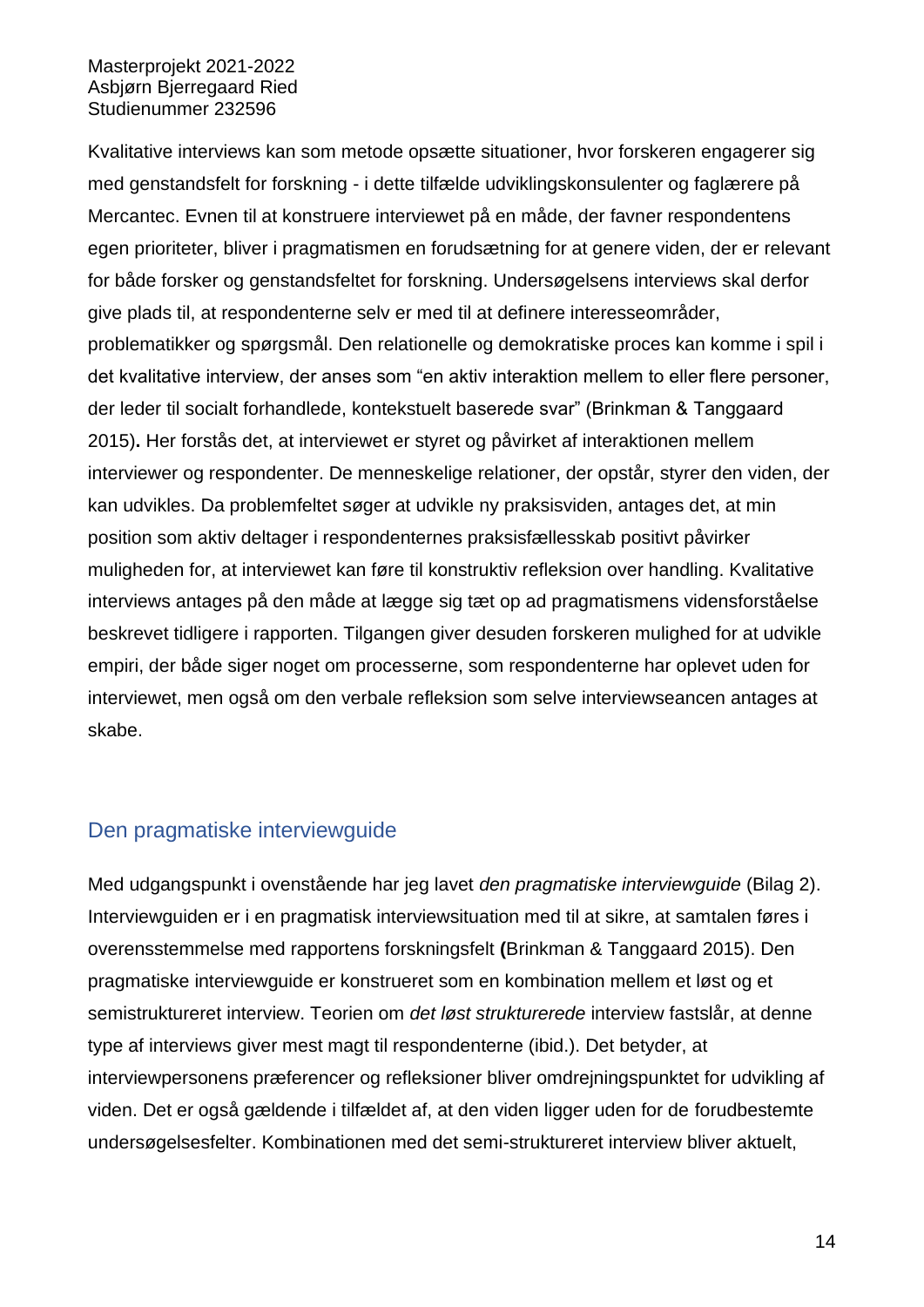fordi jeg, jf. min position som forsker i praksisfællesskabet og som (med)designer af redskaberne, har en legitim interesse i at bruge interviewet til at besvare rapportens problemstilling. Det semi-strukturerede interview er karakteriseret af, at forskeren på forhånd har en række spørgsmål, der skal svares på, men at der gives plads til respondenternes refleksioner (ibid.). I interviewguiden forsøger jeg derfor både at give plads til spørgsmål, der kan udvikle viden om brugen af redskaberne, men også spørgsmål, der giver interviewpersonen mulighed for at tage afsæt i egen praksis, værdier og prioriteringer (Bilag 2).

## <span id="page-19-0"></span>Den transparente analyse

Det empiriske materiale, som jeg udvikler med Mercantec-casen og de kvalitative interviews, skal i overensstemmelse med pragmatismens erfaringsbaserede vidensbegreb analyseres med metoder, der tilskriver værdi til både processuelle observationer/beretninger og de refleksioner over handling, der jf. overstående antages at forekomme under interviewene. Ydermere skal analysen i praksisfællesskabets interesse foretages på en måde, der gør resultaterne af analysen forståelig og tilgængelige for flest mulige. For at sikre ovenstående har jeg udviklet et analyseredskab (Bilag 4). Analyseredskabet bygger på Søren Kristensen udlægning af datareduktion og kodning. Ved at bruge en fortolkningsbaseret form for datareduktion, der anvender datastyret kodning antages det, at jeg er i stand til at operationalisere mit empiriske materiale (Kristensen 2010). Datastyret kodning giver mulighed for at kode materialet på baggrund af begreber eller fænomener, der opstår i gennemgangen af datamaterialet. På den måde styrer datamaterialet analysen og underbygger pragmatismens vidensforståelse. Som konsekvens af dette, har jeg transskriberet de tre interviews (Bilag 4. Bilag 5. Bilag 6.) og farvekodet materiale ud fra datastyret kodning og analyseredskabet (Bilag 7.).

## <span id="page-19-1"></span>Forskningsetik

Som forsker har jeg ansvar for at udføre min forskning i overensstemmelse med god etik. Det betyder, at der forud for indsamlingen af empiri, er indgået aftaler omkring interview og givet samtykke af respondenterne til, at jeg må anvende indholdet i min undersøgelse. Jeg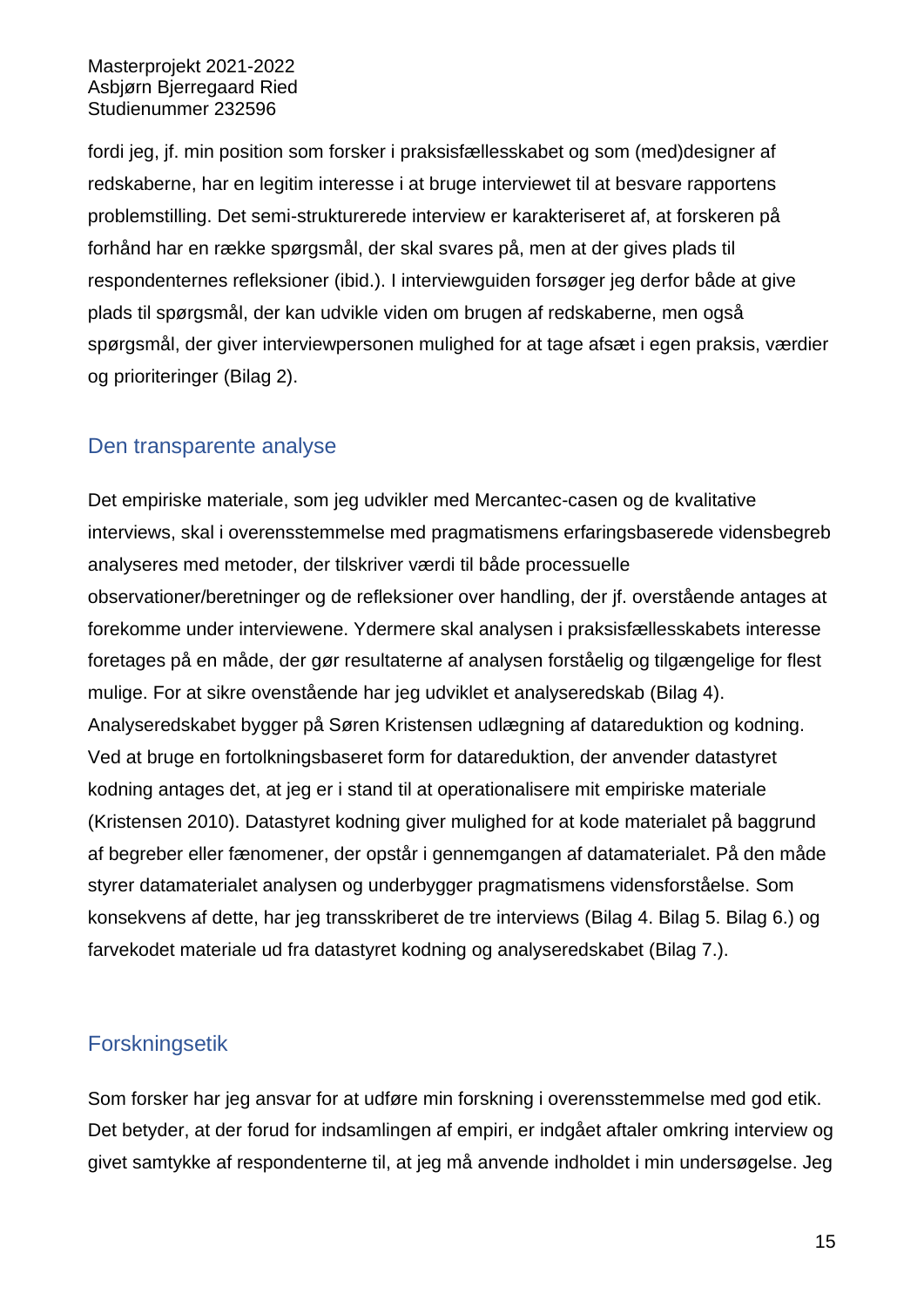har indgået aftale med styregruppen i *Projekt lokal til global – Udvikling af bæredygtighedsdidaktik på tværs* omkring brugen af handlingsforløbet på Mercantec som case. Det betyder, at jeg kan omtale Mercantec som den erhvervsskole, der er en del af undersøgelsen. For at forsøge at sikre, at evt. senere anvendelse af min undersøgelse vil fokusere på undersøgelsens indhold og ikke deltagere, vil jeg i analysen af min empiri anonymisere mine respondenter og kun omtale dem med deres stillingsbetegnelse.

# <span id="page-20-0"></span>**Teori**

Det følgende afsnit vil redegøre for den teori, jeg vil bruge som udgangspunkt for min analyse og diskussion. Indledningsvist vil jeg redegøre for Donald A. Schöns læringsteori og begrebet *refleksion over handling*. Jeg antager, at Schöns forståelse for, hvad der udgør en professionals praksis og læreprocesser, kan bruges til at udvikle kontekstundersøgende og praksisnær viden om brugen af Ungdomsbyen læringsredskaber. Herefter vil jeg argumentere for brugen af John Deweys erfaringsbaserede læringsteori som teoretisk afsæt for en analyse af, hvordan det empiriske materiale påvirker videreudviklingen af redskaberne, samt hvilken betydning min undersøgelser har i et det bredere perspektiv på *udvikling af uddannelse for bæredygtig udvikling*.

# <span id="page-20-1"></span>Den reflekterende praktiker

Den amerikanske psykolog Donald A. Schöns teorier om kvalificerede medarbejderes refleksioner og handlinger i praksis konstaterer, at der et nært indbyrdes forhold mellem læring, refleksion, tænkning og handling. Schöns teori belyser, hvordan praktikere i et handlingsforløb kan finde relevante løsninger på indviklede problemer, og hvordan man i disse handlingsforløb simultant trækker på erfaringer, viden, oplevelser, intuition, m.m.. Schön arbejder med en række centrale begreber, jeg anser for relevante i min analyse af det empiriske materiale.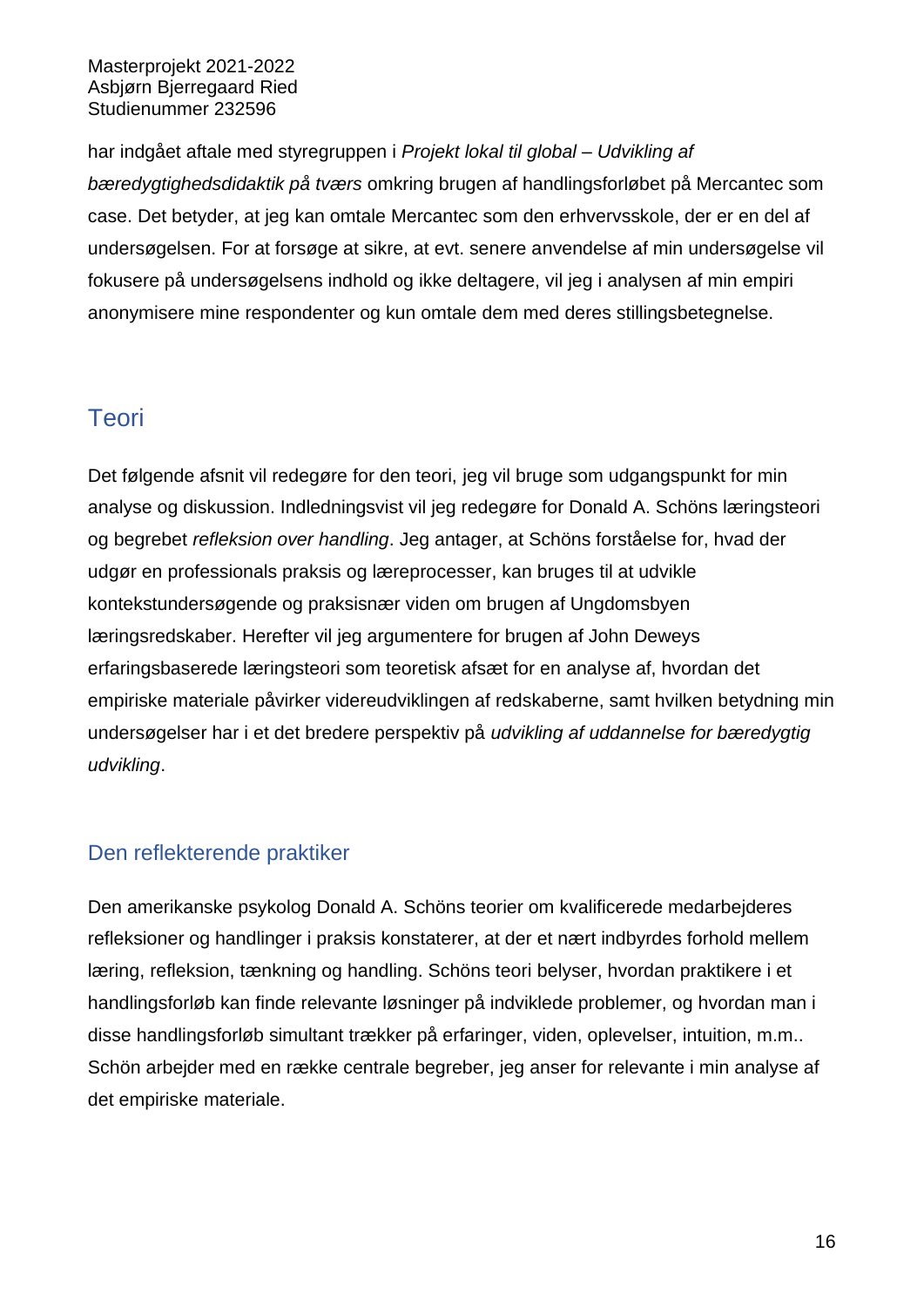#### <span id="page-21-0"></span>Viden-i-handling

Det første begreb er *viden-i-handling* som er et udtryk for:

"De former for know-how, som vi afslører i vores intelligente handlinger åbenlyst iagttagelige fysiske handlinger som at køre på cykel, og interne operationer som den hurtige analyse af et regnskab" (Schön 1987 s. 346).

*Viden-i-handling* bliver med et andet udtryk den tavse viden, vi bruger til at løse rutineprægede handlinger. *Viden-i-handling* er karakteriseret af den spontanitet og ofte kvalitet, hvormed handlinger udføres, og at det efterfølgende er svært at forklare processen bag handlingen med ord. På den måde er *viden-i-handling* også en dynamisk handling. Det accepteres, at der i handlingsforløb konstant er behov for at foregribe og korrigere, fx når vi konstant tilpasser os myldretiden på cykelstien. Pointen er, at konsekvenserne af korrektionerne holder sig inden for det, vi forventede og forudså. *Viden-i-handling* bliver som proces et rutinemæssigt handlingsforløb, og de forventede konsekvenser af de rutineprægede handlinger. Det kommer til udtryk som det selvfølgelige, noget der for praktikerne fremstår selvforklarende, men for udenforstående kan forekomme uforklarligt. Som analyseredskab kan en undersøgelse af *viden-i-handling* derfor give mig en forståelse for den praksis, som læringsredskaberne er blev anvendt i. Det nuancerer den viden, jeg kan udvikle om anvendelsen af værktøjerne, fordi anvendelsen jf. pragmatismen er kontekstuel.

#### <span id="page-21-1"></span>Refleksion-i-handling

Der kan opstå situationer, hvor den *viden-i-handling*, der er blevet aktiveret i et givet handlingsforløb, ikke er tilstrækkeligt:

> "En velkendt rutine fører til et uventet resultat, en fejl modsætter sig stædigt korrigeringen, eller selv om de sædvanlige handlinger fører til de sædvanlige mønstre, synes vi, at der er noget mærkeligt ved dem, fordi vi af en eller anden grund er kommet til at se på den på en ny måde" (Schön 1987 s.347).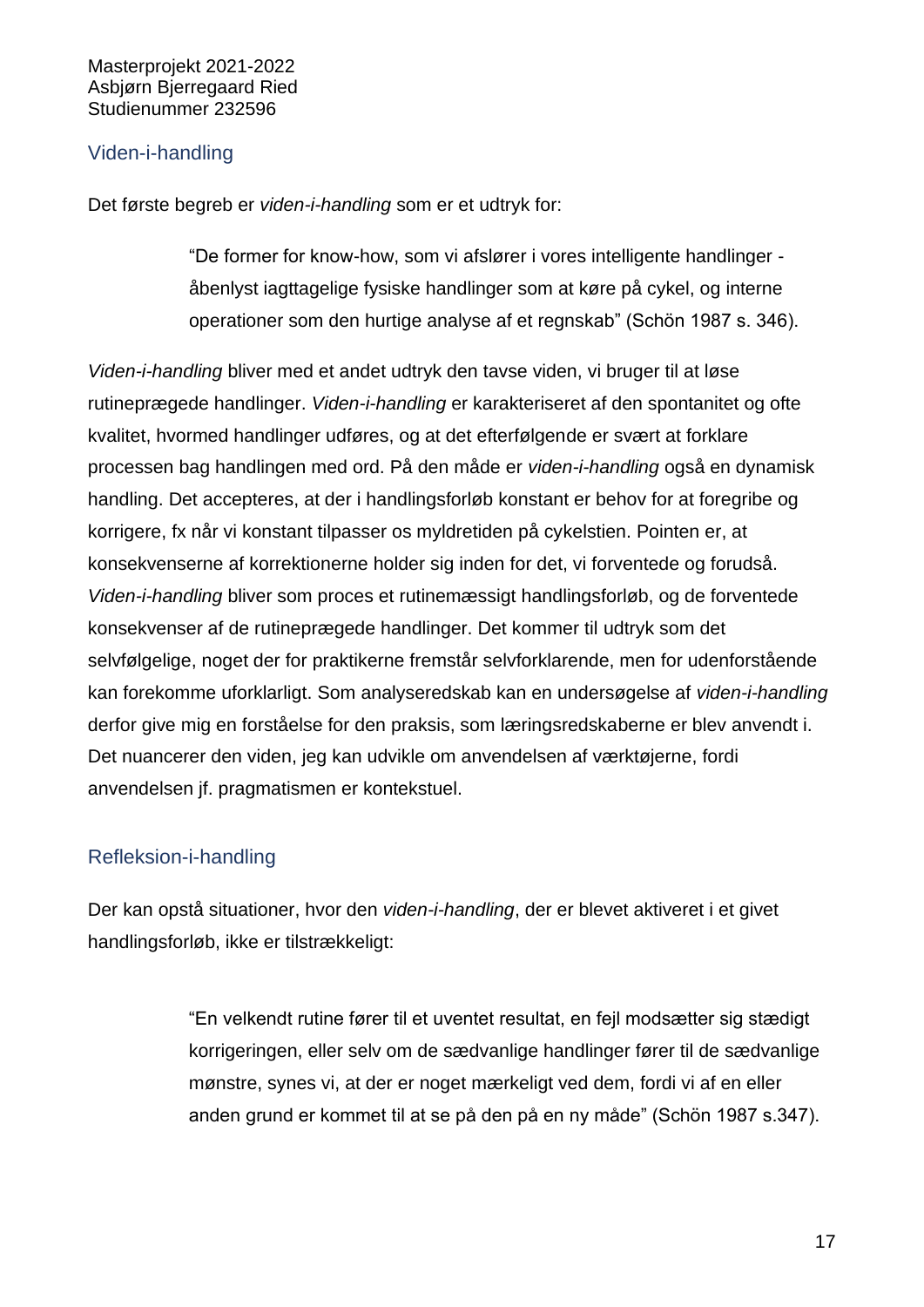Et handlingsforløb kan jf. citatet indeholde en overraskelse. En overraskelse er en konsekvens af vores *viden-i-handling*, vi ikke er i stand til at foregribe eller løse med kendte korrektioner. En overraskelse påvirker handlingsforløbet og kræver handling, hvis konsekvenserne af overraskelsens påvirkning på handlingsforløbet ikke stemmer overens med det tilstræbte. Ved at reflektere over, hvorfor vores *viden-i-handling* har medført en overraskelse, idet overraskelse opstår i handlingsforløbet, reflekterer vi over handlinger på en måde, der har konkret betydning for det igangværende handlingsforløb. Denne refleksion over handling eller evne til at "omforme, hvad vi gør, mens vi gør det"(Ibid.)**,**  beskriver Schön med begrebet *refleksion-i-handling*. *Refleksion-i-handling* bliver en kritisk proces, hvor man aktivt udøver kritik på den handling, der har medført overraskelsen. Den kritiske proces giver os mulighed for at udføre eksperimenter i handlingsforløbet, der afprøver nye handlinger, undersøger vores kritik af overraskelsen, efterprøver hypoteser eller bekræfter den strategi, vi har brugt. Eksperimenterne løser problemet eller fører til yderligere overraskelser, der igen kræver refleksion-i-handling. *Refleksion-i-handling* kommer til syne, når praktikere bliver overraskede. Indikationerne på *refleksion-i-handling* i min analyse kan derfor bruges som pejlemærker for situationer, hvor læringsredskaberne positivt påvirker *uddannelse for bæredygtig udvikling,* der jf. indledningen netop peger på den kritisk-iterative metode som en proces, der styrker *uddannelse for bæredygtig udvikling*.

#### <span id="page-22-0"></span>Viden-i-handling styrer praksis og Refleksion-i-handling

Viden-i-handling og refleksion-i-handling anskues i denne rapport ud fra det konstruktivistisk syn på praksis. Her konstruerer praktikeren sin egen praksis gennem konstante forhandlinger mellem praktikeren, hendes praksisfællesskab og den verden, hun har skabt og accepteret som virkelighed. Den konstruktivistiske praksis indeholder sansninger, vurderinger og overbevisninger. Jeg antager derfor, at den konstruktivistiske ramme kan udvikle viden om det dynamiske og relationelle praksisfællesskab, som eksisterer ude på erhvervsskolerne. Alternativet er den teknisk rationelle praksis, der med et objektivistisk syn på virkeligheden bygger på naturvidenskabelige facts og opererer med at "Alle meningsfulde uenigheder er løselige, i det mindste i princippet, ved at referere til facts" (Schön 1987 s.354). I begge tilfælde er viden-i-handling indlejret i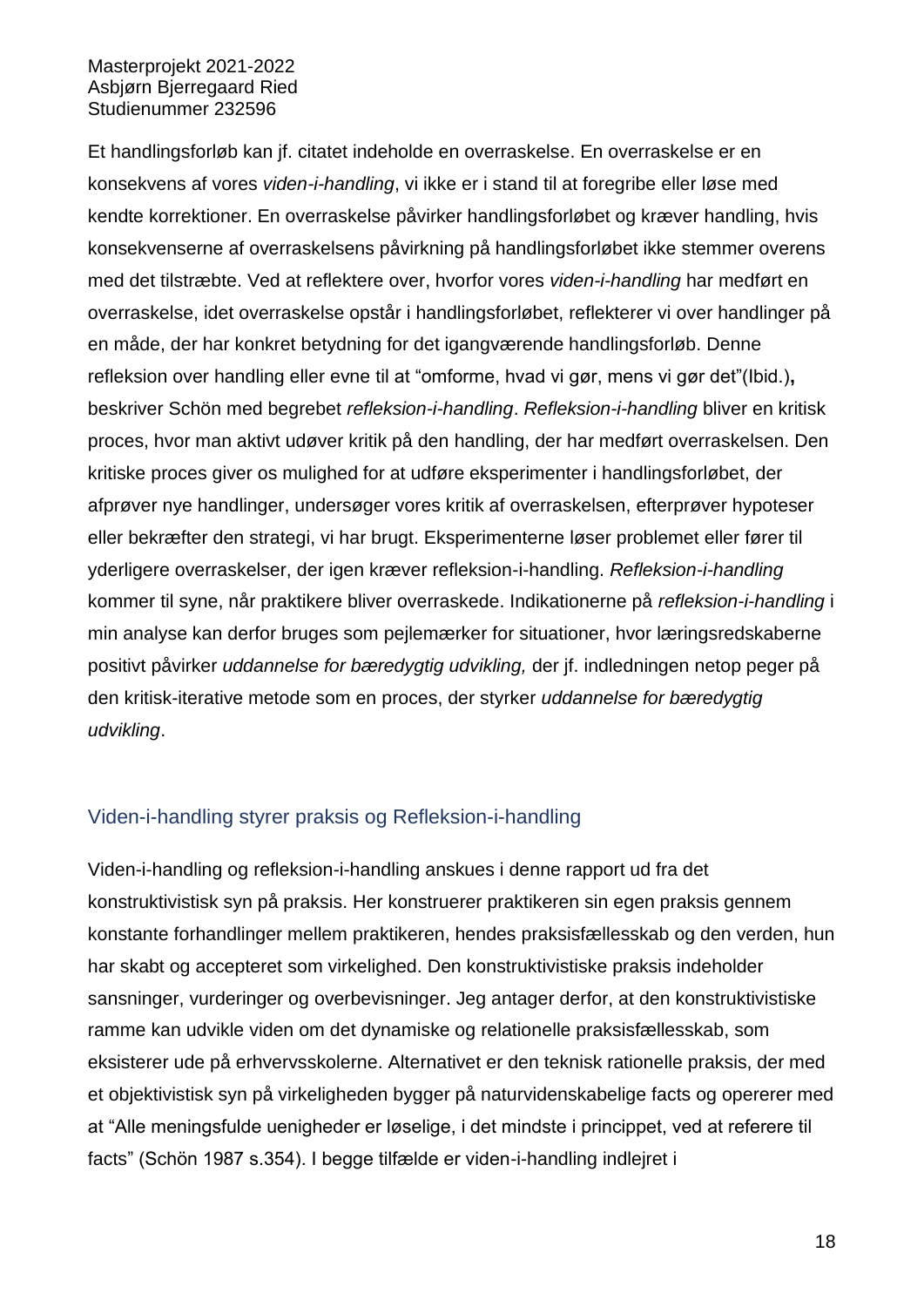praksisfællesskabet, men når praktikeren i handlingsforløbet møder overraskelsen, som Schön i en professionel kontekst kalder *ubestemt zoner i praksis*, er den konstruktivistiske praktiker ikke bundet af forudbestemte facts, men kan udøve dynamisk *refleksion-ihandling*. De konstruktivistiske praksisfællesskaber består af kollektive verdensskabelsesprocesser, hvor praktikeren er i konstant forhandling med deres praksisfællesskab. Når den konstruktivistiske praktiker møder *ubestemte zoner i praksis*, indgås der i en kritisk reflekteret dialog mellem praksisfællesskabet og situationen. Processen producerer enten en løsning eller en mulighed for mere *refleksion-i-handling*, og den afdækker på samme tid de skabelsesprocesser, der er grundlæggende for det givne praksisfællesskab. Når praktikeren på denne måde reflekterer over sin *viden-ihandling*, øver hun sig på at bruge kendte kompetencer på en ny måde. En forståelse for dette kan i mit empiriske analysearbejde give en nuanceret indsigt i den praktik, som vi i Ungdomsbyen forsøger at udvikle redskaber til.

## <span id="page-23-0"></span>Refleksion over handling

Det er muligt at observere og udvikle viden om komplekse handlingsforløb, der udspringer fra *viden-i-handling* og indeholder *refleksion-i-handling*. Ved at iagttage og reflektere over handlingsforløb er det muligt at lave beskrivelser af den *viden-i-handling*, der indgår i dem. Det er et opmærksomhedspunkt at disse beskrivelser og refleksioner i det konstruktivistiske perspektiv altid vil være konstruerede og derfor styret af den relationelle kontekst, der ligger til grund for undersøgelsen (Schön 1987). Som redskab i min analyse kan jeg bruge respondenternes refleksion over handling til at undersøge de regler, værdier eller antagelser, der rammesætter og styrer deres praksis og derfor interaktioner med redskaberne. På den måde bliver refleksion over handling centralt i udvikling af viden om *viden-i-handling*.

## <span id="page-23-1"></span>Betydning for analysen

Schöns teorier kan således kaste lys over den måde, hvorpå underviserne har anvendt Ungdomsbyens redskaber for uddannelse for bæredygtig udvikling, selv i tilfælde af at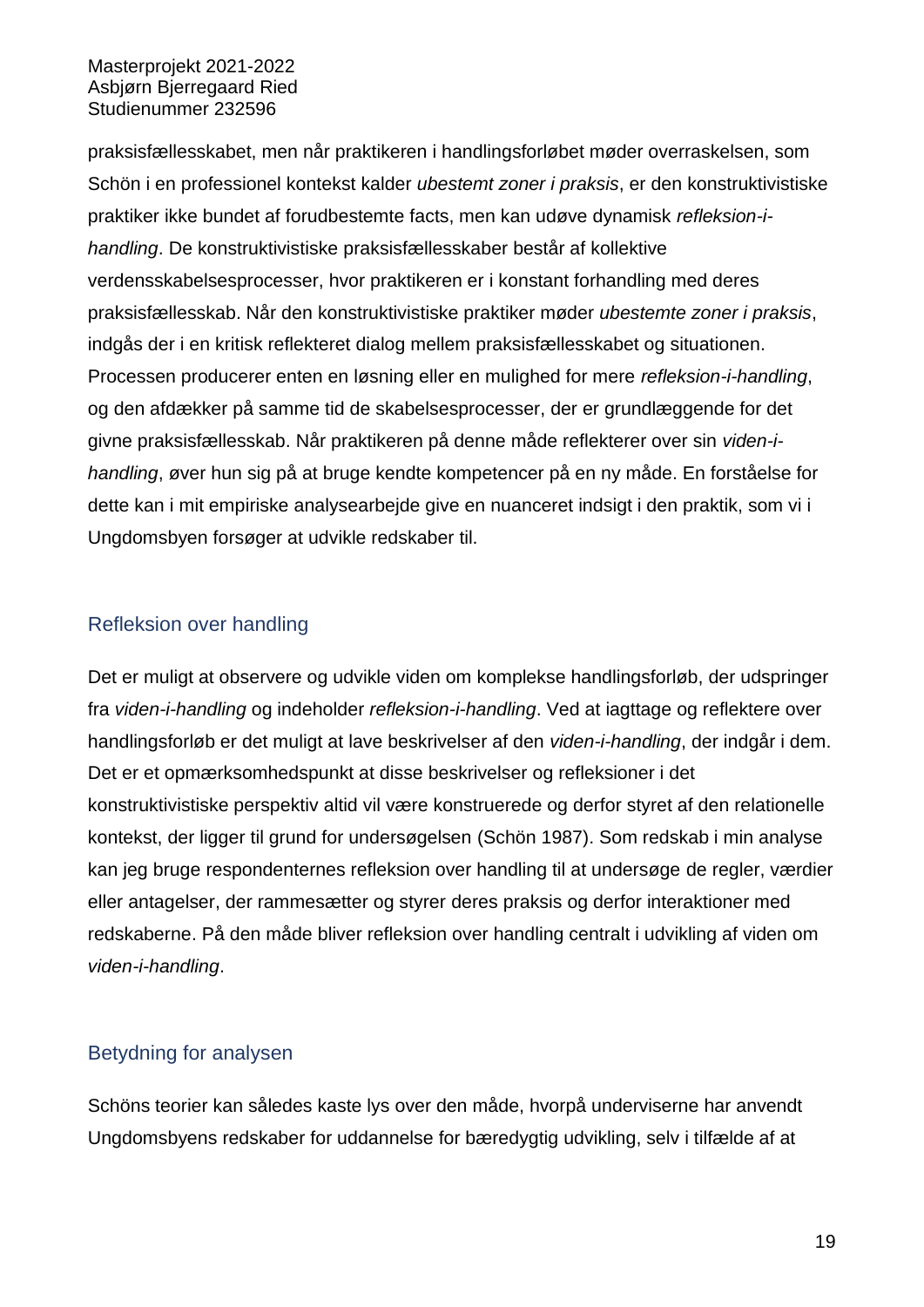underviserne har svært at sætte ord på deres overvejelser. Med hjælp fra Schön kan jeg således forsøge at kortlægge mønstre, sekvenser og regler, der er grundlæggende for de praksisser, hvori underviserne har anvendt redskaberne. I overensstemmelse med den pragmatiske videnskabsteoretiske tilgang øger min forståelse for konteksten relevansen af den viden, jeg udvikler. Ved at analysere respondenternes udsagn fra interviewene i lyset af begreberne *viden-i-handling*, *refleksion-i-handling* og *ubestemte zoner for praksis*, kan jeg undersøge, hvordan respondenterne konkret har anvendt redskaberne i praksis, og herfra hvilke vinkler, muligheder og problemer, en videreudviklingsproces vil skulle tage højde for.

## <span id="page-24-0"></span>Læring og den kritiske undersøgelse – det pragmatiske læringsperspektiv

I det følgende afsnit vil jeg indledningsvist sammenholde John Deweys erfaringsbaserede læringsforståelse med *uddannelse for bæredygtig udvikling*. Det bliver udgangspunktet for den videre argumentation for, at Deweys forståelse for læring med fordel kan rammesætte udvikling af lærerprocesser indenfor *uddannelse for bæredygtig udvikling* fx Ungdomsbyens læringsredskaber. Argumentationen bliver grundlaget for anden del af min analyse, der vil fremstille min empiri på en måde, der nuancerer redskabernes videreudviklingsproces og på den måde udvikler viden om, hvordan analysen påvirker udviklingen af redskaberne.

Det centrale begreb i Deweys pragmatiske forståelse for læring er erfaringer**.** Erfaringer er ifølge Dewey en konstant strøm af forhandlinger og transaktioner mellem mennesker og deres miljøer (Dewey 1929). Transaktionerne indeholder i følge Dewey følelser, æstetik, etik og viden. På samme måde som menneske, samfund og klode er forbundet i *bæredygtig udvikling,* er det den aktive transaktion og derfor afhængighed mellem subjektet og verden, der i Deweys teori gør erfaringer mulige. Erfaringer er derfor handlingsbetonede, og det er i handlinger, man møder udfordringer, der skal løses. Dewey argumenterer for, at motivation for aktive handlinger, og dermed meningsskabelse, ligger i forståelsen for og lysten til, at deltage i det demokratiske samfund (Ibid.). På den måde knyttes Deweys læringsprocesser sig til dannelsesprocesser, der - ligesom *uddannelse for*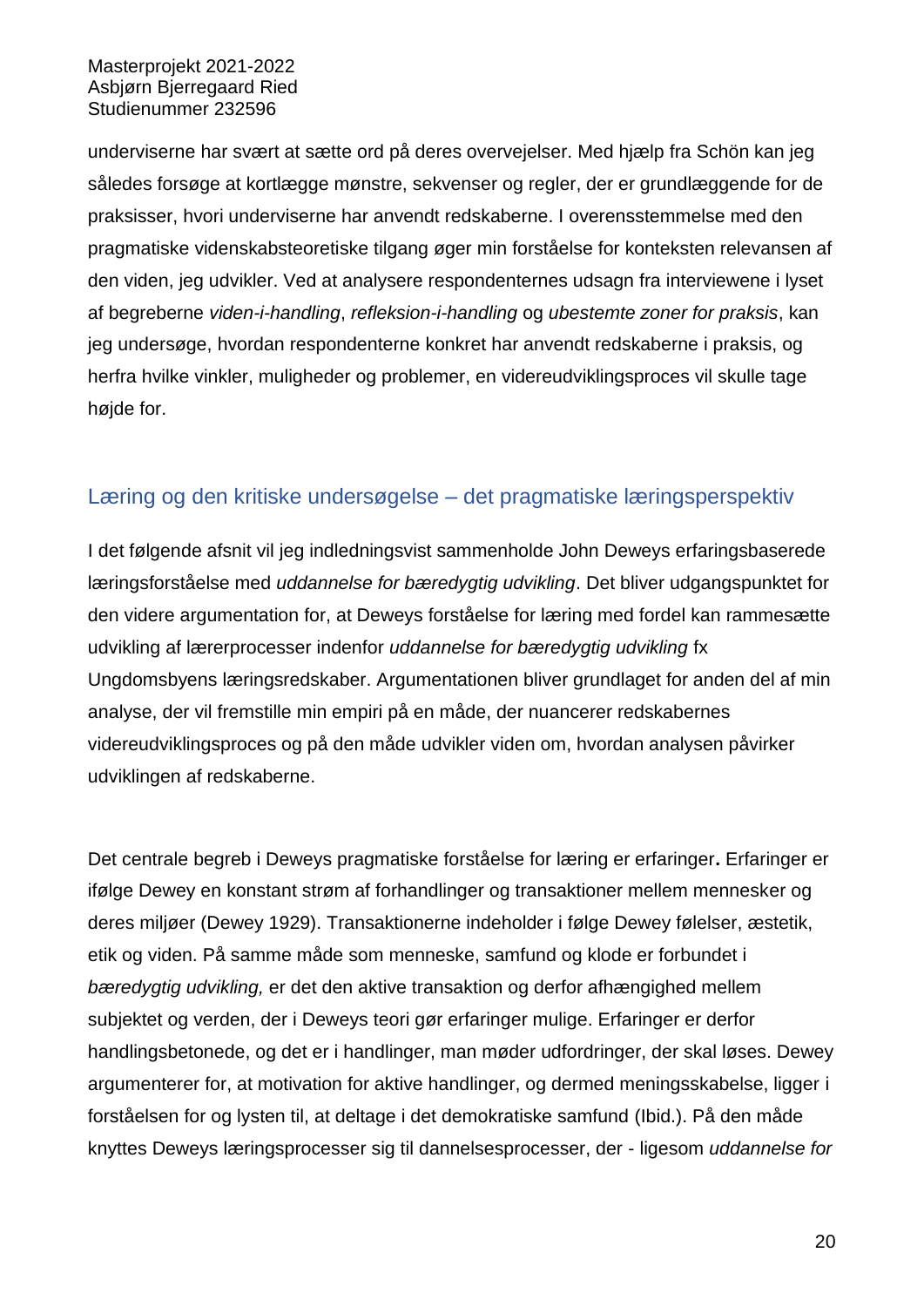*bæredygtig udvikling* - søger at løse udfordringer for at opnå viden og kompetencer til at kunne forstå og løse stadig flere udfordringer. Problemidentifikation eller *den kritiske undersøgelse* bliver en metode, hvor fx underviseren konstant sætter sin praksis op overfor sit demokratiske dannelsesideal. Hvis den kritiske undersøgelse finder udfordringer, eksperimenter hun med nye metoder i sin praksis. Hun reflekterer over resultaterne og gentager det i en iterativ proces, indtil der produceres erfaringer, som er tilfredsstillende. Viden eller læring bliver i det perspektiv flydende og foranderligt og altid afhængig af konteksten. Samme forståelse for læring og viden er jf. indledningen også gældende for Ungdomsbyens læringsredskaber og andre initiativer inden for *uddannelse for bæredygtig udvikling* fx 21st Century Skills (VIA 2021. Lund 2020).

## <span id="page-25-0"></span>Den erfaringsbaserede lærerproces

For at forstå, hvordan Deweys teori kan bruges som analytisk ramme, vil jeg gennemgå en erfaringsbaseret læreproces for *uddannelse for bæredygtig udvikling* og derefter argumentere for, hvordan den indsigt kan bruges som problemidentifikation i viderudvikling af redskaberne*.*

En erfaringsbaseret læringsproces, der designer *uddannelse for bæredygtig udvikling*, skal jf. forrige afsnit og indledningen være forankret i deltagernes virkelighed. Den skal motivere til kritik af etablerede processer og efterfølgende give plads til forestilling og eksperimenter med handlinger, der påvirker de processer. Afslutningsvist skal den bruge metoder og teorier, der hjælper deltagerne med at reflektere over konsekvenserne af eksperimenterne. Læreprocessen skal designes i overensstemmelse med det overordnede dannelsesideal praksisfællesskabet kan identificere sig med og stræbe i mod. Det perspektiv belyser en række nedslagspunkter, som kan rammesætte udviklingsprocesser til *uddannelse for bæredygtig udvikling*. I min undersøgelse kan jeg bruge analysens indsigt i praksisfællesskabets *viden-i-handling* til at udvikle en forståelse af målgruppens virkelighed og dannelsesidealer. Den forståelse kan jeg bruge til at diskutere, om redskaberne benytter sig af rigtige greb for at motivere brugerne til at tage udgangspunkt i deres egen virkelighed. Jeg kan bruge den samme forståelse for brugernes *viden-i-handling* til at analysere om redskaberne har motiveret til kritik og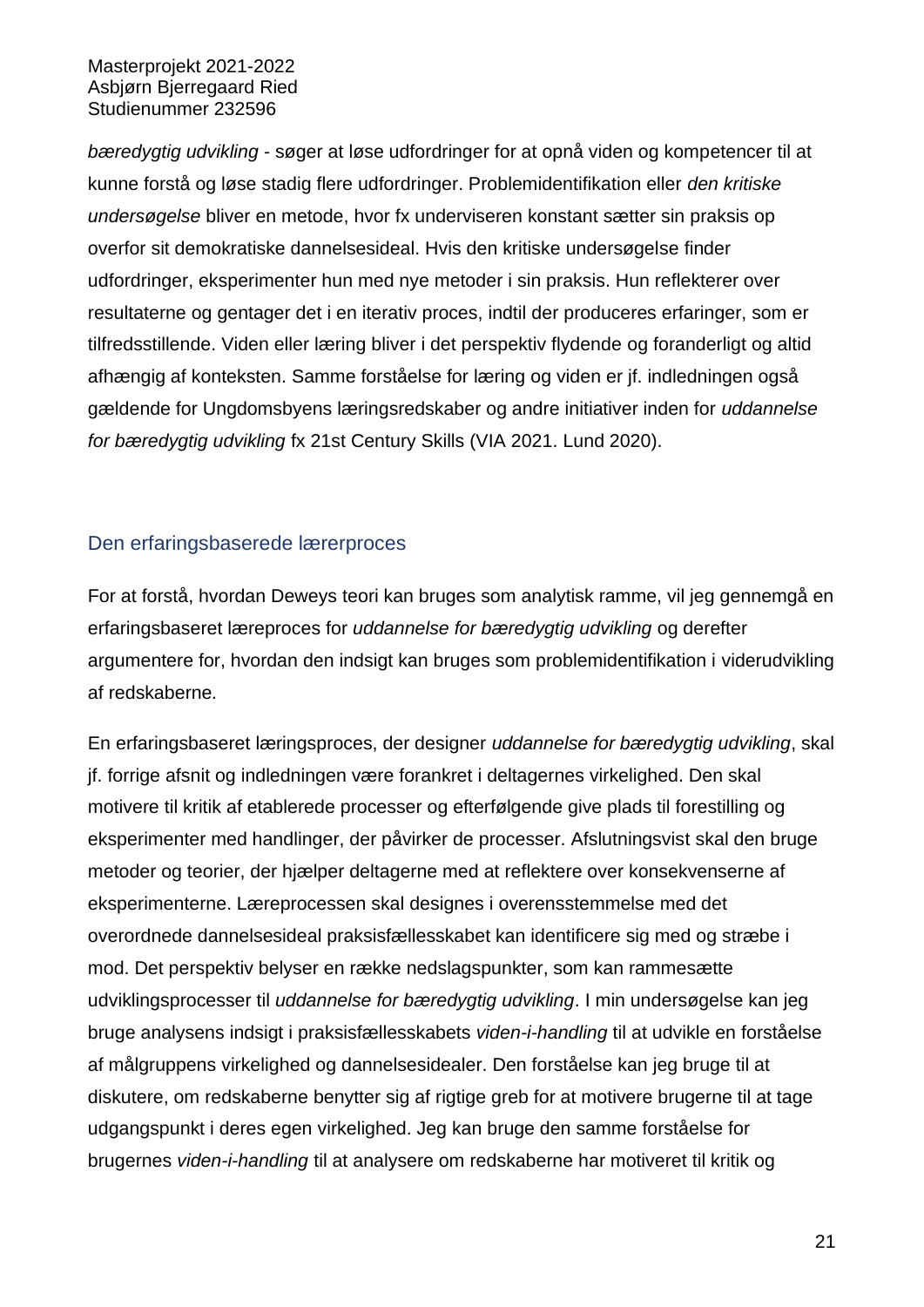eksperimenterende handling. Deweys rammesætning kan derudover åbne op for en diskussion af, om analysens resultater er relevante for det brede praksisfællesskab omkring *uddannelse for bæredygtig udvikling*. Det er muligt, fordi den erfaringsbaserede læringsteori anses som relevant didaktisk greb inden for *uddannelse for bæredygtig udvikling* (VIA 2021., Worldslargestlesson 2021., Lund 2020., Burns 2019)*.* Som et sidste punkt bliver brugen af den erfaringsbaserede læringsteori også en måde, hvorpå jeg tager konsekvensen af at arbejde med et pragmatisk videnssyn.

# <span id="page-26-0"></span>Mercantec Casen

For at øge transparensen af min dataindsamlingsproces vil jeg i det følgende afsnit beskrive Mercantec casen. Casen består af et handlingsforløb og tre interviews foretaget med fire praktikere, der arbejder med *uddannelse for bæredygtig udvikling* på Mercantec. Jeg vil indledningsvist beskrive erhvervsskolen Mercantec, som er den uddannelsesinstitution, der har dannet rammen for arbejdet med redskaberne. Efterfølgende vil jeg beskrive det konkrete forløb, hvor ansætte på Mercantec har anvendt redskaberne. Afslutningsvist vil jeg præsentere de respondenter, jeg har interviewet.

## <span id="page-26-1"></span>**Mercantec**

Mercantec er en uddannelsesinstitution i Viborg, der udbyder et stort udvalg af kurser, efteruddannelse og ungdomsuddannelser heriblandt erhvervsuddannelser. Erhvervsuddannelser er i Danmark fordelt på fire hovedområder. Min case og dette afsnit tager udgangspunkt i hovedområdet Teknologi, byggeri og transport, hvortil Mercantec udbyder en række underuddannelser. Mercantec har lavet en lokal organisering, hvor uddannelser inden for byggeri og anlæg udgør en fællesafdeling. Afdelingen hedder Mercantecs Bygge- og Anlægshold og deler administration. De enkelte underuddannelser har deres egne faglærere, men Mercantecs lokale organisering betyder, at undervisere på tømreruddannelsen ofte indgår i tværfaglige, samarbejder med fx undervisere fra struktøruddannelsen. I min case interviewer jeg faglærer 1, der er faglærer på tømreruddannelsen og faglærer 2, som er faglærer på struktøruddannelsen, der jf. ovenstående begge er en del af Mercantecs Bygge- og Anlægshold. Faglærere underviser på praksisnære metodefag som fx Terrasse og Indkørsel på struktøruddannelsen, hvor de studerende lærer at "anvende de almindeligste materialer til konstruktion af terrasser og indkørsle." (Mercantec 2021).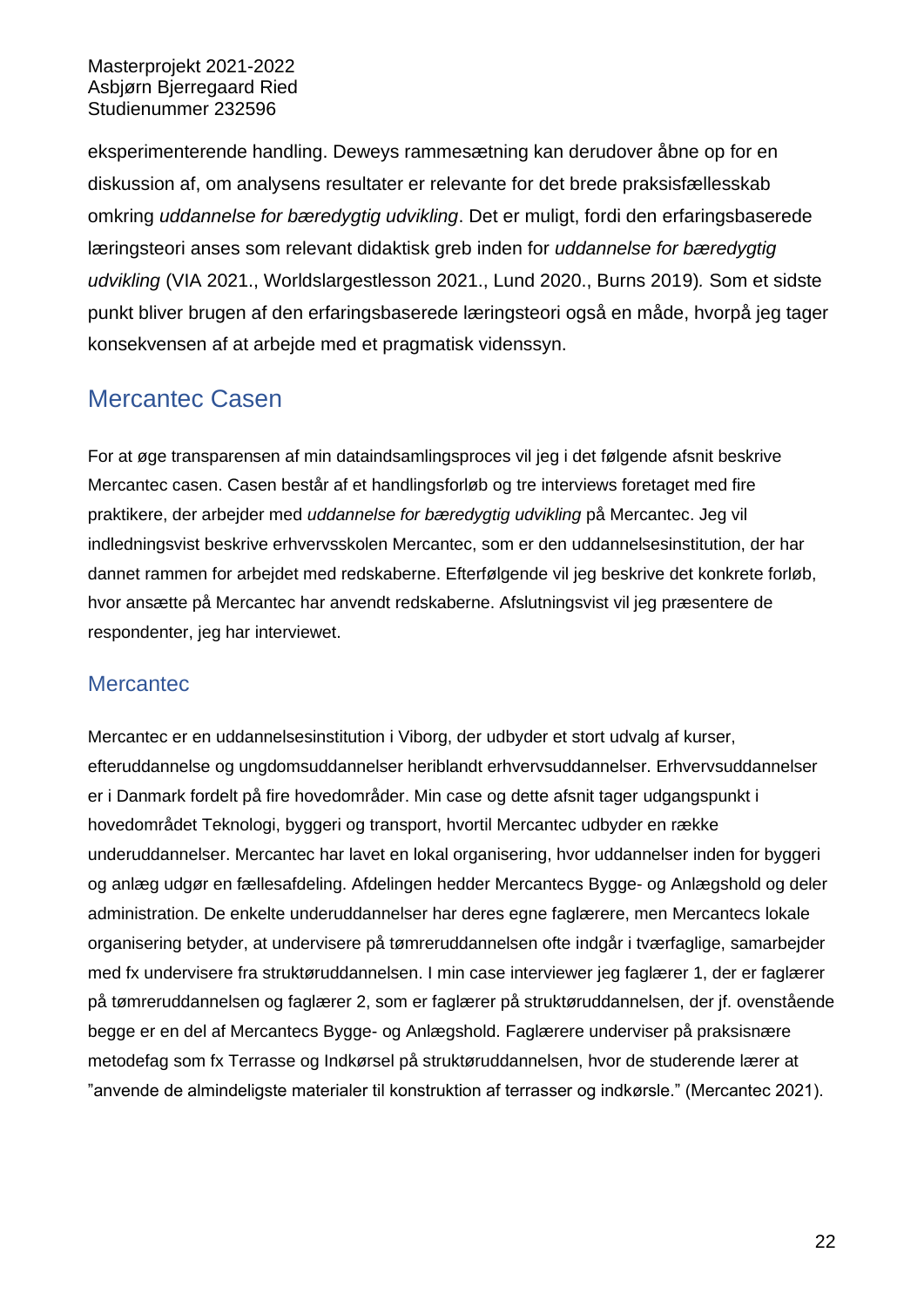Udover afdelingen Byg og Anlæg indgår der i min case en udviklingskonsulent fra Mercantecs Videnscenter for Håndværk, Design og Arkitektur. Videnscenteret er en af flere nationale videnscentre, der udvikler undervisningsmateriale og viden til, samt forsker for de danske erhvervsskoler. Videnscenterne er blevet centrale i arbejdet med *bæredygtig udvikling* på erhvervsskolerne. For min case betyder det, at udviklingskonsulent 1 fra videnscenterets byggetekniske afdeling har været involveret i at føre faglærerne fra Byg og Anlæg gennem udviklingsprocesser for undervisning for *uddannelse for bæredygtig udvikling*. Afslutningsvis har udviklingskonsulent 2 fra Mercantecs tværgående projektafdeling indgået i samarbejdet med udviklingskonsulent 1 om de føromtalte processer for *uddannelse for bæredygtig udvikling*. Udviklingskonsulent 2 er ansvarlig for Mercantecs involvering i projektet *Lokal til Global – Udvikling af bæredygtigheds didaktik på tværs,* som jf. indledningen er udgangspunktet for udviklingen af Ungdomsbyens læringsredskaber.

## <span id="page-27-0"></span>Handlingsforløbet

Udgangspunktet for min undersøgelse er et udviklingsmøde som udviklingskonsulenterne har 1. oktober 2021. På mødet anvender de Ungdomsbyens læringsredskaber. De diskuterer om redskaberne kan anvendes til Byg og Anlægs interne processer for *uddannelse for bæredygtig udvikling*. De fokuserer på Byg og Anlæg fordi udviklingskonsulent 1 er med til at facilitere en række kompetenceudviklingseftermiddage, som er et månedligt tværfagligt initiativ for afdelingen. Faglærer 1 og faglærer 2 deltager begge på den kompetenceudviklingseftermiddag, der bliver afholdt i kølvandet på udviklingskonsulenternes udviklingsmøde. Faglærernes refleksioner over kompetenceudviklingseftermiddagen og deres arbejde med *uddannelse for bæredygtig udviklin*g bliver på den måde en del af det overordnede handlingsforløb. I nedenstående figur har jeg illustreret, hvordan casens handlingsforløb hænger sammen med det overordnede *projekt Lokal til Global: Udvikling af bæredygtighedsdidaktik på tværs*.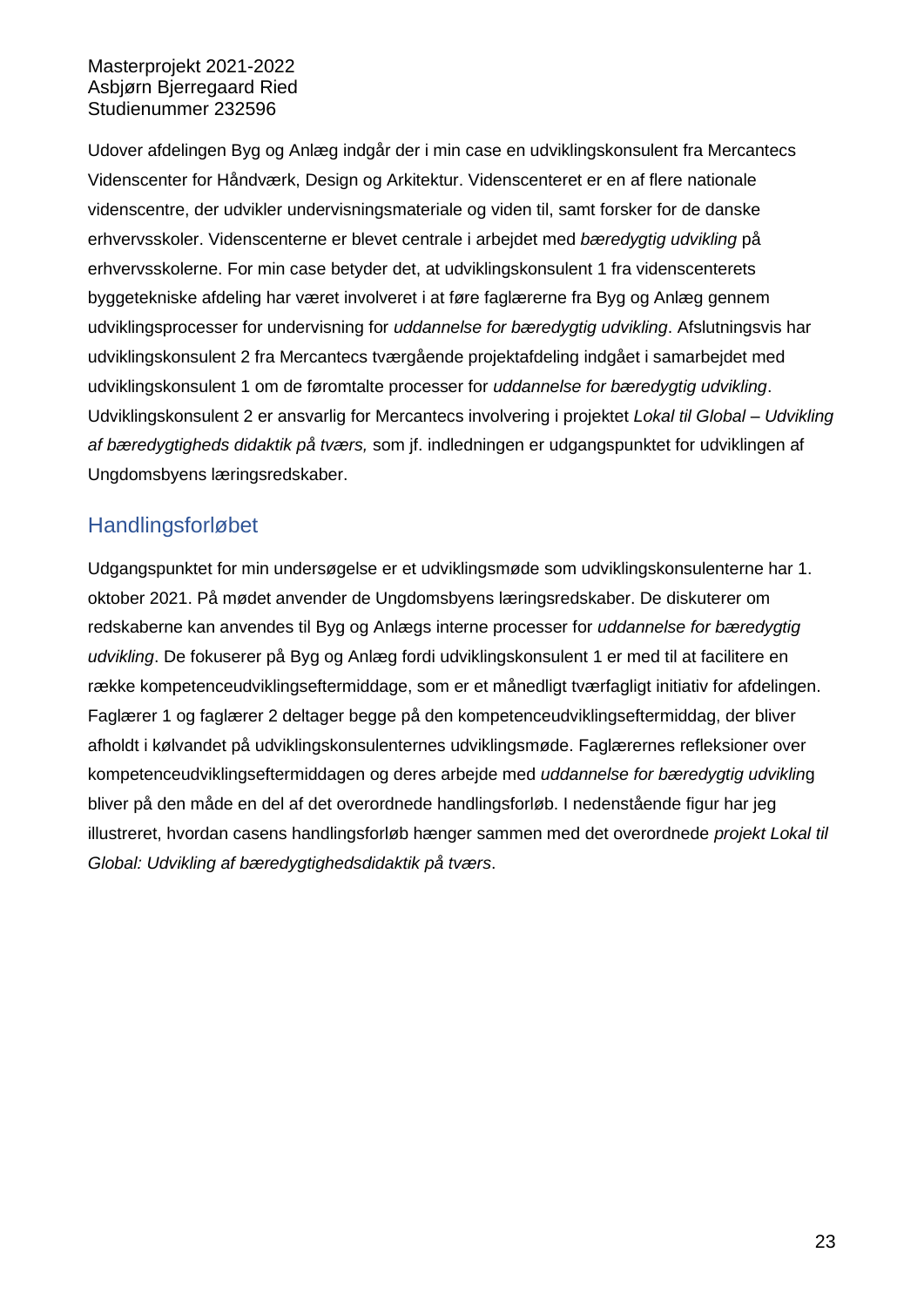

*Figur 3: Illustration over casen i relation til projekt Lokal til Global: Udvikling af uddannelsesdidaktik på tværs.*

Som figuren illustrerer, har jeg foretaget tre interviews hhv. d. 15., 21. og 22. december 2021. Samtlige interviews foregik over zoom grundet Mercantecs interne Covid-19 reglementer. Interviewet d. 15. december var et gruppeinterview med udviklingskonsulenterne. Interviewet foregik som et gruppeinterview. En beslutning udviklingskonsulenterne selv tog med den begrundelse, at det dynamiske aspekt af et gruppeinterview ville øge kvaliteten af interviewet (Bilag 4. s. 1.). Interviewet d. 21. december var med faglærer 1 og tog udgangspunkt i kompetenceudviklingseftermiddagen d. 13. oktober. Interviewet d. 22. december var med faglærer 2 og tog ligeledes udgangspunkt i hans oplevelser af kompetenceudviklingseftermiddagen d. 13. oktober.

# <span id="page-28-0"></span>Analyse del 1

Første del af analysen har fokus på problemformuleringens første del: *Hvordan bruger erhvervsskolen Mercantec Ungdomsbyens læringsredskaber i deres interne uddannelse for bæredygtig udvikling*. Analysen vil indledningsvist forsøge at forstå, hvordan Ungdomsbyens læringsredskaber bruges i praksis på Mercantec. Ved indledningsvist at analysere mit empiriske materiale ud fra Schöns forståelse af refleksion over handling, kan jeg kortlægge den *viden-ihandling*, der udgør respondenternes praksis for brugen af redskaberne. Indsigt i respondenternes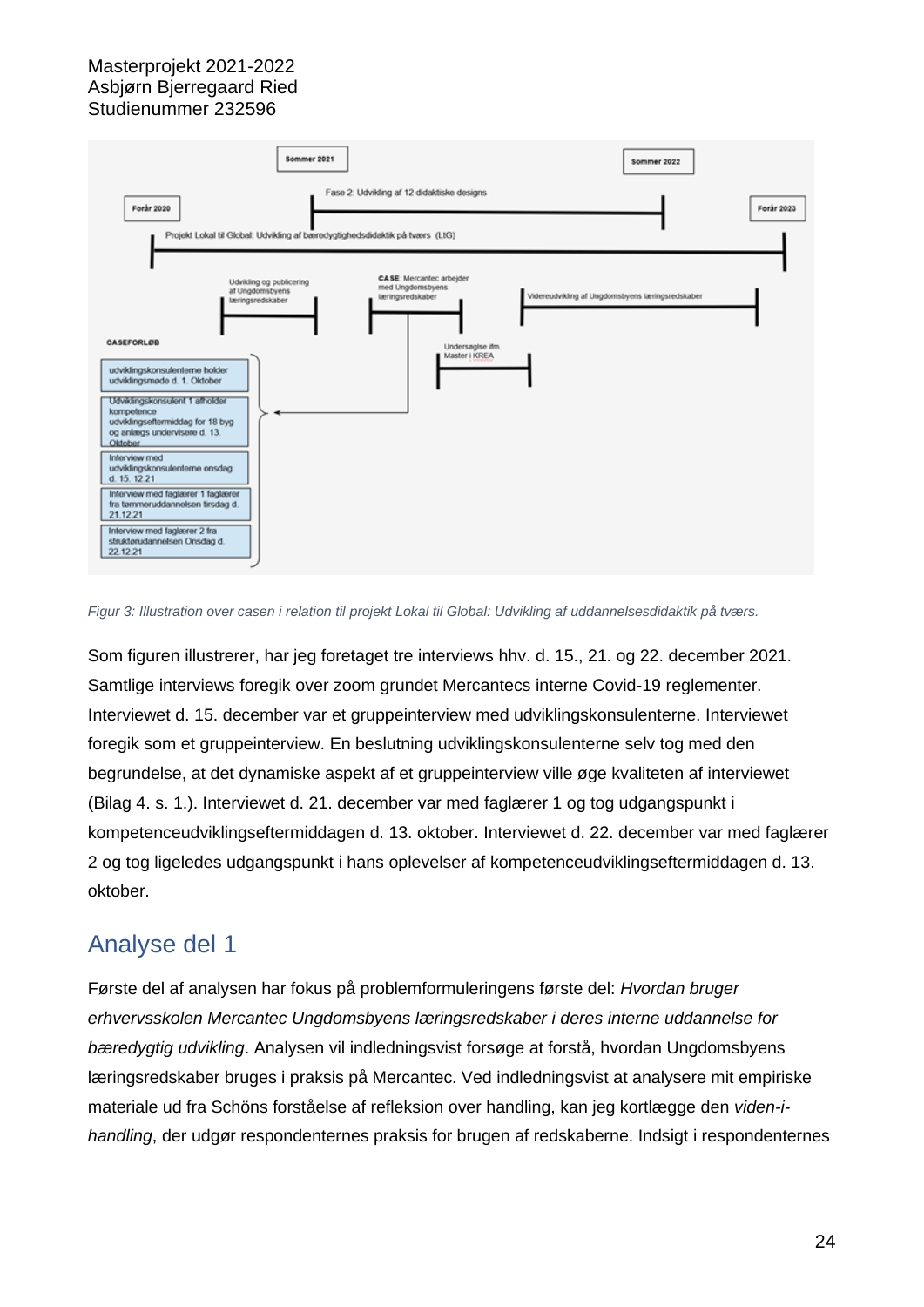*viden-i-handling* nuancerer min forståelse for brugen af redskaberne, fordi brugen jf. pragmatismen er kontekstuel. Ved at gennemgå respondenternes refleksion over handling for sekvenser, regler og traditioner, der jf. Schön belyser respondenternes skabelsesprocesser og derfor praksisfællesskab, kan jeg udvikle viden om konteksten. På baggrund af forståelsen for praksis og anvendelse af redskaberne vil jeg efterfølgende bruge Schöns forståelse for den *ubestemte zone for praksis* til at analysere respondenternes refleksioner over de udfordringer, de møder i anvendelsen af redskaberne og i deres arbejde med *uddannelse for bæredygtig udvikling*. Analysen af *den ubestemte zone for praksis* kan identificere indsatsområder til en videreudviklingsproces for redskaberne.

# <span id="page-29-0"></span>Dynamiske redskaber i en kompleks praksis

For at forstå praksis vil jeg indledningsvis analysere de arbejdsprocesser, som respondenterne beskriver, udgør deres arbejde med *uddannelse for bæredygtig udvikling*.

## <span id="page-29-1"></span>Implementeringspraksis styret af faglærerne

I interviewet med udviklingskonsulenterne tegner der sig et mønster af, at deres praksis for implementering af *uddannelse for bæredygtig udvikling* i høj grad er styret af faglærernes refleksive evner. Udviklingskonsulenterne beskriver løbende deres målgruppe som meget metodeog praksisnære (Bilag 4. s. 1.), glade for håndgribeligt arbejde (Bilag 4. s. 1.) og manglende det refleksive niveau om flerdimensionel bæredygtighed, som udviklingskonsulenterne har vurderet, er nødvendigt for fx at arbejde med Ungdomsbyens læringsredskaber (Bilag 4. s. 2). Opfattelsen nuanceres yderligere, når udviklingskonsulent 1 beskriver den autonome tilgang som faglærerne på Byg og Anlæg har, når de arbejder med bæredygtige udviklingsopgaver (Bilag 4. s. 2). Den autonome tilgang bliver accepteret, fordi udviklingskonsulenterne er kommet frem til en erkendelse af, at individer og teams alle befinder sig på forskellige refleksionsniveauer og derfor skal motiveres på forskellige måder (Bilag 4. s. 1). Når udviklingskonsulenterne på den måde beskriver faglærere og deres arbejdsprocesser, reflekterer de ifølge Schón over de regler, der styrer faglærernes *viden-i-handling* indenfor deres bæredygtige udviklingsprocesser. I refleksionerne tegner der sig et mønster af, at udviklingskonsulenterne oplever, at faglærernes *viden-i-handling* ikke er tilstrækkelig til at indgå i de refleksive processer, som de forbinder med *uddannelse for bæredygtig udvikling*. Den oplevelse har betydning for udviklingskonsulenternes praksis for *uddannelse for bæredygtig udvikling*. De oplever det som en udfordring, når de i deres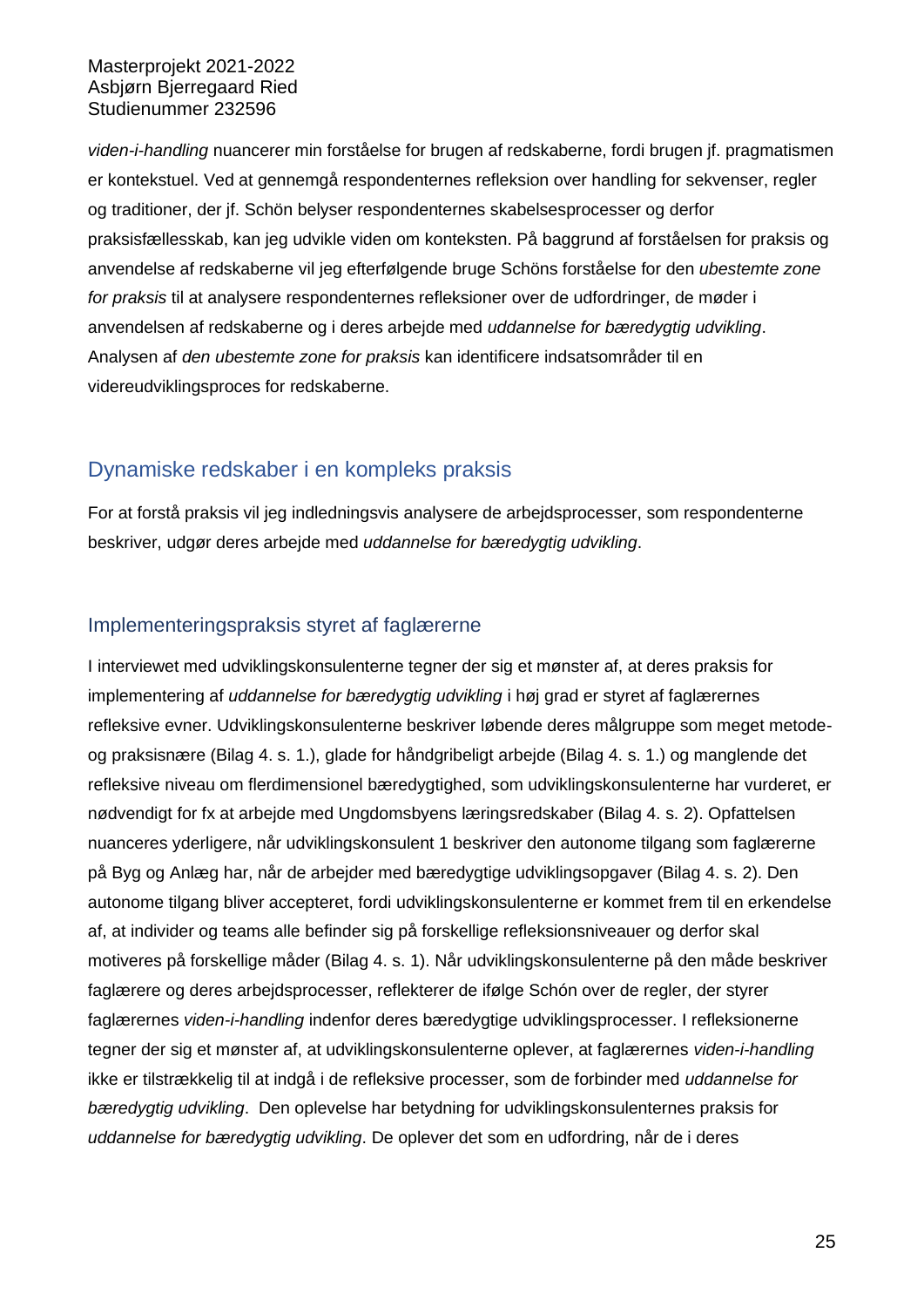udviklingsarbejde skal finde balance mellem implementeringsmål fra ledelsen, deres egen forståelse for *uddannelse for bæredygtig udvikling* og faglærernes forståelse for flerdimensionel bæredygtighed (Bilag 4. s. 2). Forståelse for den udfordring eksemplificeres når udviklingskonsulent 1 reflekterer over, hvordan faglærerens arbejdsprocesser udfordres af *uddannelse for bæredygtig udvikling*:

> "Hvis de kan få lov til at ligge på knæ med noget håndværktøj og have 20 elever stående rundt om sig og vise dem, hvordan man lige anvender det her og lige kan sige sådan, sådan, sådan [...] Han underviser måske som bygningskonstruktør og arbejder primært med beton [...] så kommer der en sådan en udviklingskonsulent […] og siger: Jamen John, beton er faktisk en kæmpestor klimasynder" (Bilag 4. s. 5).

Udviklingskonsulent 1's refleksion belyser her en *viden-i-handling*, der positionerer faglærerens didaktiske refleksionsniveau. Sammen med ovenstående afsnit udbygger det indsigten i en udviklingspraksis for udviklingskonsulenterne, hvor det er barrierer mellem *uddannelse for bæredygtig udvikling* og faglærerne. Refleksionen belyser videre udviklingskonsulent 1's *viden-ihandling* i aktion. Selvom udviklingskonsulent 1 har en forståelse for, at bæredygtighed er flerdimensionel (Bilag 4. s. 8., s. 9) viser citatet, at når han skal operanationalisere den viden, aktiveres der i stedet en *viden-i-handling*, hvor bæredygtighed er komprimeret til betons co2 udledning. Det tegner et billede af en *viden-i-handling*, hvor deres didaktiske og pædagogisk greb ikke trækker på sociale eller økonomiske aspekter af *bæredygtig udvikling.* Det nuancerer udviklingskonsulenternes udfordring, da det peger på, at de har svært ved at aktivere deres forståelse for *uddannelse i bæredygtig udvikling* i praksis.

#### <span id="page-30-0"></span>Dokumentation som brobygger mellem udvikling og faglærerne

Udviklingskonsulenternes refleksioner over arbejdsprocesser med et bæredygtigt fokus, giver derudover et indtryk af, at succesoplevelser i deres udviklingsarbejde - altså processer, hvor faglærerne lykkes med at udvikle og tænke pædagogisk og didaktisk om *bæredygtig udvikling* - i høj grad er afhængig af faglærerens vilje og evne til at dokumentere deres refleksioner. Udviklingskonsulent 2 reflekterer i følgende citat over de udfordringer udviklingskonsulenterne møder med denne praksis:

> "Der er også noget i det her med, at man skal sidde og skrive noget på skrift […] Ja. De er faglærere, og de er nørder indenfor deres område omkring en eller anden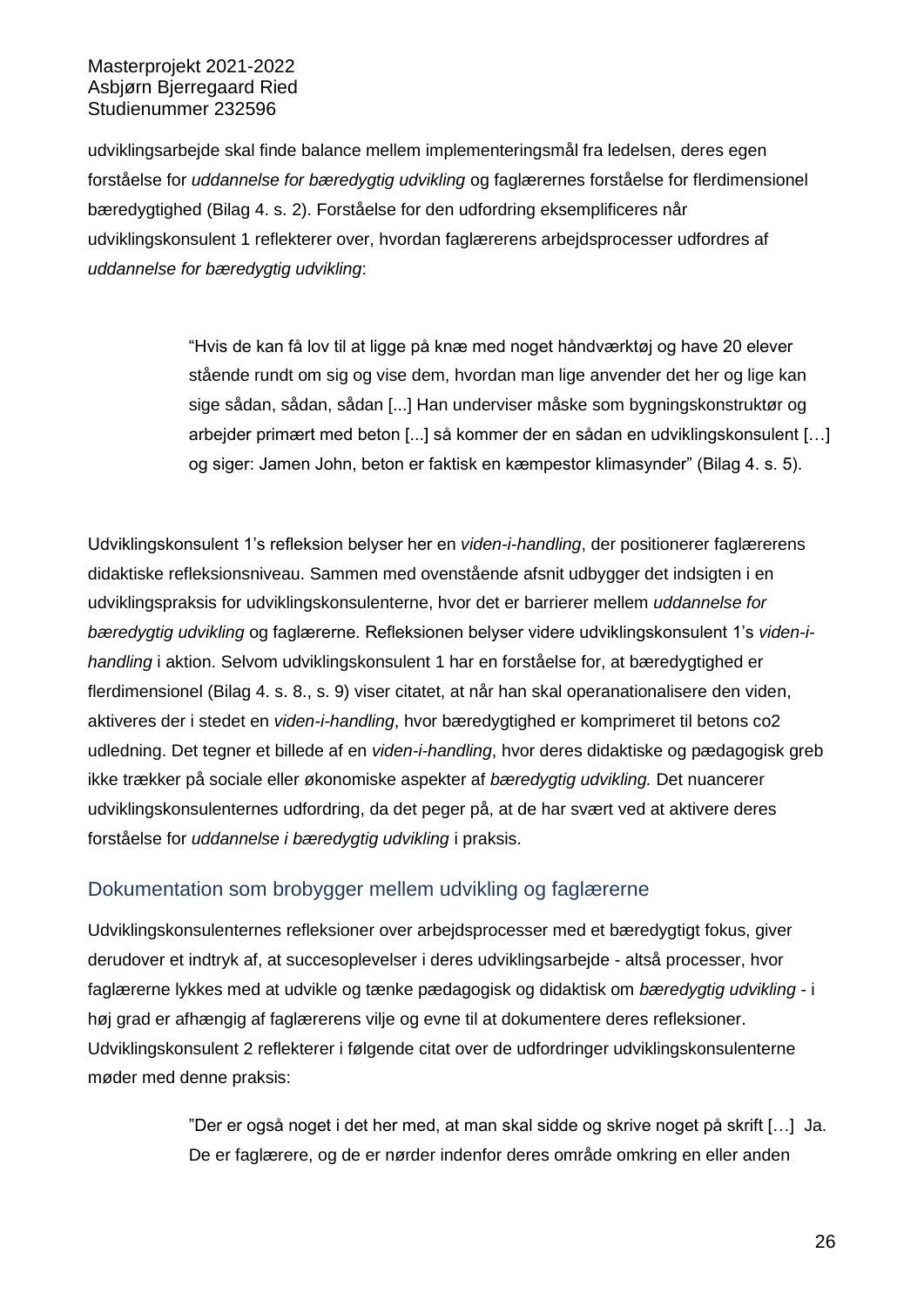træsort eller et eller andet samarbejde eller noget genanvendelighed eller noget i den stil. Men det er jo noget andet at bringe sig selv som underviser op på et refleksionsniveau om, hvorfor det her er vigtigt, at det her det bliver noteret ned i det her dokument eller i forhold til luppen eller i forhold til, hvad jeg har tænkt mig at gøre" (Bilag 4. s. 2).

Udviklingskonsulent 2's refleksioner tegner et billede af, at dokumentation anses for at være det samme som et skriftligt produkt. Samtidig er begge konsulenter opmærksomme på, at skriftlighed ikke er faglærernes foretrukne dokumentationsform, men dette ændrer ikke på, at de har valgt denne form i deres forløb. Dette fortolker jeg som et udslag af udviklingskonsulenternes *viden-ihandling*, som begrænser deres handlemuligheder (implementeringspraksis) i forhold til faglærerne. Det manifesterer en praksis, for *uddannelse for bæredygtig udvikling*, der er i uoverensstemmelse med faglærernes etablerede arbejdsprocesser.

Når udviklingskonsulenterne fokuserer på skriftlige produkter som et primært output og succeskriterie for deres processer, påvirker de ifølge Schön faglærernes *viden-i-handling*. Det sker fordi udviklingskonsulenterne med deres fokus på skriftlig refleksion rammesætter faglærerens arbejdsprocesser og på den måde påvirker deres vurderingssystemer, sprog og regler for *uddannelse for bæredygtig udvikling*. I et *uddannelse for bæredygtig udviklings* perspektiv begrænser den påvirkning faglæreres praksis, da *uddannelse for bæredygtig udvikling* bliver reduceret til skriftlig dokumentation.

## <span id="page-31-0"></span>Faglærernes praksis – Svært at få alle med

Interviewene med faglærerne tegner et mere nuanceret billede af faglærerens praksis for *uddannelse for bæredygtig udvikling* end den præsenteret i det foregående afsnit. Især faglærer 1, der er involveret med Mercantecs projekt "De grønne tømrer" reflekterer over en praksis, hvor *uddannelse for bæredygtig udvikling* handler om at skabe mening for elever og hans team ved at lave virkelighedsnær undervisning (Bilag 5. s. 1.). Faglærer 1's refleksioner giver indsigt i, hvordan vage målsætninger for ham, betyder, at han kan eksperimentere med *uddannelse for bæredygtig udvikling.* Indsigten nuancerer den autonome praksis, som udviklingskonsulent 1 oplever (Bilag 5. s. 2). Faglærer 1 reflekterer i følgende citat over, hvordan han forvalter de manglende retningslinjer for *uddannelse for bæredygtig udvikling*:

> "Her har jeg lavet en masse kontakter og kørt rundt til masse virksomheder og får startet en masse op, og det så tager udgangspunkt i måske en anden given måske producent eller salgsvirksomhed, eller hvad det nu end er. Det er ikke fordi […] vi skal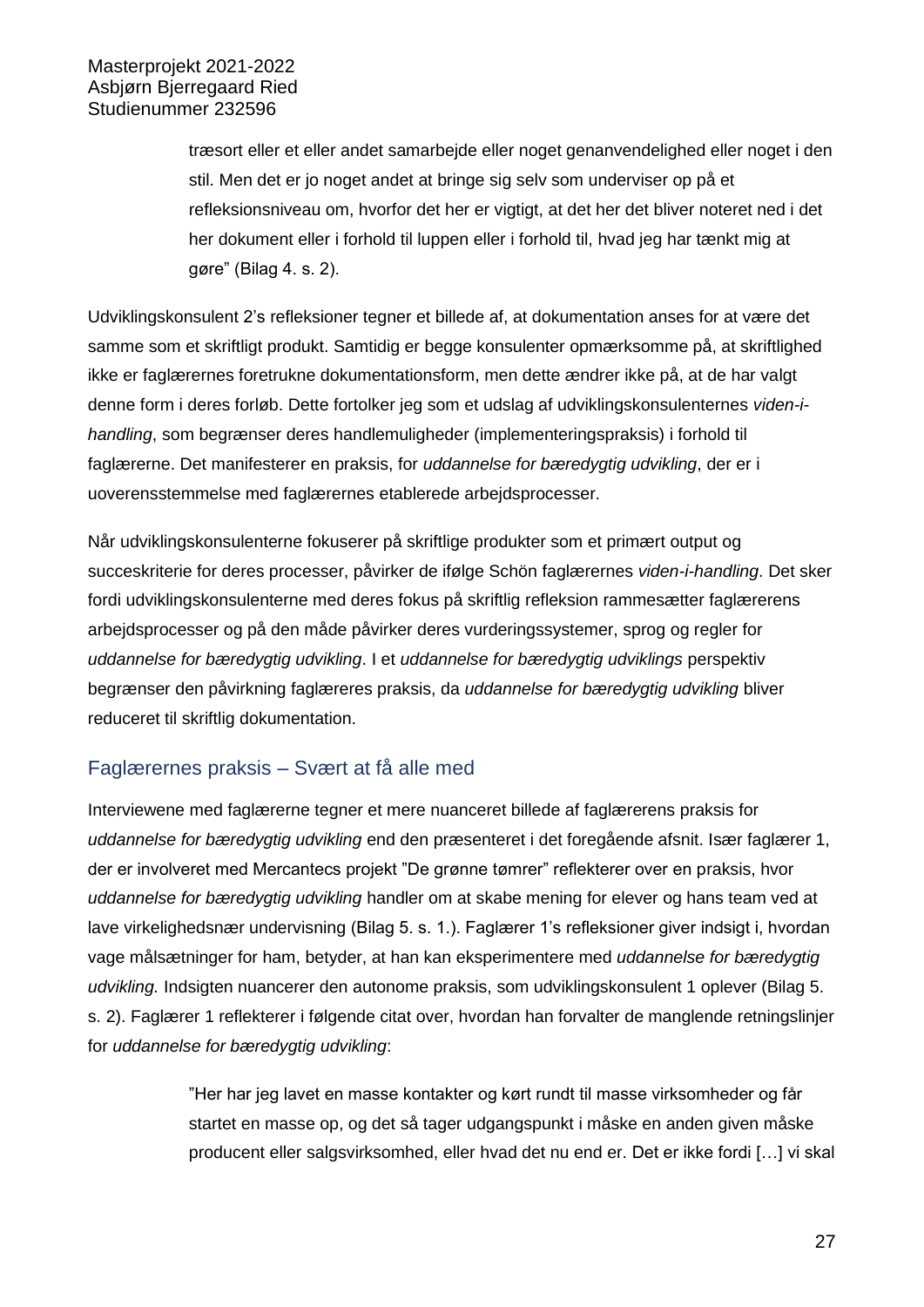sælge deres produkter, men det er, for at vi kan få nogle materialer ind og for at det kan blive […] lokalt" (Bilag 5. s. 2.).

Citatet belyser en reflekteret og nysgerrig praksis for *uddannelse for bæredygtig udvikling*, hvor faglærer 1 forbinder det, at lave bæredygtig undervisning med lokale partnerskaber og et sanseligt perspektiv på materialekendskab. Når han bliver spurgt ind til, hvordan hans tilgang til *uddannelse for bæredygtig udvikling* oversættes til den daglige undervisning, svarer han, at de bæredygtige processer stadig i høj grad handler om holdnings- og meningsændringer blandt hans kollegaer (Bilag 5. s. 3., 4). Han kan ikke give et eksempel på en undervisningssituation, der har ændret sig på baggrund af hans hidtidige arbejde med *uddannelse for bæredygtig udvikling* (Bilag 5. s. 6). Det tegner et billede af en praksis, der i første omgang handler om at opnå fælles forståelse for, hvad *uddannelse for bæredygtig udvikling* er, så praksisfællesskabet i fællesskab kan udvikle deres *viden-i-handling* og derigennem, deres undervisning.

## <span id="page-32-0"></span>En faglærers forståelse for *uddannelse for bæredygtig udvikling*

Faglærer 2's refleksioner over hans forståelse af *uddannelse for bæredygtig udvikling* nuancerer faglærer 1's udfordringer med at få kolleger til at omfavne *uddannelse for bæredygtig udvikling*. Faglærer 2's refleksioner afslører en *viden-i-handling*, der i høj grad er domineret af en oplevelse af, at dokumentation og skriftlig refleksion styrer den aktuelle udviklingspraksis for *uddannelse for bæredygtig udvikling*. Faglærer 2 reflekterer i følgende citatet over sit arbejde med *uddannelse for bæredygtig udvikling*:

> "Vi har med et område at gøre, hvor vi egentlig arbejder rigtig meget med bæredygtighed i al almindelighed. Det er måske bare ikke altid, vi lige har været så gode til at få sat ord på, hvad det egentlig er, vi render og arbejder med. Men alt det her med kloakeringen og adskillelse af regnvand fra spildevand og så videre - og udnyttelse af regnvand hvor det falder - det har jo utrolig meget med bæredygtighed at gøre. Så på den måde så er det naturligt i vores fag. Vi skal egentlig bare være bedre til og italesætte det " (Bilag 6. s. 3).

Citatet repræsenterer en række refleksioner om den faktuelle og ligetil tilgang som faglærer 2 forbinder med *uddannelse for bæredygtig udvikling*. For faglærer 2 bliver den *viden-i-handling* han trækker på karakteriseret af at identificere, hvilke målsætninger ledelsen sætter for bæredygtighed eller "professionelle læringsfællesskaber eller hvilket buzzword, der er in lige for tiden" (Bilag 6. s. 7), og så opfylde målsætningen gennem små justeringer af hans etablerede arbejdsgange. Andre refleksioner fra interviewet peger på, at hans *viden-i-handling* i *uddannelse for bæredygtig*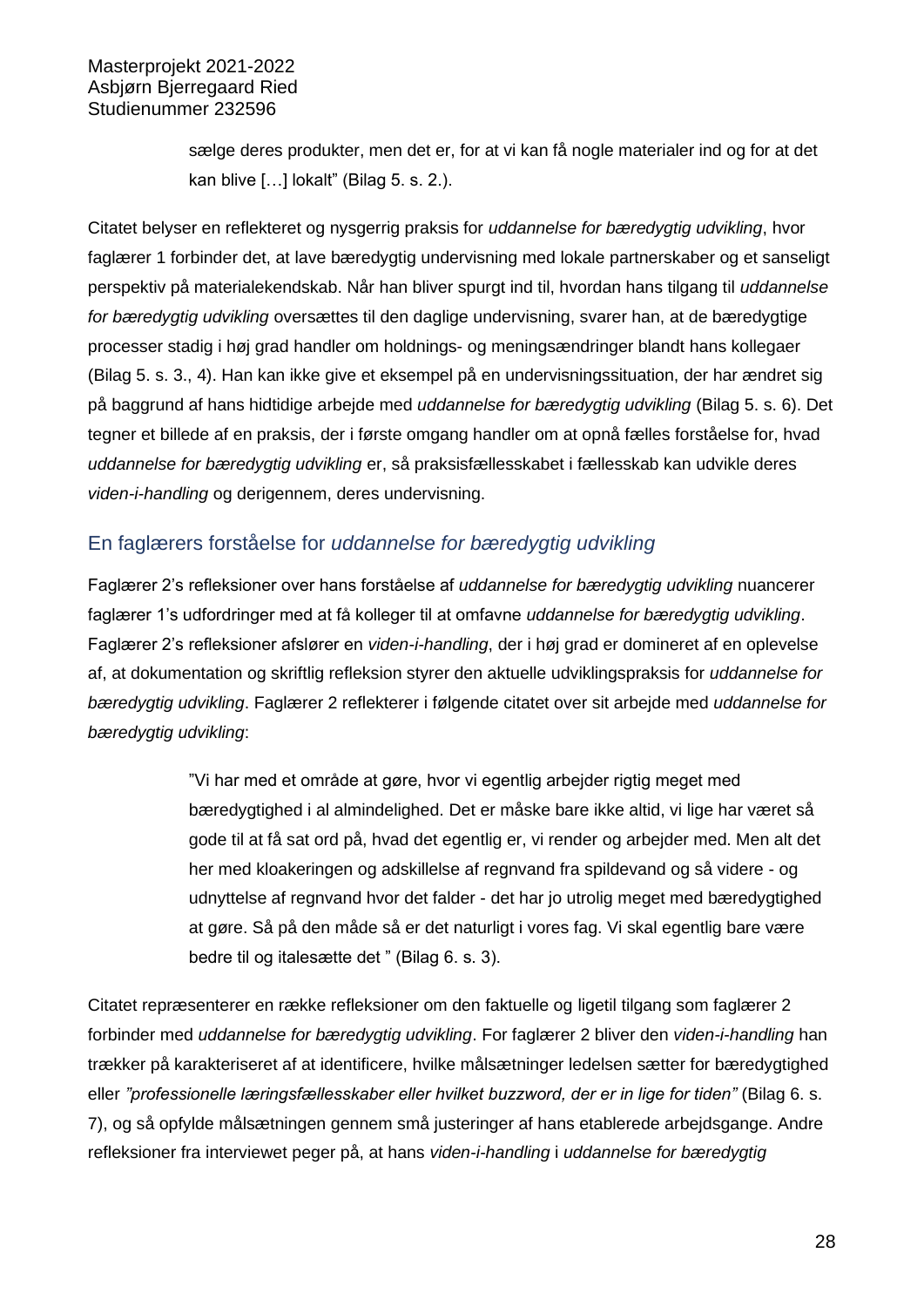*udviklings-*processer er begrænset af hans praksisfællesskabs forståelse for flerdimensionelbæredygtighed (Bilag 6. s. 3-4), samt at strukturerne ikke understøtter processerne (Bilag 6. s. 4). Det strukturelle som styrende for praksis og dominerende for hans *viden-i-handling* bliver synligt, når faglærer 2 reflekterer over manglende målsætning i bekendtgørelsen for hans fag:

> "Sådan når jeg tænker undervisning […] så knytter jeg meget af min undervisning op på - og det gør min kollega i øvrigt også - på bekendtgørelsen. Der savner jeg, at bekendtgørelsen i sig selv bliver en lille smule mere specifik om, hvor er det vi skal hen med det her bæredygtighed, fordi ellers så kan jeg sagtens proppe noget ind, men så skal jeg også pille noget ud, og hvad er det så, der skal komme i stedet for?" (Bilag 6. s. 4).

Refleksionen tegner et billede af en *viden-i-handling*, der mangler struktur fra målsætninger fra fx bekendtgørelsen og derfor bliver *viden-i-handling* afsøgende. Faglærer 2´s refleksioner peger på det paradoksale i at blive bedt om at udføre dynamisk dannelsesændrende undervisning i en struktur, der ikke kan rumme det. Det påvirker faglærernes *viden-i-handling* og betyder, at faglærer 2's praksis for *uddannelse for bæredygtig udvikling* bliver famlende.

## <span id="page-33-0"></span>**Delkonklusion**

Analysen af respondenternes praksis viser, at udviklingskonsulenternes praksis for *uddannelse for bæredygtig udvikling* er styret af udviklingskonsulenternes erfaringer og forestillinger om faglærerens refleksioner over flerdimensionel bæredygtighed. Indsigten i praksis belyser udviklingskonsulenternes begrænsede *viden-i-handling* om didaktiske og pædagogiske metoder indenfor *uddannelse for bæredygtig udvikling*. Den begrænsede indsigt medfører, at udviklingskonsulenternes praksis bruger skriftlig dokumentation som det primære output i aktuelle implementeringsprocesser. Faglærernes praksis er domineret af autonome processer, der bestemmes af individer i enkelte teams. Processerne bliver automone fordi, der ikke er struktur for *uddannelse for bæredygtig udvikling* i fx bekendtgørelsen. Det betyder, at processerne bliver bestemt af den dominerende forståelse for bæredygtighed i teamet eller situationen. Samlet tegner det et billede af en kompleks praksis med forståelse for bæredygtighed som den primære udfordring og skriftlig dokumentation som den midlertidige drivkraft bag aktuelle bæredygtige udviklingsprocesser.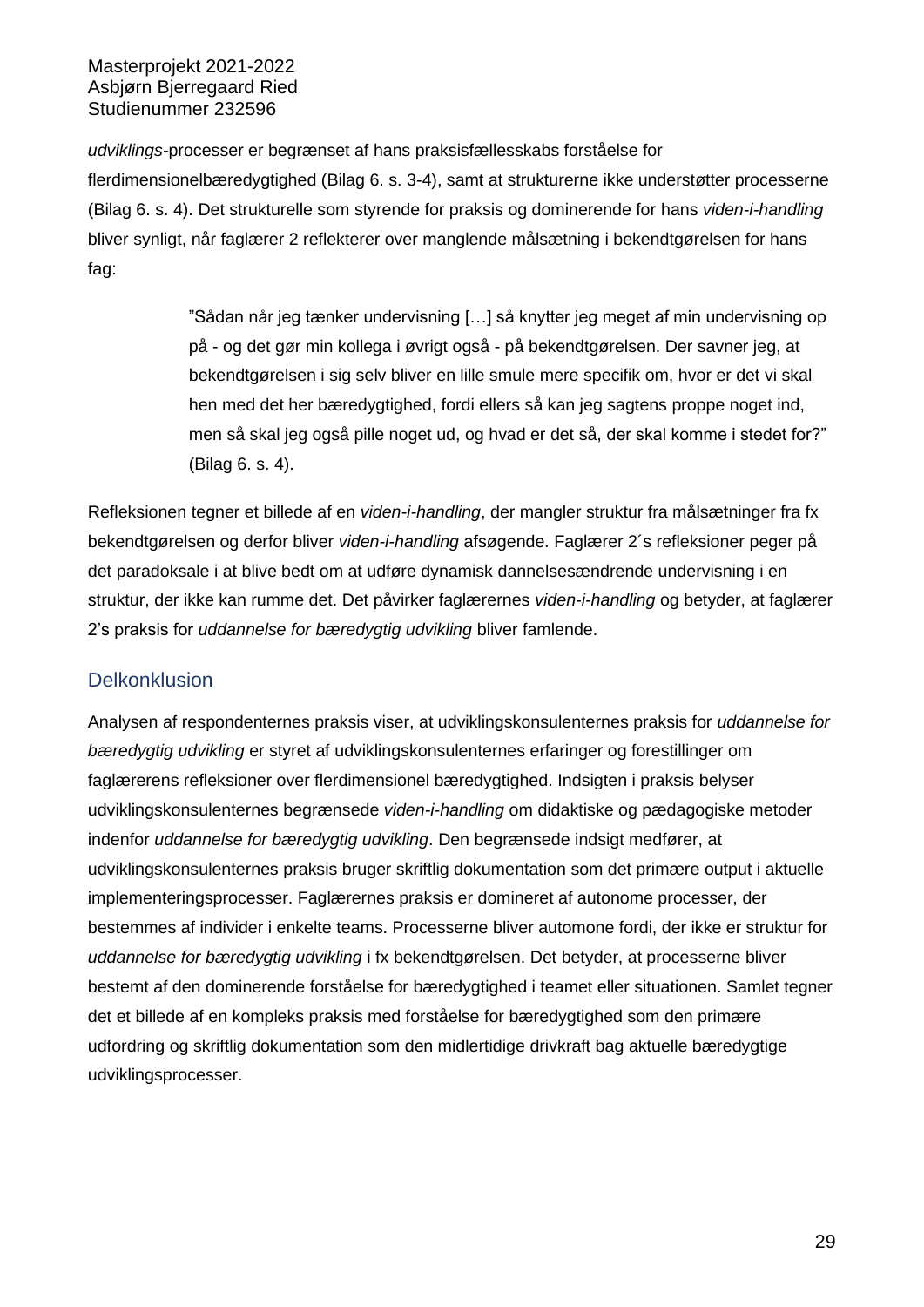# <span id="page-34-0"></span>Anvendelsen af Ungdomsbyens læringsredskaber

Med afsæt i overstående indsigt i praksis vil jeg nu analysere respondenternes refleksioner over anvendelsen af redskaberne. Det empiriske materiale tegner et overordnet billede af, at redskaberne er blevet brugt i implementeringsleddet (udviklingskonsulenterne), men ikke i underviserleddet (faglærerne). Udviklingskonsulenterne beretter om, hvordan deres udviklingsmøde d. 1. oktober tog udgangspunkt i Ungdomsbyens læringsredskaber *lærerens planlægningsredskab* og *bæredygtighedsspørgsmålene* (Bilag 4. s. 1). Deres målsætning var, at udviklingskonsulent 1 skulle bruge redskaberne på en kompetenceudviklingseftermiddag til at understøtte faglærernes bæredygtige redidaktiseringsprocesser. Udviklingskonsulenternes refleksioner over udviklingsmødet d. 1. oktober peger på en oplevelse af redskaberne som komplekse og krævende ift. de refleksive egenskaber hos brugeren (Bilag 4. s. 1., 2., 3.). Fordi redskaberne kræver, at brugerne tager stilling til de tre dimensioner i bæredygtighed, vælger udviklingskonsulent 1 ikke at bruge redskaberne på den omtalte kompetenceudviklingseftermiddag (Bilag 4. s. 3). De reflekterer således over et eksempel, hvor de oplevede, at deres forsøg på at udfylde *lærerens planlægningsredskab* var mislykket:

> "Udviklingskonsulent 1 og jeg skulle sidde og lave et nyt eksempel, hvilket er lidt svært, i hvert fald for sådan en som mig. Når man ikke sidder med de faglige kompetencer, som hverken tømrer eller struktør eller et eller andet, så det blev det blev ligesom lidt for langhåret" (Bilag 4. s. 1).

De reflekterer i interviewet over, at det, at redskaberne beder faglærerne tage stilling til alle tre bæredygtighedsdimensioner, er en barriere for faglærerne, fordi de ikke er blevet introduceret for de sociale og økonomiske aspekter af bæredygtighed. De beretter ligeså, at de på deres møde efterfølgende diskuterer, hvordan man kan få faglærerne op på det fornødne refleksive niveau. Udviklingskonsulent 2 reflekterer her over en aha-oplevelse med bæredygtighedsspørgsmålene (Bilag 4. s. 1). Hun fortæller, hvordan bæredygtighedsspørgsmålenes praksisnære udgangspunkt nuancerer udviklingskonsulent 1`s og hendes forståelse for, hvordan man skal reflektere, når man skal udfylde *lærerens planlægningsredskab* (Bilag 4. s. 2). Den refleksion beskriver et segment af udviklingskonsulenternes arbejdsmøde, hvor de udøver *refleksion-i-handling*. De løser en kompleks problemstilling ved at eksperimentere med redskaberne på en relevant og praksisnær måde. Det udbygger den *viden-i-handling*, der udgør deres praksis. Handlingsforløbet fører på udviklingsmødet til en pædagogisk og didaktisk diskussion om, hvordan udviklingskonsulenterne kan bruge *bæredygtighedsspørgsmålene* til at åbne op for faglærernes refleksioner. Diskussionen nuancer udviklingskonsulenternes forståelse af redskaberne ift. faglærerne og legitimerer deres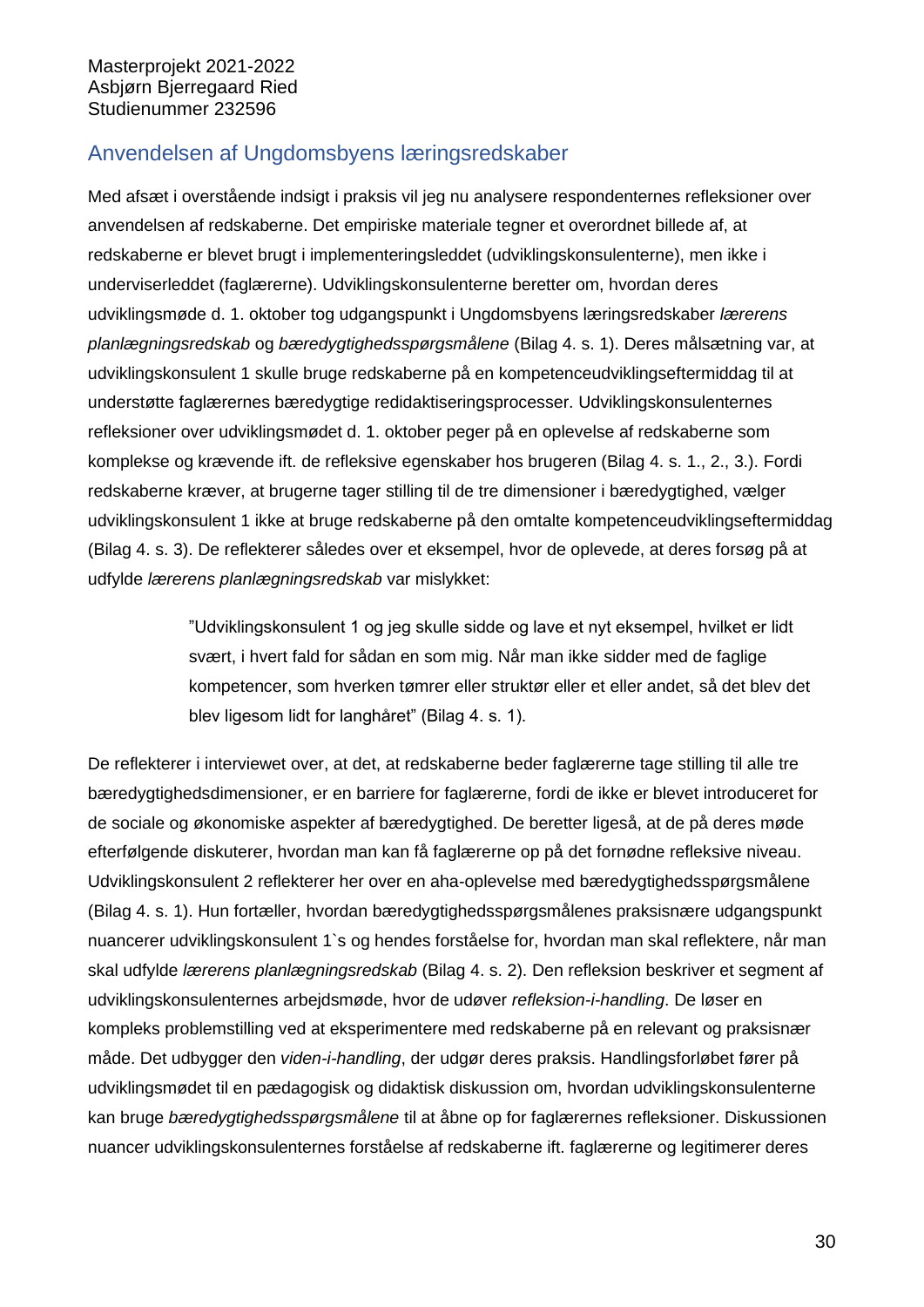beslutning om, at faglærerne indledningsvist skal tage udgangspunkt i de miljømæssige spørgsmål, da disse ligger tættest på deres egen praksis (Bilag 4. s. 3). At udviklingskonsulent 1 ikke ender med at bruge redskabet på kompetenceudviklingseftermiddagen, tilskriver han tidsmangel: "Det kunne jeg sagtens have fundet på at gøre i den grad, hvis jeg havde brugt længere tid på at forberede mig til den her workshop med lærerne" (Bilag 4. s. 4).

## <span id="page-35-0"></span>Redskaberne bruges indirekte

Ovenstående eksempel er symptomatisk for den indirekte påvirkning redskaberne har på udviklingskonsulenterne praksis. Udviklingskonsulent 1 siger det selv i starten af interviewet:

> "Jeg skal skynde mig at sige, at vi har indirekte brugt redskaberne. Fordi, hvis de ikke er kompetencemæssigt klædt på til at arbejde med bæredygtighed, kan det virke som en ordentlig omgang, de skal igennem" (Bilag 4. s. 1).

Det umiddelbare møde med kompleksiteten af redskaberne, bliver sammen med udviklingskonsulenternes erfaringer med faglærerne en barriere for, at redskaberne overhovedet bliver præsenteret for faglæreren. I stedet bliver brugen af redskaberne til en diskursiv ramme, som rammesætter udviklingskonsulenternes viden-i-handling. Det manifesterer sig b.la. i det tidligere eksempel med *bæredygtighedspørgsmålene*. I stedet for at give faglærerne *bæredygtighedsspørgsmålene*, laver udviklingskonsulent 1 sin egen iteration (Bilag 4. s. 3).



*Figur 4: Udviklingskonsulent 1 viser sin udgave af bæredygtighedsspørgsmålene brugt på kompetenceudviklingseftermiddagen d. 13. oktober.*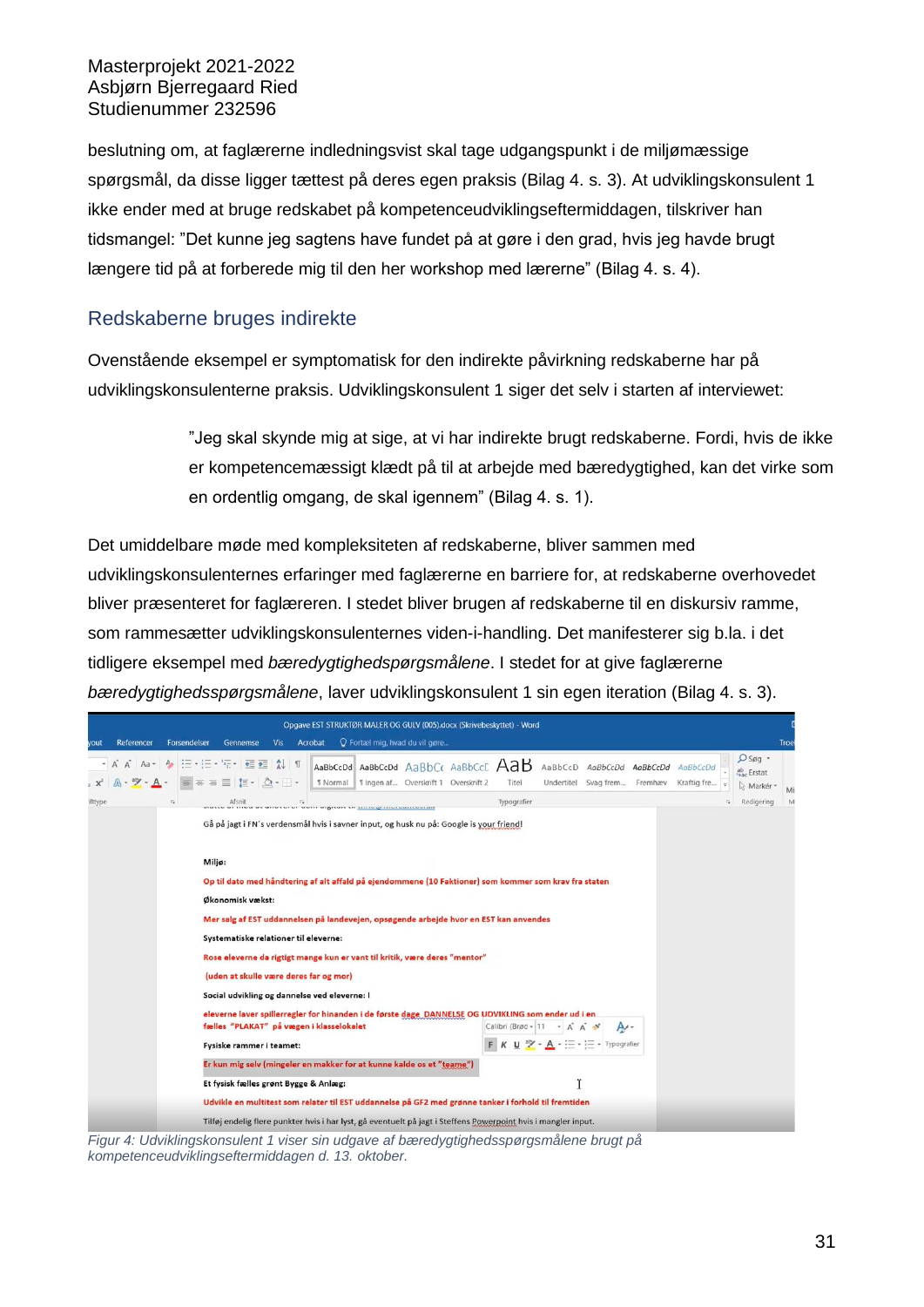## <span id="page-36-0"></span>Anvendelse skaber synlighed

Når udviklingskonsulenterne svarer på spørgsmålet, om hvorvidt de oplever, at redskaberne skaber værdi for deres praksis, er der en overvældende positiv respons. Udviklingskonsulenternes refleksioner tegner et billede af, at redskaberne synliggør de komplekse handlingsforløb, der udgør deres bæredygtige praksis. Synliggørelsen nuancerer den *viden-i-handling* som udviklingskonsulenterne bruger til deres interne problemidentifikation:

> "Jeg synes, at det er med til, at sådan mentalt og motivere og synliggøre, hvordan kan man ligesom komme i gang med en proces og opnå nogle resultater og identificerer, hvad gør vi i dag. […] men også kan være med til at sige, jamen, hvor er det vi gerne vil udvikle os hen imod" (Bilag 4. s. 6).

Udviklingskonsulent 1 er enig med udviklingskonsulent 2 og fastslår, at redskaberne på den måde er "[...] med til at fastsætte dagsordenen på, hvordan vi arbejder med bæredygtighed" (Bilag 4. s. 5)**.** Refleksionerne belyser sekvenser, hvori det bliver tydeligt, at redskaberne hjælper med at synliggøre og derfor håndgribeliggøre de *ubestemte zoner i praksis*, de møder i deres handlingsforløb. Det skaber mulighed for, at udviklingskonsulenterne kan udøve kritik på deres aktuelle strategier og valg, hvilket refleksionerne peger på skaber motivation, handlelyst og tryghed (Bilag 4. s. 6).

# <span id="page-36-1"></span>Redskaberne favner ikke aktuelle arbejdsgange

I interviewet med respondenterne stod det hurtigt klart, at faglærerne ikke har arbejdet direkte med redskaberne. Interviewet antog derefter en inkvisitorisk karakter, hvor vi diskuterede deres ramme for arbejdet med *uddannelse for bæredygtig udvikling*. Til slut i interviewet præsenterede jeg dem for *bæredygtighedsspørgmålene* og *lærerens planlægningsredskab* og bad dem reflektere over potentialet for værdiskabelse samt de udfordringer, de jf. deres praksiserfaring forudså, at redskaberne kunne medføre. Ved at analysere faglærernes beskrivelser af arbejdsgange og deres reaktioner på at få præsenteret redskaberne i interviewet, antager jeg at udvikle relevant viden om, hvorfor redskaberne ikke er blevet anvendt af faglærerne.

En differentieret forståelse for bæredygtighed er jf. praksisanalysen en gennemgående udfordring, når faglærerne reflekterer over handlingsforløb for *uddannelse for bæredygtig udvikling*. I faglærer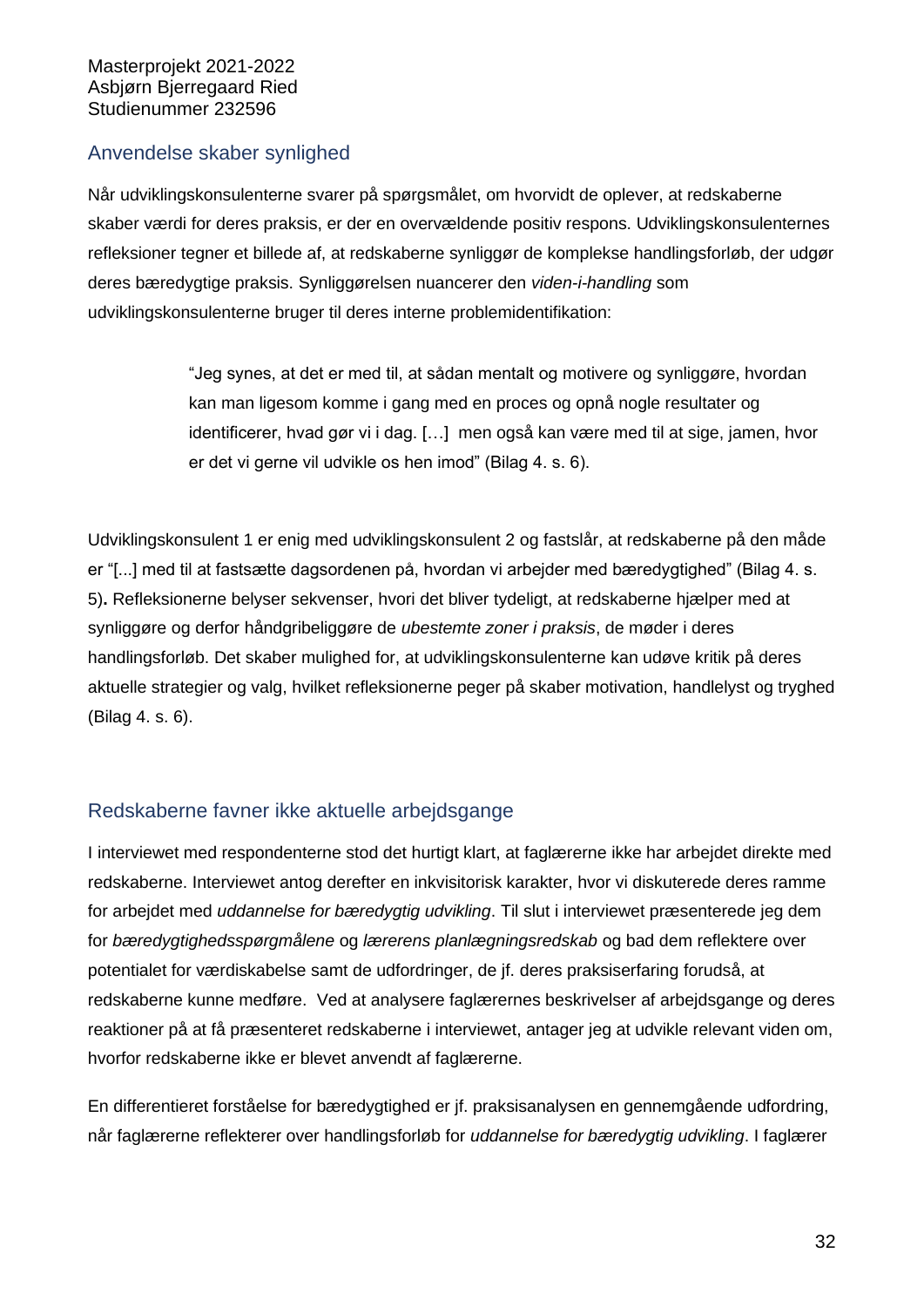2's tilfælde reflekterer han over, at den sociale og økonomiske dimension af bæredygtighed er svær at synliggøre for eleverne. Med udgangspunkt i *bæredygtighedsspørgsmålenes* sociale spørgsmål konkluderer han, at inkluderende sprogbrug og diversificerede slides, ikke er håndgribeligt nok for eleverne: "så bliver det bæredygtighed for undervisningens skyld fremfor at være bæredygtighed, som bliver synliggjort for eleverne" (Bilag 6. s. 5). Citatet er symptomatisk for den *viden-i-handling* faglærer 2 aktiverer i sit handlingsforløb i bæredygtige processer (Bilag 6. s. 3, 4). Refleksionerne peger på en *viden-i-handling*, der ikke tilskriver værdi til den forståelse for sammenhænge, der karakteriserer flerdimensionel bæredygtighed. Det nuances, når faglærer 2 bliver spurgt ind til, hvornår han oplever succes med *uddannelse for bæredygtig undervisning*. Her svarer han, at det lykkes, når han rammesætter eksisterende undervisning i et miljømæssigt perspektiv (Bilag 6. s. 2, 3, 4). Indsigten i faglærer 2's praksis nuancerer på den måde udviklingskonsulenternes valg om ikke at anvende redskaberne sammen med faglærerne.

#### <span id="page-37-0"></span>Struktur styrer forståelse og anvendelse

I faglærer 1's svar på om fagunderviserne kan nuancere deres forståelse af bæredygtighed, hvis de bruger redskaberne, belyser han indirekte en række strukturelle udfordringer, der kan have konsekvenser for faglærerens potentielle brug af redskaberne. En udfordring er oplevelsen af dokumentation som underliggende målsætning. Den dokumenterende skriftlige praksis påvirker faglærernes måde at bedømme redskabsbane på, fordi de oplever den praksis som umotiverende. I stedet for at se spørgsmålene som en hjælp til at reflektere over sammenhængen og dimensionerne i bæredygtighed, bliver de til en "slags tjekliste" (Bilag 5. s. 10). En anden udfordring er, at faglærerne oplever, at redskaber beder brugerne om at indgå i arbejdsprocesser, der ikke passer ind i de strukturelle forhold, de arbejder i. Begge faglærere påpeger, at den undervisningsplanlægning, som *lærerens planlægningsredskab* ønsker at påvirke, ikke foregår som redskabet ligger op til:

" […] så det, at en faglærer sætter sig ned efter endt undervisning og begynder at bearbejde sin læringsplaner med værktøjer […] det foregår simpelthen ikke for tiden" (Bilag 6. s. 4).

De samme refleksioner peger desuden på en oplevelse af ikke at have nok tid til at drifte, hvilket udfordrer brugen af eksterne redskaber (Bilag 6. s. 4. Bilag 5. s. 10).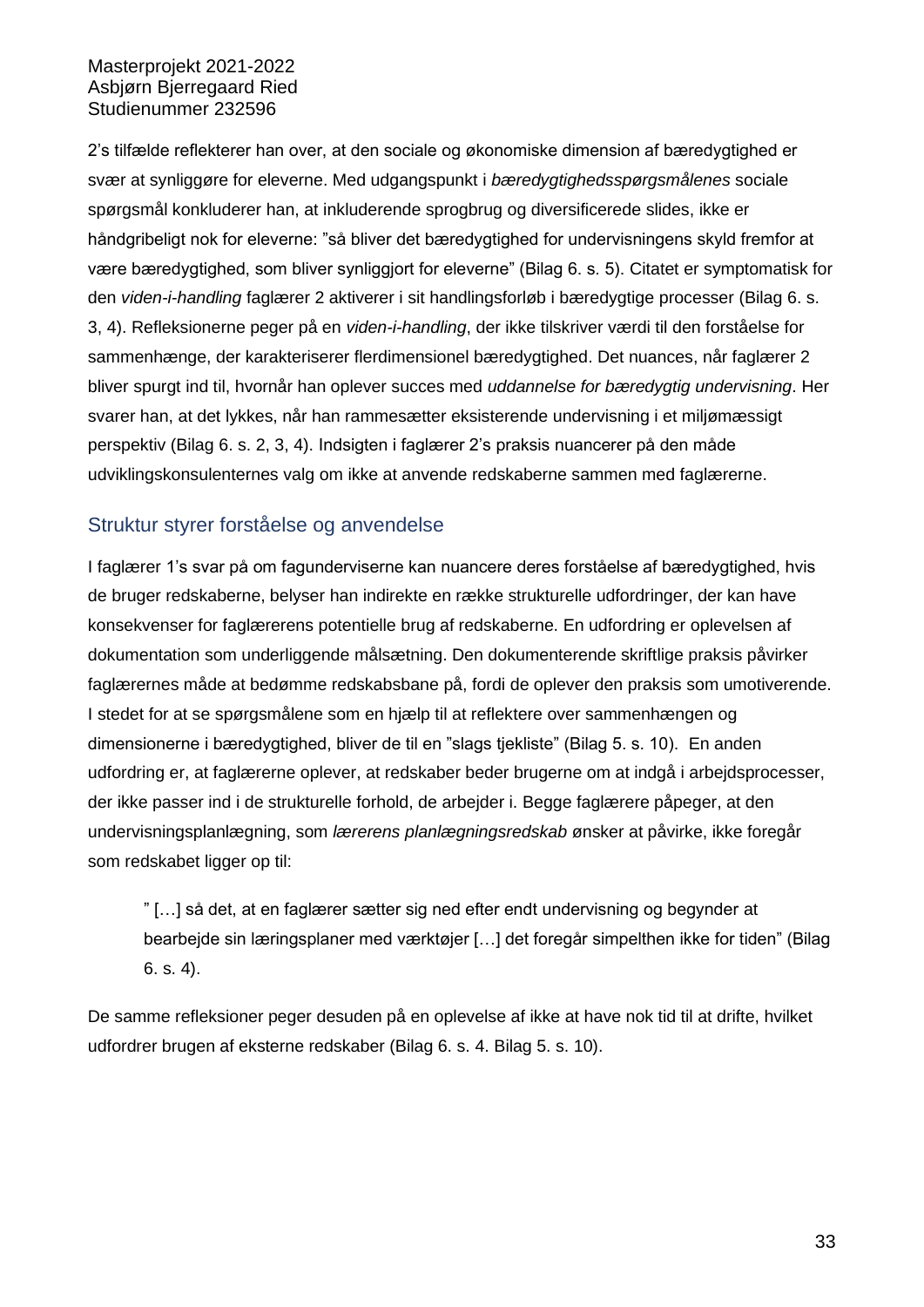## <span id="page-38-0"></span>**Delkonsklusion**

Analysen af respondenternes brug af redskaberne tegner et billede af en praksisbundet brug af værktøjerne. I udviklingskonsulenternes praksis bliver redskaberne brugt til at synliggøre processer for *uddannelse for bæredygtig udvikling*. Redskaberne bliver brugt til at nuancere deres egen forståelse for *bæredygtig udvikling* og som afsæt for deres egne implementeringsindsatser. De bruger ikke redskaberne på den måde redskabernes brugervejledning foreslår. De forsøgte, men de måtte opgive, da kompleksiteten var for høj. Brugen af redskaberne skaber motivation og handlelyst. Udviklingskonsulenterne bruger ikke direkte redskaberne i deres processer med faglærerne eller giver redskaberne til faglærerne. Dette begrunder de med, at faglærerne ikke besidder, det refleksionsniveau, som de bedømmer, er nødvendigt for at få en god oplevelse med redskaberne. Faglærerne har ikke brugt redskaberne, men har jf. ovenstående analyse deltaget i processer, der er udformet med udgangspunkt i læringsredskaberne. Når faglærerne bliver præsenteret for redskaberne, tegner der sig et billede af, at eksisterende arbejdsgange, manglende tid og en konventionel forståelse af bæredygtighed som primær miljømæssig udfordrer potentialet for anvendelse af redskaberne.

# <span id="page-38-1"></span>Forståelse for *bæredygtig udvikling* som *ubestemt zone for praksis*

I den ovenstående del af analysen fylder den grundlæggende forståelse for *bæredygtig udvikling* som flerdimensionel og sammenhængene både hos udviklingskonsulenterne og faglærerne. Forståelsen styrer både de skabelsesprocesser, der er grundlæggende for Mercantecs bæredygtige praksis og derfor, hvordan Ungdomsbyens læringsredskaber bruges. Følgende afsnit vil analysere de gennemgående refleksioner ud fra Schöns forståelse for den *ubestemte zone for praksis*, som er den overraskelse, professionelle møder i handlingsforløb, hvor *viden-i-handling* ikke løser problemet. Ved at identificere respondenternes *ubestemte zone for praksis*, kan jeg udvikle viden, der belyser potentielle værdiskabende udviklingsområder for redskaberne.

## <span id="page-38-2"></span>Bæredygtighed afhængig af praksis

Når respondenterne i deres refleksioner oplever en distance mellem deres egen forståelse for bæredygtighed, og den redskaberne bygger på, afslører deres refleksion over handling deres etablerede praksis som udgangspunktet for deres forståelse af bæredygtighed, fx når faglærer 2 fortæller om regnvand (Bilag 6. s. 5), og faglærer 1 fortæller om materialevalg (Bilag 5. s. 5). Forsøget på at ekspandere forståelsen til at inkludere økonomiske og sociale forhold, bliver en *ubestemt zone for praksis*. I det perspektiv kan man argumentere for, at redskaberne i en anden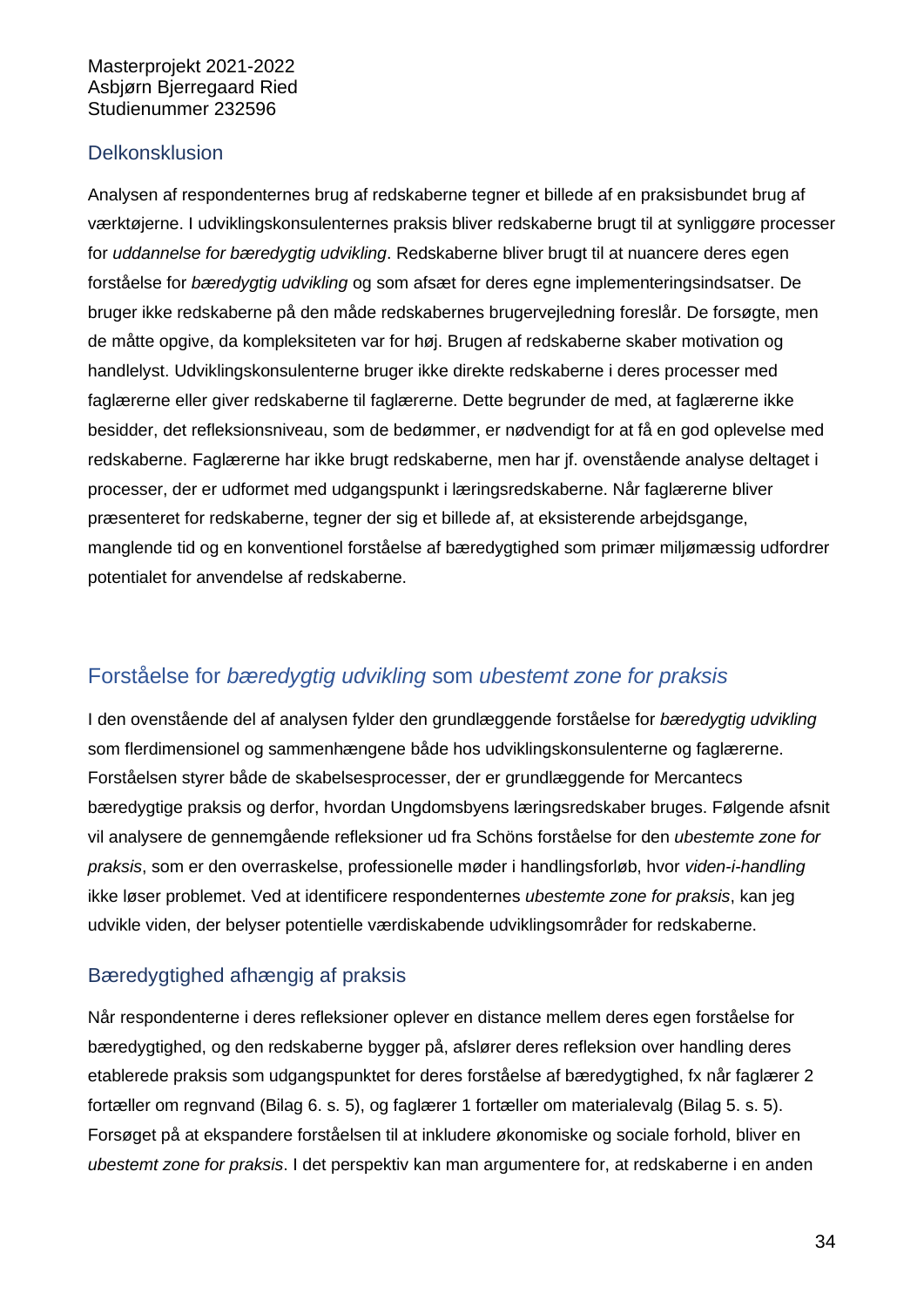iteration, skal være bedre til at få brugerne til at føle, at de kan tage udgangspunkt i deres egen forståelse for bæredygtighed og ekspandere den fra det udgangspunkt. Når faglærer 2 i følgende citat beskriver, at kloakrør er lavet af et ikke bæredygtigt materiale, og han derfor oplever en kæmpe begrænsning i de rammer, han kan operere bæredygtigt indenfor, skal redskaberne kunne facilitere en proces, der favner den forståelse og giver ham mulighed for at udbygge den:

"Vi har nogle materialer som på kloaksiden, hvor vi ligesom er begrænset, hvad er det for nogle materialer, vi kan og må bruge" (Bilag 6. s. 2).

*Bæredygtighedsspørgsmålenes* forsøg på differecering i form af spørgsmål til mange forskellige led i undervisningen, formår ikke at favne det udgangspunkt som fx faglærer 2 repræsenterer. Refleksionen peger på den måde på, at redskaberne mangler et niveau af differentiering. Det fremstår også tydeligt i udviklingskonsulenternes refleksioner over deres arbejdsmøde. De oplever ikke, at de kan præsentere faglærerne for værktøjerne, fordi der ikke er de nødvendige differentieringsmuligheder. Indsigten peger på en *ubestemt zone for praksis*, der skal adresseres i en videre udviklingsproces, hvis redskaberne skal overkomme den initielle barrierer for anvendelse, som analysen har belyst.

#### <span id="page-39-0"></span>Usikkerhed om udgangspunktet fører til inaktivitet

Refleksionerne peger derudover på, at der eksisterer en usikkerhed om udgangspunktet for *uddannelse for bæredygtighed udvikling*. Følgende citat opsummerer de refleksioner, der peger på usikkerhed i *viden-i-handling* omkring igangsættelse af *uddannelse for bæredygtig udvikling*:

> "Der er jo både social bæredygtighed og økonomisk og så videre og så videre. Så hvad for en del af det, er det, vi skal have fokus på, hvad for en del af det, er det egentlig, som virksomhederne efterspørger? […] når jeg går ind og kigger i bekendtgørelsen, så er de utrolige vage" (Bilag 6. s. 3).

Respondenterne oplever alle at have problemer med at operationalisere deres forståelse af *uddannelse for bæredygtig udvikling* i praksis. Refleksionerne tegner et billede af, at redskaberne ikke bygger den nødvendige bro fra refleksion til praksis og giver brugerne et overkommeligt udgangspunkt. Når udviklingskonsulent 2 reflekterer over proceshjulet, som netop er tiltænkt som processuel vejviser for bæredygtige handlinger, ser hun ingen forbindelse til praksis, men et strategisk redskab, der skal bruges på organisationsniveau (Bilag 4. s. 9). Det peger på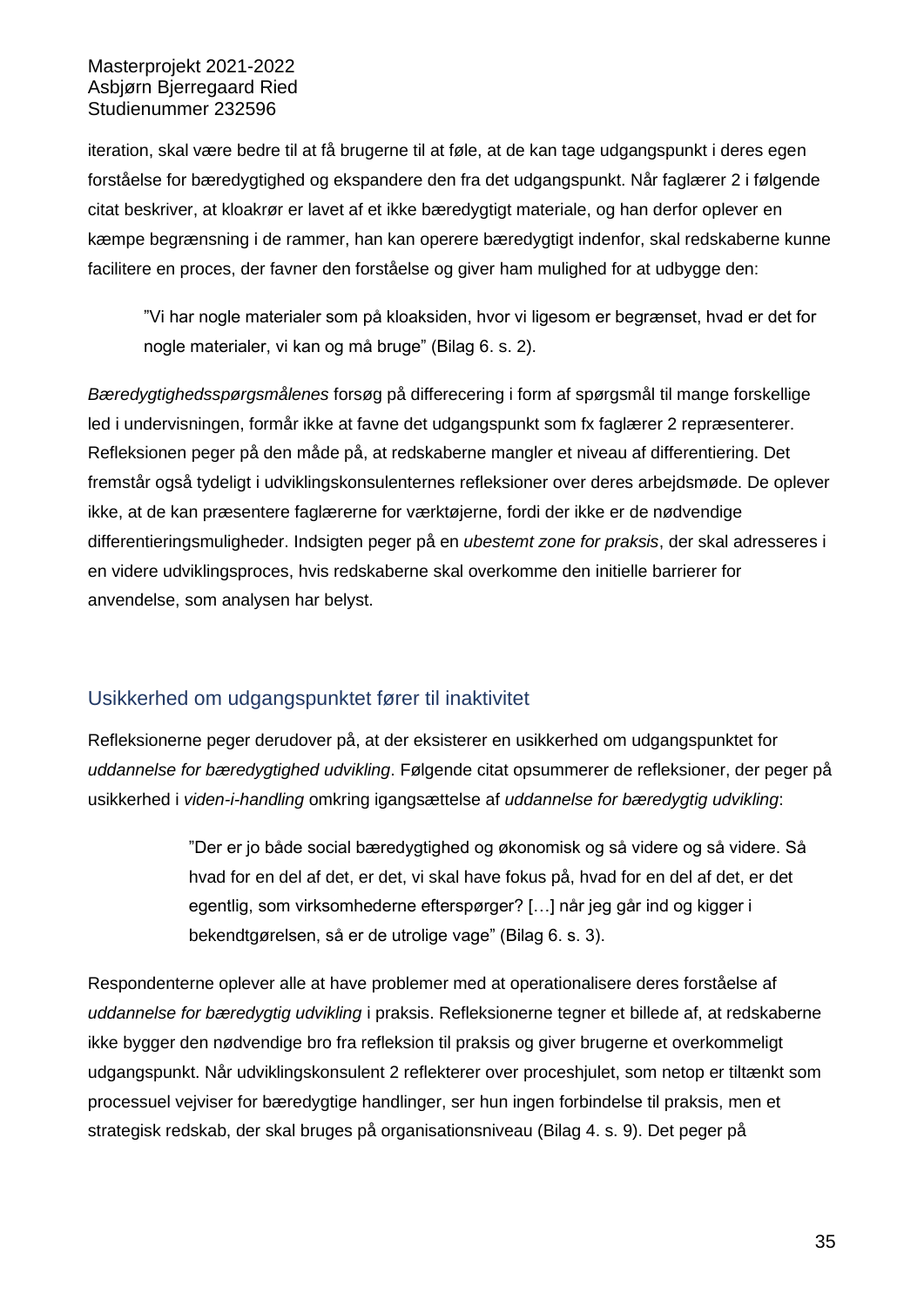udgangspunktet som en *ubestemt zone for praksis*, der hvis adresseret i en videreudvikling kan øge anvendelsen af redskaberne samt skabe større synlighed for brugerne.

## <span id="page-40-0"></span>Facilitering som brobygger til ubestemt zone for praksis

Alle respondenterne reflekterer over værdien i ekstern facilitering og efteruddannelse som værdiskabende i deres praksis for *uddannelse for bæredygtig udvikling* (Bilag 4. s. 7. Bilag 5. s. 9. Bilag 6. s. 4).

> " Udviklingskonsulent 2 og jeg aftalte, at når vi har klædt dem alle sammen på i fase 2 i lokalt til globalt […] de begynder at have en forståelse, og de begynder at have nogle konkrete ideer til elementer eller handlinger i deres læringsforløb, jamen, så skal vi have Ungdomsbyen over og introducere værktøjerne" (Bilag 4. s. 7).

Udviklingskonsulent 1's refleksion belyser, hvordan praksisfællesskabets *viden-i-handling* for deres indlæringspraksis. De oplever det som en gevinst, at få ekstern facilitering ind i deres *uddannelse for bæredygtig udvikling*. Indsigten peger ikke på en *ubestemt zone for praksis,* men derimod på et pædagogisk greb, som respondenterne har brugt og vil bruge til at overkomme deres *ubestemte zoner for praksis*. I en videre udviklingsproces af redskaberne kan indsigten bruges til at udvikle komprimeret facilitering, der kan hjælpe brugerne med at forstå flerdimensionel bæredygtighed samt give dem et udgangspunkt til at starte deres bæredygtige redidaktisering. I interviewet peger faglærer 1 selv på QR-koder som en teknologi, de har haft succes med på uddannelsen (Bilag 5. s. 1). Samme teknologi kan bruges til at give brugere af redskaberne nem adgang til videofaciliteringssekvenser med fx brugervejledninger fra andre faglærere, tips og tricks til operationalisering af flerdimensionel bæredygtighed m.m.. Ved at tilbyde et videoformat, der kan tilgås via QR-koder, kommer man desuden forbi de barrierer, som skriftlig formidling virker til at medføre.

# <span id="page-40-1"></span>**Delkonklusion**

Analysen af respondenternes *ubestemte zoner for praksis* peger på forståelsen af flerdimensionel bæredygtighed som den største udfordring i integrationen af *uddannelse for bæredygtig udvikling*. Forståelsen styrer både udviklingskonsulenternes og faglærerens praksis og kommer på den måde til at påvirke en videreudviklingsproces for læringsredskaberne. Respondenterne er usikre på, hvor udgangspunktet for *uddannelse for bæredygtigudvikling* er. De bruger ikke proceshjulet som vejviser. Usikkerheden om udgangspunktet peger på, at en videreudviklingsproces skal have fokus på at synliggøre, hvordan brugerne operationaliserer redskaberne. Ekstern facilitering har været et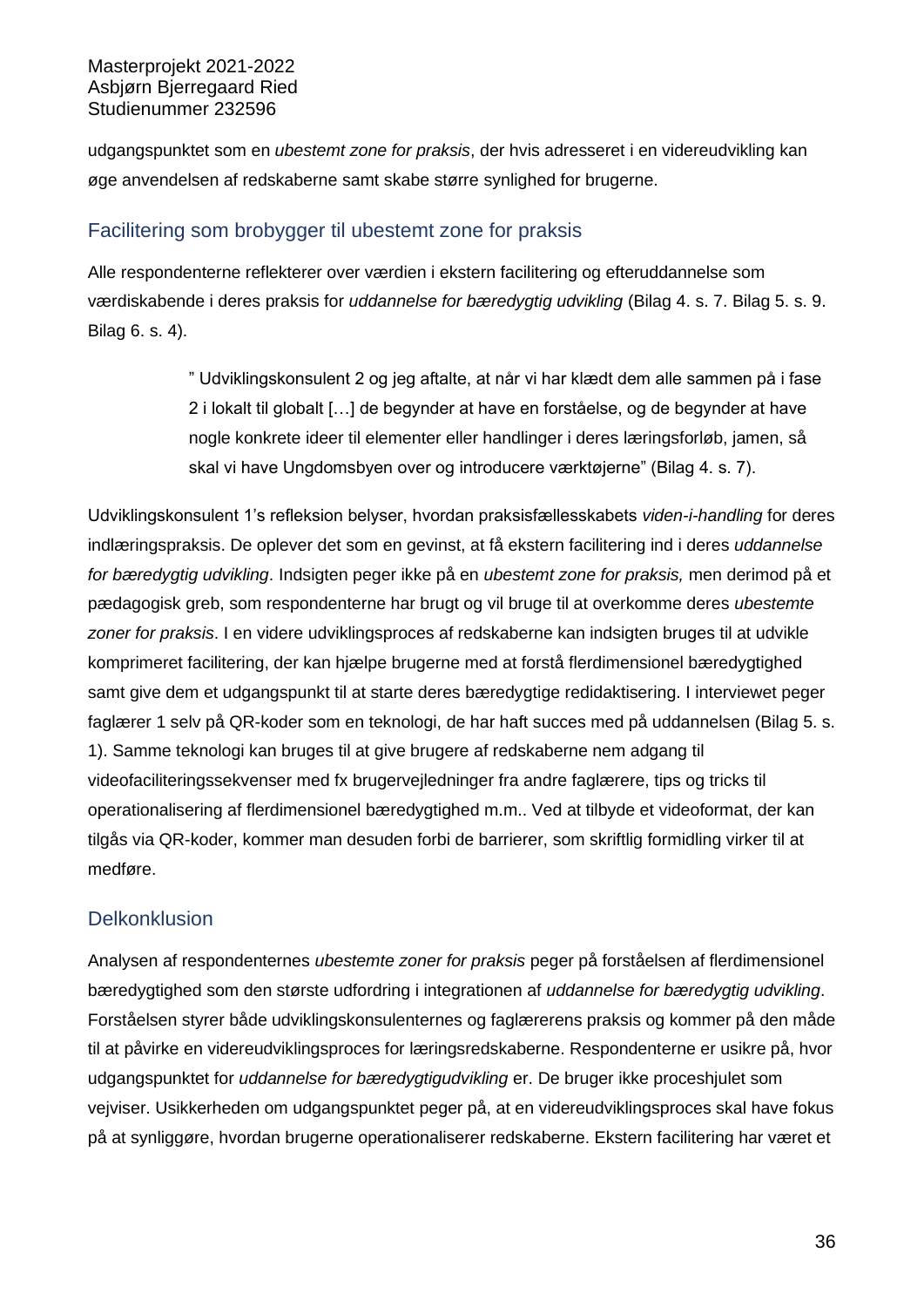relevant medium til at forstå flerdimensionel bæredygtighed. Det peger på facilitering som en mulig metode, der skal undersøges i en videreudviklingsproces

# <span id="page-41-0"></span>Analyse del 2

Anden del af analysen har fokus på problemformuleringens anden del: *hvilken betydning har det for Ungdomsbyens videreudvikling af redskaberne.* Analysen tager udgangspunkt i Deweys forståelse for erfaringsbaseret læring som rammesætning for *uddannelse for bæredygtig udvikling*. Jeg vil i det perspektiv bruge elementer fra den pragmatiske læreproces beskrevet tidligere som ramme for respondenternes refleksioner over deres praksis og anvendelse af redskaberne. I afsnittet vil jeg kategorisk analysere det empirisk - først for om redskaberne tager udgangspunkt i brugernes virkelighed og dannelsesideal, dernæst for om redskaberne faciliterer kritisk undersøgelse og eksperimenterende handlinger. Den kategoriske analyse kan på den måde belyse, hvilke dele af undersøgelsen, der kommer til at have en betydning for videreudviklingen af redskaberne, der jf. indledningen bygger på Dewey's erfaringsbaserede læringsyn.

# <span id="page-41-1"></span>Dannelsesideal indbygget i redskaberne

Den grundlæggende forudsætning for Deweys læring er en proces, der tager udgangspunkt i subjektives erfarede virkelighed. Den kritiske undersøgelse af en overraskelse skal udfordre subjektets dannelsesideal tilstrækkeligt til, at der opstår et problem, hvis løsning tilføjer noget positivt til subjektets virkelighed. I praksis betyder det, at brugerne af redskaberne skal opleve, at redskaberne løser et reelt problem og på den måde skaber værdi i deres virkelighed. Fordi redskaberne har et flerdimensionelt syn på bæredygtighed, får de jf. indledningen et indprogrammeret dannelsesideal. I forhold til en videreudviklingsproces bliver det derfor vigtigt at analysere, om det dannelsesideal er en barriere eller skaber motivation for brugen af redskaberne.

# <span id="page-41-2"></span>Forståelse for bæredygtighed som forudsætning

Mercantec casen peger på, at det kræver en forudgående forståelse for, at bæredygtighed er flerdimensionel, før redskaberne skaber, eller har potentialet til at skabe værdi for brugerne. For udviklingskonsulenterne, der begge har arbejdet med *bæredygtig udvikling* tidligere, taler redskaberne ind i deres forståelse af og dannelsesperspektiv på *uddannelse for bæredygtig udvikling***.** Det eksemplificeres af udviklingskonsulent 2 i følgende citat:

> "Jeg har for eksempel et projekt omkring ensomhed på skolen, som løber lige nu […] det skal være et socialt bæredygtigt projekt […] fordi man kan se en problemstilling omkring ensomhed blandt de unge […] men det at være i stand til at italesætte det og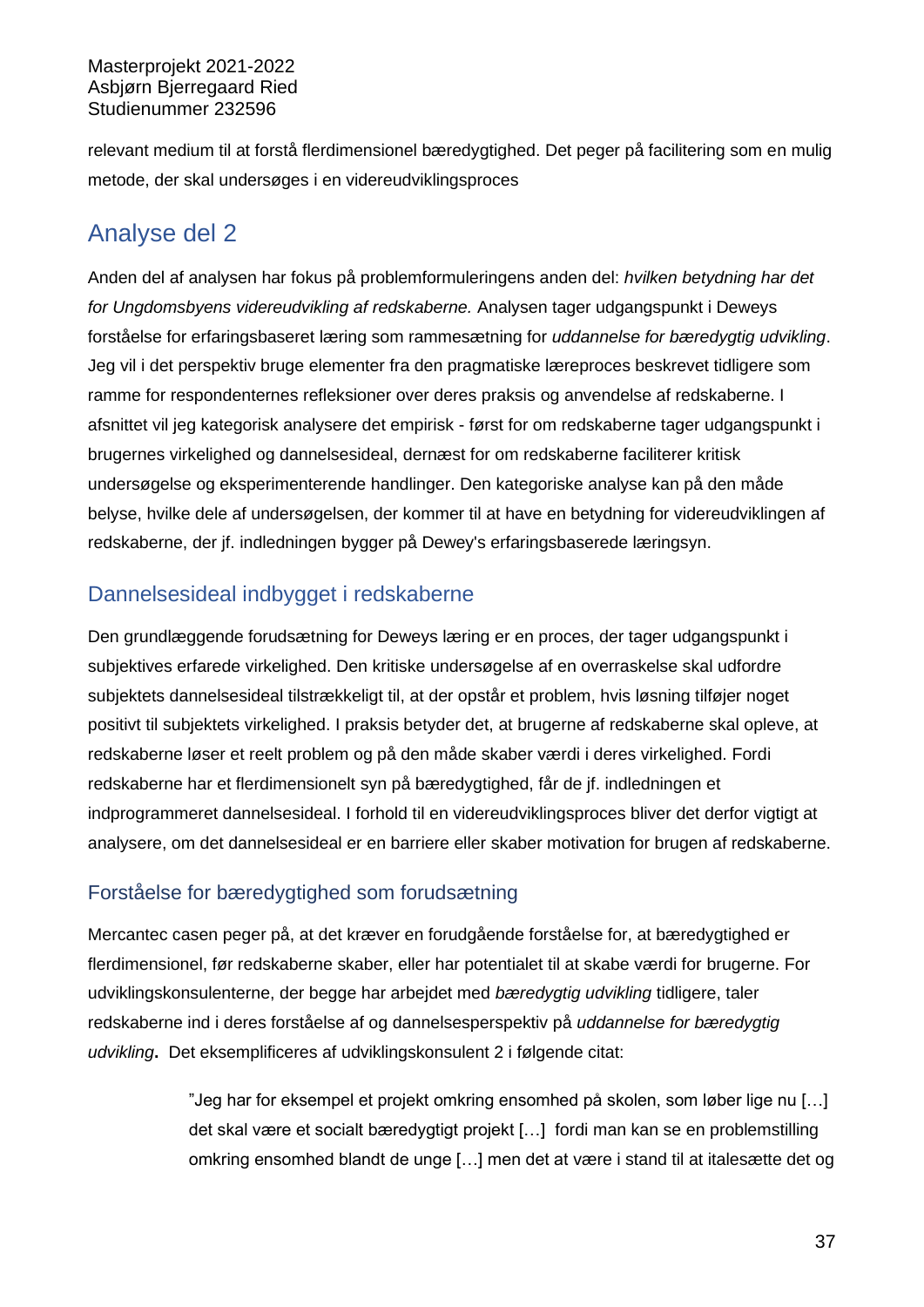bruge det som eksempel […] i forhold til hele det overordnede fastholdelses-ønske og problematik, som man arbejder med på den erhvervsskole […] og det taler redskaberne ind i. Altså. Det er uanset, om det er diagnoser, eller det er sprogbarrierer, eller hvad det end er. Altså, at det ligesom også har givet en ramme for at tale med andre folk om den dimension" (Bilag 4. s. 7).

Når udviklingskonsulent 2 på den måde reflekterer over, at anvendelsen af redskaberne har rammesat hendes arbejdsprocesser, eksternaliserer hun den værdi, redskaberne tilføjer. Udviklingskonsulenterne er bevidste om, at forudgående læreprocesser gør dem i stand til at bruge værktøjer (Bilag 4. s. 7), og det er den bevidsthed, der gør, at udviklingskonsulenterne vælger ikke at vise *lærerens planlægningsredskab* til faglærerne. Redskabernes forsøg på at træne brugerne til at forstå den flerdimensionelle bæredygtighed med øvelser og spørgsmål er i casens tilfælde utilstrækkelig. Redskaberne formår ikke at give brugerne en oplevelse af, at de kan tage udgangspunkt i deres egen virkelighed. Hvis værktøjerne i fremtiden skal kunne bruges i processer med professionelle, der ikke har arbejdet med *uddannelse for bæredygtig udvikling* før, skal en videreudvikling adressere redskabernes evne til at facilitere en proces, der synliggør flerdimensionel bæredygtighed i brugerens virkelighed. Her er et opmærksomhedspunkt, at andre fagligheder med sandsynlighed vil have et andet udgangspunkt for at tænke bæredygtighed, end den case repræsenterer.

#### <span id="page-42-0"></span>Introduktionen skal være praksisnær og multimodal

Når analysen belyser, at skriftlighed er en udfordring for både faglærerne og konsulenterne, bliver det relevant at analysere om det empiriske datagrundlag peger på andre formater, der kan give brugerne den indledningsvise indsigt i flerdimensionel bæredygtighed, så de oplever at redskaberne kan løse udfordringer i deres hverdag. Tidligere afsnit af analysen peger på, at ekstern facilitering har haft en positiv effekt på respondenternes forståelse af bæredygtighed. Den manglende skriftlighed hos målgruppen og positive oplevelser med facilitering betyder, at en videreudviklingsproces kan undersøge om ekstern facilitering i kreative formater som fx video kan facilitere processer, hvor brugerne af redskaberne føler, at redskaberne har en reel værdi for deres praksis. Faglærer 1 reflekterer i interviewet over en videndelingsoplevelse, der måske kan rammesætte faciliteringsdelen af videreudviklingen:

> "Når jeg har lavet noget nyt bæredygtighed, så har jeg prøvet det foran eleverne, og så har mine kollegaer kunnet gå på afstand og kunnet se, nå okay, det er sådan det ser ud, og ligesom prøve at gå hen og mærke på det, og føle på det, og du ved, fordi de er også håndværkere" (Bilag 5. s. 4).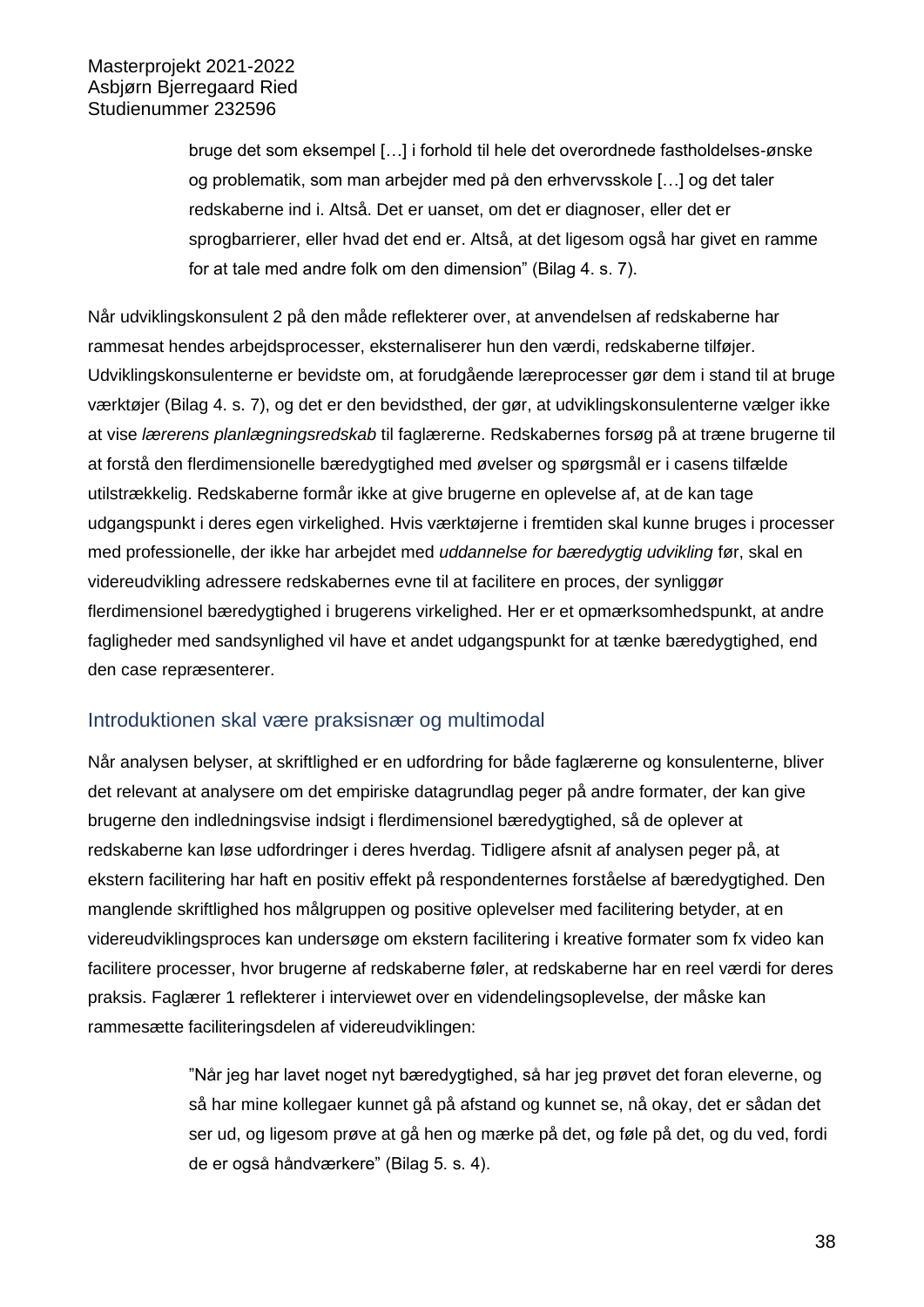Citatet peger på, hvordan faglærer 1 formår at lave videndeling, der tager udgangspunkt i hans kollegers virkelighed og dannelsesideal. *Bæredygtighedsspørgsmålene* kunne i det perspektiv bruge QR-koder til at linke til eksemplariske videoer fra faglærere, så videndelingen på samme måde bliver praksisnær.

#### <span id="page-43-0"></span>**Delkonklusion**

Redskaberne har I Mercantec-casen kun kunnet indgå i brugernes virkelighed og dannelsesideal, hvis de har haft forudgående kendskab til *bæredygtig udvikling* som sammenhænge mellem økonomiske, sociale og miljømæssige aspekter. Den indsigt betyder, at en videreudviklingsproces skal undersøge, hvordan redskaberne bedre kan facilitere en oplevelse af, at redskaberne har en konkret effekt på brugernes virkelighed. Som inspiration til dette kan man undersøge ekstern facilitering i et multimodalt og praksisnært format.

## <span id="page-43-1"></span>Motivere til kritisk refleksion og eksperimenterende handlinger

Udover et afsæt i egen virkelighed skal de bæredygtige læreprocesser i Deweys perspektiv fordrer kritisk refleksion og eksperimenterende handlinger. Det er ikke kun Ungdomsbyens læringsredskaber, der ser handlinger som nøgle til at trække det svære bæredygtighedsbegreb op på et praktisk niveau*. 21st Century Skills*, som nævnes i indledningen, er også centreret omkring en designproces tilgang til læring, hvor iterative eksperimenter og feedback skal udvikle kompetencer til det senmoderne samfund (Lund 2021). I perspektiv til videreudvikling af redskaberne bliver det derfor relevant at analysere, om respondenternes refleksioner over anvendelsen af redskaberne tegner et billede af, at redskaberne skaber eller har potentialet til at skabe kritisk refleksion og handling.

#### <span id="page-43-2"></span>Den handlende praksis eksisterer

Mercantec-casen belyser det paradoksale i, at faglærerne beskriver en daglig praksis, der er handlende og kritisk, men at processer for *uddannelse for bæredygtig udvikling* er dokumenterende og statiske. Indsigten peger på, at redskaberne ikke formår at fordre kritisk undersøgelse og eksperimenterende handlinger på et praksisniveau, hvilket er overraskende, når faglærerne beskriver deres praksis:

> "Når jeg for eksempel får nogen ind på gf 2. […] så snart de skal til at arbejde med kloakken, jamen så går vi ud og kigger på, jamen hvordan håndterer vi rester af rør hos os, at det er rent faktisk noget vi sorterer fra, og det bliver sendt til genanvendelse" (Bilag 6. s. 4).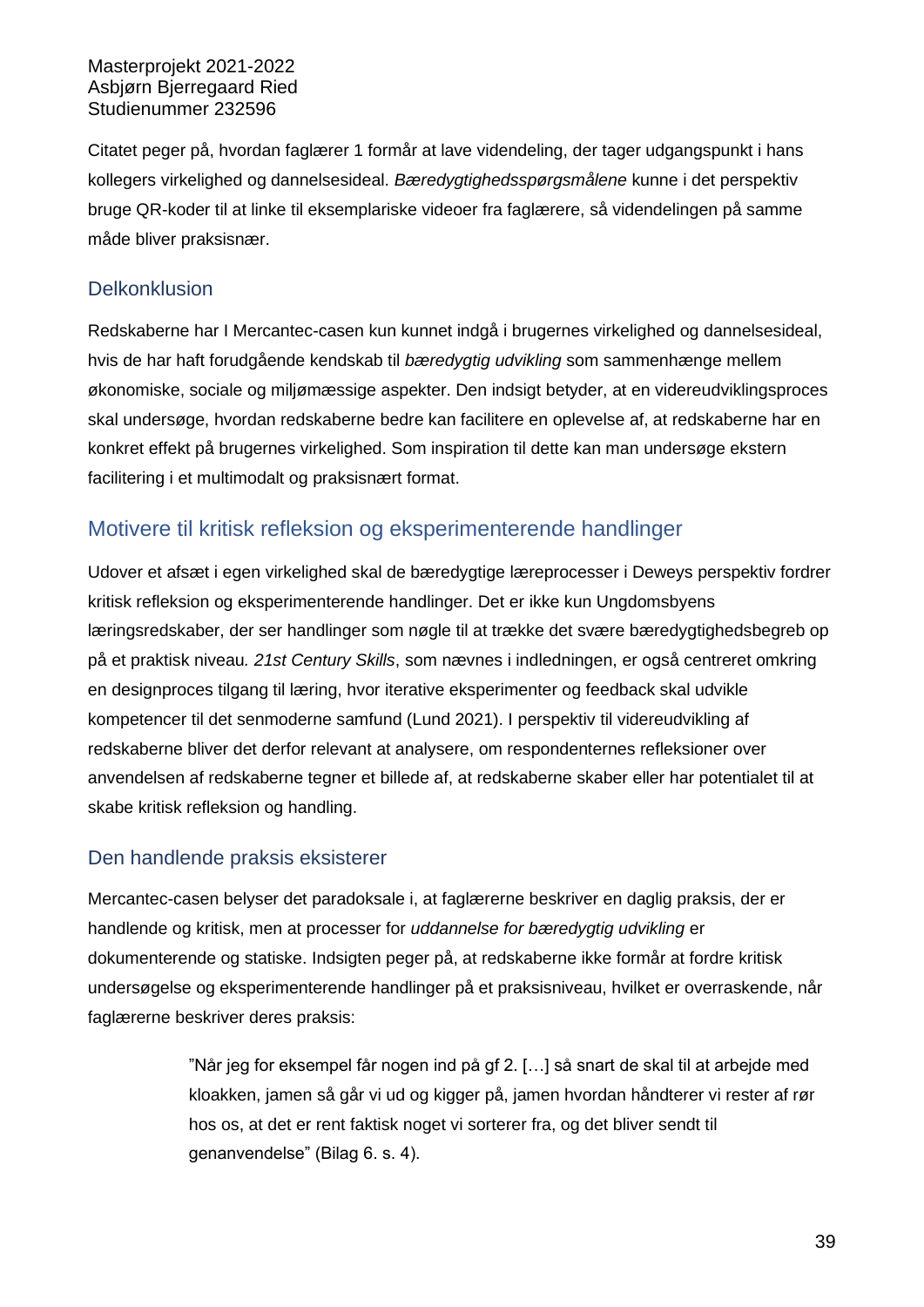Faglærer 2 udsagn belyser den mulighed for en praksisnær tilgang til *uddannelse for bæredygtig udvikling* som erhvervsskolerne har potentialet for. Citat giver en indsigt i de kritiske processer faglærerne helt naturligt udøver som en del af deres faglighed. Faglærer 1 har en række refleksioner over, hvordan han eksperimenter sammen med eleverne (Bilag 5. s. 2). Indsigten betyder, at en videreudviklingsproces skal afsøge, hvordan redskaberne fremadrettet kan blive anset som et rammesættende boost til de kritiske og eksperimenterende handlinger, der allerede foregår i praksis. I forlængelse af det skal videreudviklingen undersøge, hvordan analysens indsigt i udfordringerne mellem udviklingskonsulenternes implementerings praksis og faglærernes reelle praksis ikke bliver en barriere for, at de kritiske undersøgelser og eksperimenterende handlinger får mulighed for at udfolde sig.

## <span id="page-44-0"></span>Accept af dynamisk videndeling

Ovenstående betyder, at de mange led i praksisfællesskabet om *uddannelse for bæredygtig udvikling* på erhvervsskolerne skal acceptere en dynamisk videndeling i stedet for at forsøge at forcere en skriftlig. Den dynamiske videndelingsproces, hvor faglærere inviterer hinanden med ind i bæredygtighedsprocesser, er et godt eksempel på det *bæredygtighedsspørgsmålene* forsøger at igangsætte. At det allerede foregår flere steder, peger på, at redskaberne skal være tydeligere omkring muligheder for at differentiere deres brug. Differentieringen skal give brugerne en oplevelse af, at redskaberne kan bruges til mange forskellige refleksioner og praksissammenhænge. Det taler ind i Deweys argument om, at den kritiske proces skal komme fra en indre motivation for handling. Indsigten betyder, at videreudviklingen skal undersøge, hvordan redskaberne kan få en indbygget differentiering, så redskaberne kan bruges i de mange forskellige led af praksis for *uddannelse for bæredygtig udvikling* analysen viser, der eksisterer på erhvervsskolerne. Det medfører også, at videreudviklingsprocessen skal afsøge, hvordan det faktum, at det ofte vil være udviklingskonsulenter, der skal formidle redskaberne til faglærer ikke bliver en barrierer for anvendelsen af redskaberne.

#### <span id="page-44-1"></span>Den personlige samtale som incitament til indre motivation

I mit interview med udviklingskonsulenterne udspiller der sig en situation, der kan eksemplificere, hvordan videreudviklingsprocessen kan udvikle nye greb til differentiering i redskaberne. Udviklingskonsulent 1 beskriver, hvordan han i en samtale med en faglærer, der ikke har haft en interesse i *uddannelse for bæredygtig udvikling,* oplever en holdningsændring:

> "Der var en af mine kollegaer, der blev interviewet […] jeg havde ikke forventet, at han var en medløber i processen i hvert fald, men heller ikke en modspiller. Så kom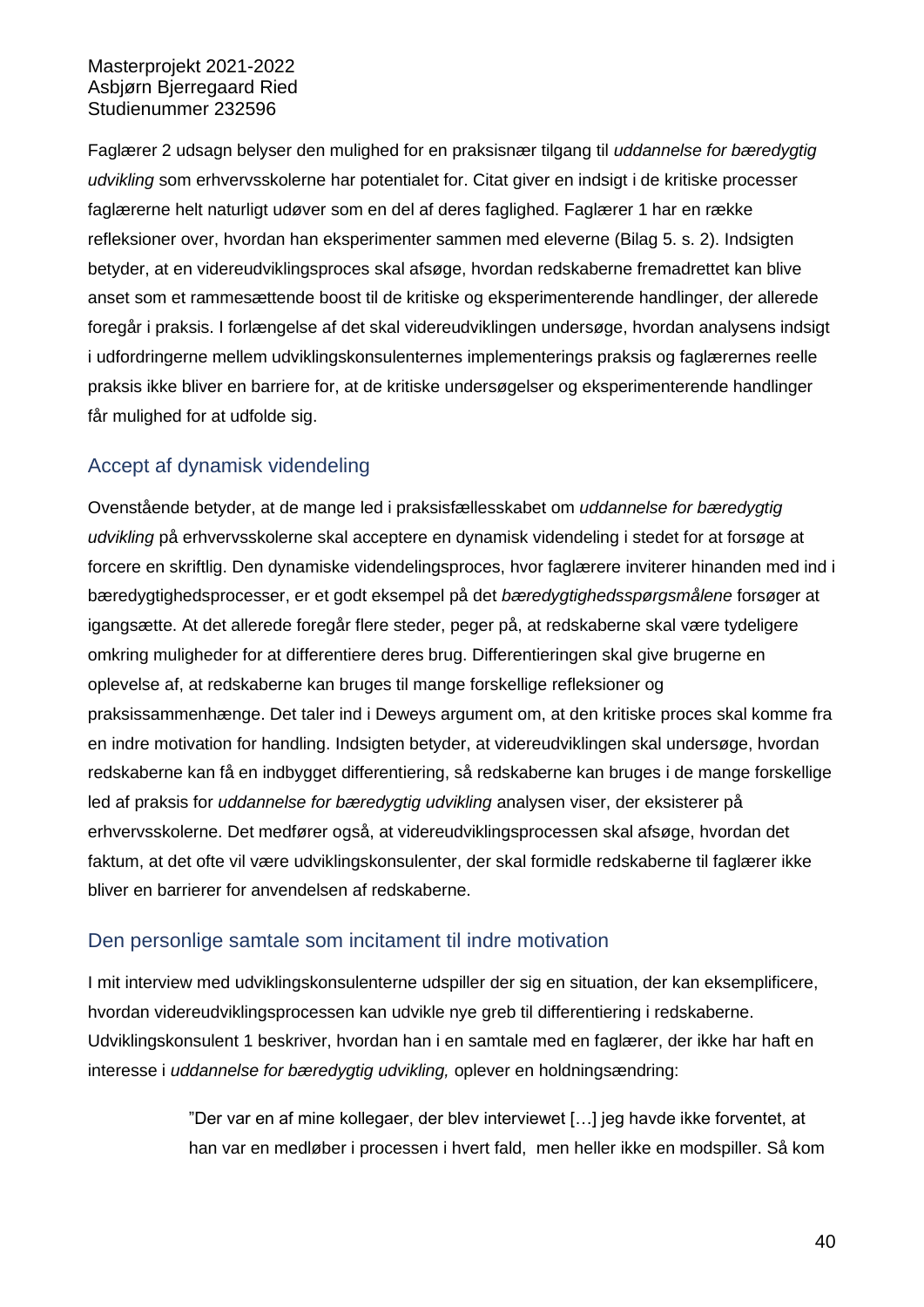han faktisk til mig halvanden måned senere og sagde: Udviklingskonsulent 1, det var en øjenåbner for mig det der interview, hvor er det bare spændende. Jeg er sådan helt tændt for det her arbejde og den her proces " (Bilag 4. s. 9).

Udviklingskonsulent 1 refererer her til en faglærer, der blev interviewet i forbindelse med Ungdomsbyens undersøgelse af faglærerens forståelse af bæredygtighed foretaget i forbindelse med *projekt Lokal til Global: Udvikling af bærerdygtigheds didaktik på tværs*. I forlængelse af ovenstående citat udbryder Udviklingskonsulent 1 "Jeg fik den vildeste ide i mit hoved, så jeg sidder og er i gang med at skrive ned (Bilag 4. s. 10). Udviklingskonsulent 2 følger op:

> "Altså jeg bliver meget inspireret af vores samtale lige nu om det mundtlige, og det her med det, altså, at lærerne har været så inspireret af at blive interviewet for eksempel. Altså, at måske skulle man prøve at tænke i nogle sessions one-on-one" (Bilag 4. s. 10).

Til det vifter udviklingskonsulent 1 med sin seddel. De har fået samme ide. Handlingsforløbet er et eksempel på *refleksion-i-handling* og peger på den personlige samtale som motivation til kritisk refleksion og *uddannelse for bæredygtig udvikling*. Situationen betyder, at en videreudviklingsproces kan afsøge, om den personlige samtale som differentieringsgreb, kan styrke udviklingskonsulenters facilitering af redskaberne, og den derfor skal inkorporeres i redskaberne.

## <span id="page-45-0"></span>Den kritiske refleksion foregår i udviklingsleddet

Analysen peger på, at udviklingskonsulenternes brug af redskaberne har medført kritisk refleksion over deres forståelse af bæredygtighed samt deres implementeringsprocesser. Det kan tilskrives, at de jf. deres stilling har mere tid og ressourcer end faglærerne. Deres refleksioner peger på, at operationalisering af deres kritiske refleksioner om *uddannelse for bæredygtig udvikling* som deres primære udfordring. Indsigten betyder, at en videreudviklingproces skal undersøge, hvordan redskaberne bedre kan facilitere en proces, hvor andre fagligheder end de tiltænkte undervisere får en oplevelse af at kunne oversætte de refleksioner redskaberne fordrer i praksis.

## <span id="page-45-1"></span>**Delkonklusion**

Analysen peger på, at redskaberne motiverer til kritisk refleksion og eksperimenterende handlinger i udviklingsleddet, men ikke i underviserleddet. Det betyder, at en videreudviklingsproces skal for det første undersøge, hvordan redskaberne kan understøtte den eksperimenterende og kritiske praksis analysen viser faglærerne arbejder i. For det andet afsøge hvordan differentiering kan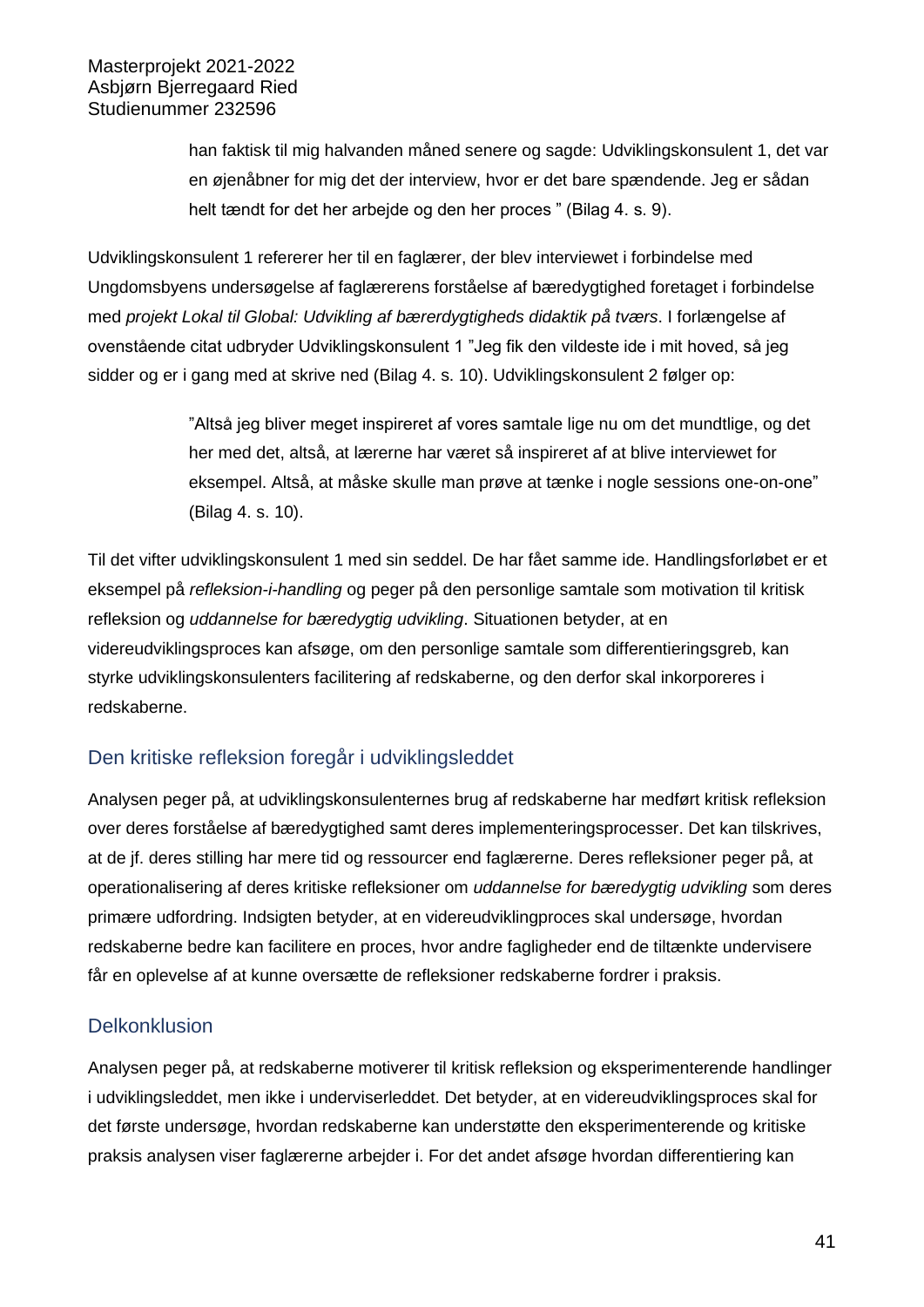indbygges i redskaberne, så de kan anvendes af flere forskellige fagligheder på flere forskellige niveauer. For det tredje kortlægge hvordan erhvervsskolernes organisering, der betyder, at udviklingskonsulenter bliver et mellemled mellem redskaberne og faglærerne, kan bruges aktivt til at styrke redskaberne.

# <span id="page-46-0"></span>**Diskussion**

I det følgende afsnit vil jeg diskutere, hvordan analysen kan bruges i det brede praksisfællesskab om *uddannelse for bæredygtig udvikling*. Indledningsvis vil jeg argumentere for, at analysens indsigt i implementeringspraksis er vigtigt, hvis man skal forstå, hvordan materialer og redskaber til *uddannelse for bæredygtig udvikling* kan skabe reel værdi for målgruppen. Efterfølgende vil jeg diskutere, hvorfor iterative læringsloops, som dem faglærerne i analysen berører, kan være den bedste metode til at synliggøre *bæredygtig udvikling* for elever og undervisere. Afslutningsvist vil jeg diskutere om faglærernes behov for strukturel support til bæredygtighed i fx bekendtgørelserne kan tilgodeses ved at inddrage erhvervslivet og civilsamfundet.

# <span id="page-46-1"></span>Forståelse for implementering som nøgle til udspredelse

Analysen afdækker den kendte udfordring med at få nye undervisningsvisioner fra strategimøderne ud til underviserne. Analysen nuancerer det problem ved at give indsigt i, hvordan udviklingskonsulenterne, der jf. deres stilling har adgang til og bliver præsenteret for nye redskaber og materialer først, agerer mellemled mellem vision og praksis. Hvis man accepterer, at udviklingskonsulenterne repræsenterer et mellemlederlag, der eksisterer på mange uddannelsesinstitutioner, bliver udviklere som Ungdomsbyen m.fl. nødt til at indtænke dem i designprocessen. Det betyder, at materialer og redskaber skal have en differentieringsmulighed, der gør modtagerleddet (udviklingskonsulenterne) i stand til at operationalisere materialer og redskaber til deres unikke lokale kontekst. Det indebærer at udviklerne skal tænke bredt i sammenhænge, hvis deres outputs skal have størst mulig reach. Som så meget andet omfavner *uddannelse for bæredygtig udvikling* også dette. Det ligger i begrebet, at alle skal være med i udviklingen. Indenfor *bæredygtig udvikling* hedder det *The Whole School Approach* (Unesco 2016). Tilgangen omfavner sammenhængen i *uddannelse for bæredygtig udvikling* og opfordrer til, at initiativerne altid tænkes i brede fællesskaber og på den måde involverer alle fra eleverne til det administrative personale. Hvis redskaber og materialer fremadrettet udvikles inden for dette perspektiv, kan man måske undgå situationer, der efterlader modtagerleddet forvirret og i forlængelse af det efterlader ubrugte redskaber og materialer. Det omfavnende fokus kan på sigt styrke læreprocessen for både udviklere og brugere, da begge parter tvinges til at tænke i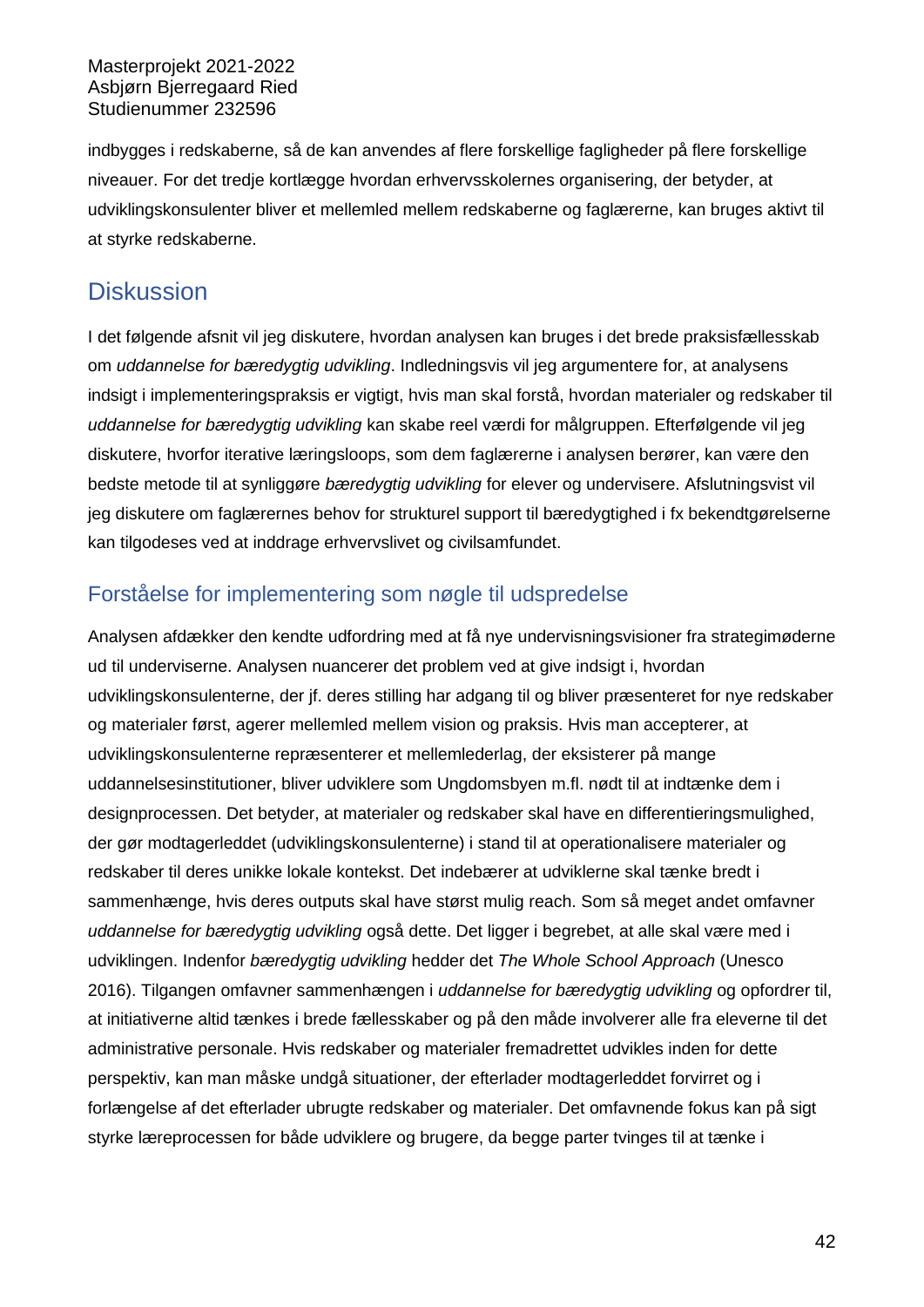sammenhænge, hvilket træner de kompetencer, der er understøtter *uddannelse for bæredygtig udvikling*. Udfordringen bliver, at alle professionelle fællesskaber er forskellige, så udviklere skal designe redskaber og materialer, der er generelle nok til at invitere mange forskellige fagligheder ind i lokalt forankrede processer, der tager udgangspunkt i brugernes virkelighed. Organisationer som Ungdomsbyen, Mellemfolkeligt Samvirke og Cora 2030 skolerne m.fl., der er alle søger at hjælpe danske uddannelsesinstitutioners *bæredygtige omstilling* bliver nødt til at løse denne udfordring, ellers kan man påstå at organisationernes arbejde i sig selv ikke er bæredygtigt.

## <span id="page-47-0"></span>Det undersøgende som nøglen til synlighed

Analysen pegede på, hvordan faglærerne havde et behov for, at bæredygtighed blev synliggjort for dem i deres praksis og for deres elever. Perspektivet er vigtigt at huske på, når man prøver at udvikle generelle processer for *uddannelse for bæredygtig udvikling*. Denne lokale synliggørelse skal også jf. analysen være multimodal, hvis man vil favne bredt. Perspektivet giver mening i *uddannelse for bæredygtig udvikling*, der jf. Dewey skal tage udgangspunkt i ens egen virkelighed, men det gør det svært at udvikle materialer og redskaber, der kan garantere synlighed i en bestemt kontekst. Her kan man lade sig inspirere af det elevfokus som faglærerne har i min analyse. Ved at indgå i lærende processer, hvor undervisere accepterer, at de skal lærer sammen med eleverne, kan man skabe iterative læringsloops, hvor elever og lærere i fællesskab undersøger *bæredygtig udvikling*. Der findes allerede eksempler på dette. NEXT i København arbejder med læringsloops, hvor elever, lærere og eksperter workshopper sammen i forsøget på at lave verdens første bæredygtige tømreruddannelse (NEXT 2021). Hvis man fremadrettet konceptualiserede læringsloop i overensstemmelse med *Whole School Approach-*perspektivet kan det give et redskab, der eksternaliserer bæredygtighedsprocesserne.

# <span id="page-47-1"></span>Samfundet som driver

Det sidste perspektiv, jeg vil diskutere er, hvordan man kan drage samfundet ind i bæredygtighedsdiskussionen ude på erhvervsskolerne. Analysen viser, hvordan faglærerne mangler struktur fra ledelse og bekendtgørelser. Der er mulighed for, at faglærer sammen med de faglige udvalg selv sætter bæredygtige målsætninger baseret på, hvad markedet og kunderne efterspørger. I min indledning beskrev jeg, hvordan byggemarkedet Starks kunder har rykket sig markant på bare et år. Samme udvikling ser man i mange andre dele af industrien (DI 2022). Det præsenterer en mulighed for at researche, hvor og hvordan bæredygtige løsninger bliver brugt og efterspurgt. Det kan være udgangspunktet for en proces, hvor man arbejder sig tilbage fra kunder og marked til faglærerne. Denne omvendte model kan være med til at skabe den praksisnære ramme, som faglærerne efterspørger. Det vil også være muligt at undersøge de processer, der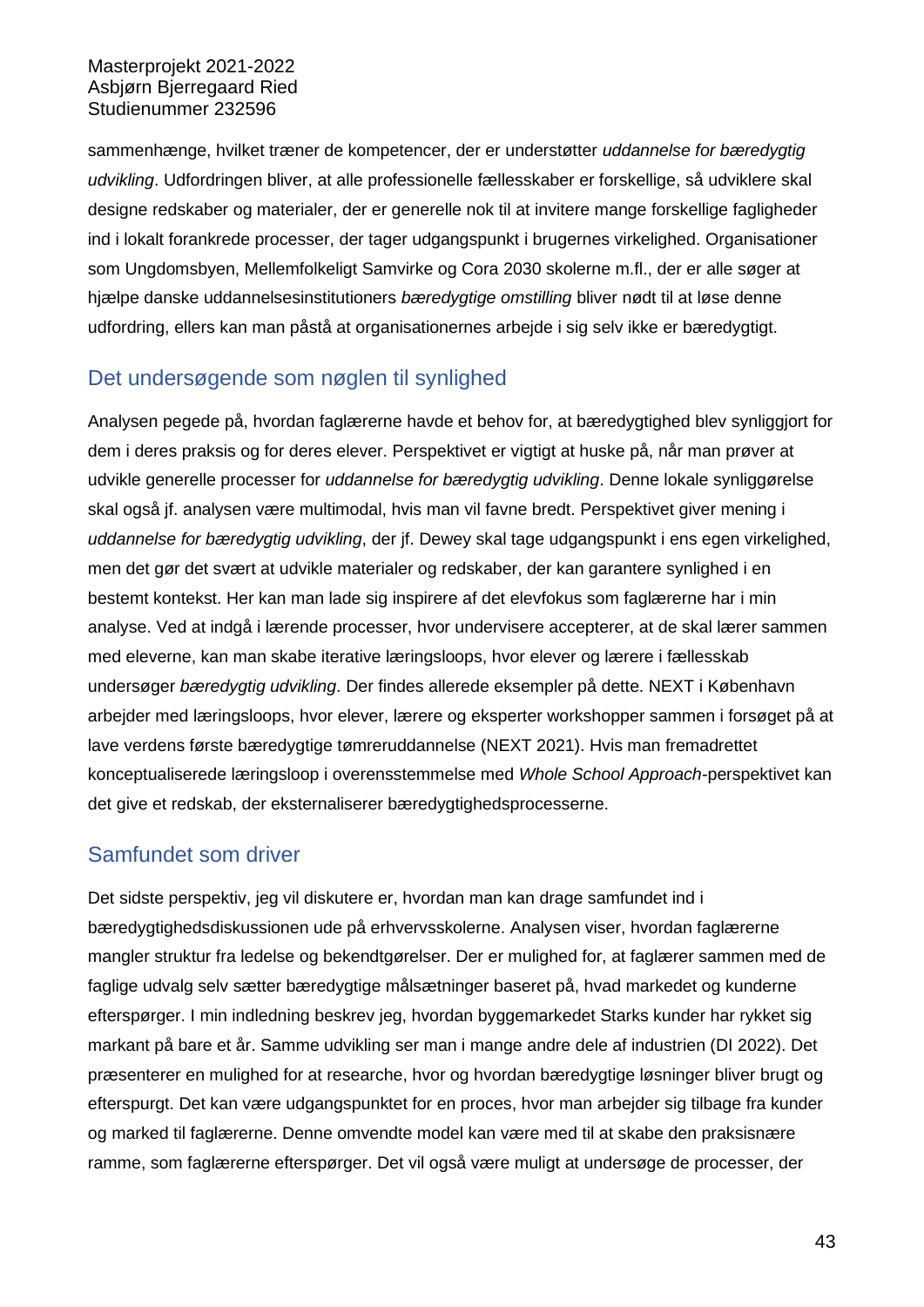ligger bagved de bæredygtige krav og på den måde håndgribeliggøre de kompetencer, der er nødvendige for at kunne agere på det fremtidige bæredygtige arbejdsmarked. I et bredt perspektiv på *uddannelse for bæredygtig udvikling* matcher sådan en proces den pragmatiske læreproces, hvor man engagerer sig i feltet, afsøger på en fælles præmis, hvad der er vigtigt og udvikler løsninger til dette. Det understreger potentialet i den pragmatiske tilgang for *uddannelse for bæredygtig udvikling*.

# <span id="page-48-0"></span>**Delkonklusion**

Redskaber og materialer, der er en del af *uddannelsen for bæredygtig udvikling,* skal designes til brug af flere led, hvis de skal bruges i praksis. Det fordrer en accept af, at nye materialer og redskaber altid vil indgå i praksis med flere faglige lag. Ved at tænke flere led ind i udviklingen af materialer og værktøjer, kan man omfavne barrieren og gøre den til en mulighed for at skabe bæredygtige løsninger. Inspiration til dette kan hentes i publikationer om *The Whole School Approach*. Det vil altid være en udfordring at udvikle generelle værktøjer og materialer til specifikke kontekster, og derfor kan der eksperimenteres med undersøgende læringsloops, der eksternaliserer de usynlige processer i *uddannelse for bæredygtig udvikling*. En måde at skabe struktur for aktuelle udviklingsprocesser og potentielle læringsloops for *uddannelse for bæredygtig udvikling* er at tage udgangspunkt i, hvordan industrien og kunderne producerer og forbruger bæredygtigt. Den indsigt kan bruges som rammesætning til undervisningsaktiviteter i *uddannelse for bæredygtig udvikling* på uddannelsesinstitutionerne.

# <span id="page-48-1"></span>Konklusion

Jeg vil i det følgende afsnit konkludere på min undersøgelse. Indledningsvis vil jeg redegøre for, hvordan min undersøgelse har udviklet viden, der besvarer min problemformulering. Efterfølgende vil jeg konkludere på, om hvordan den metode og teori jeg har anvendt, har påvirket undersøgelsen. Afslutningsvis vil jeg konkludere på brugen af pragmatismen som videnskabsteoretisk udgangspunkt for min undersøgelse.

# <span id="page-48-2"></span>Læringsredskaber i en kompleks praksis

Ungdomsbyens læringsredskaber *bæredygtighedsspørgsmålene* og *lærerens planlægningsredskab* er blevet anvendt i en kompleks praksis for *uddannelse for bæredygtig udvikling* på Mercantec. Brugen af læringsredskaberne er blevet styret af, at udviklingskonsulenter som mellemled har haft ansvaret for at implementere *uddannelse for bæredygtig udvikling*, og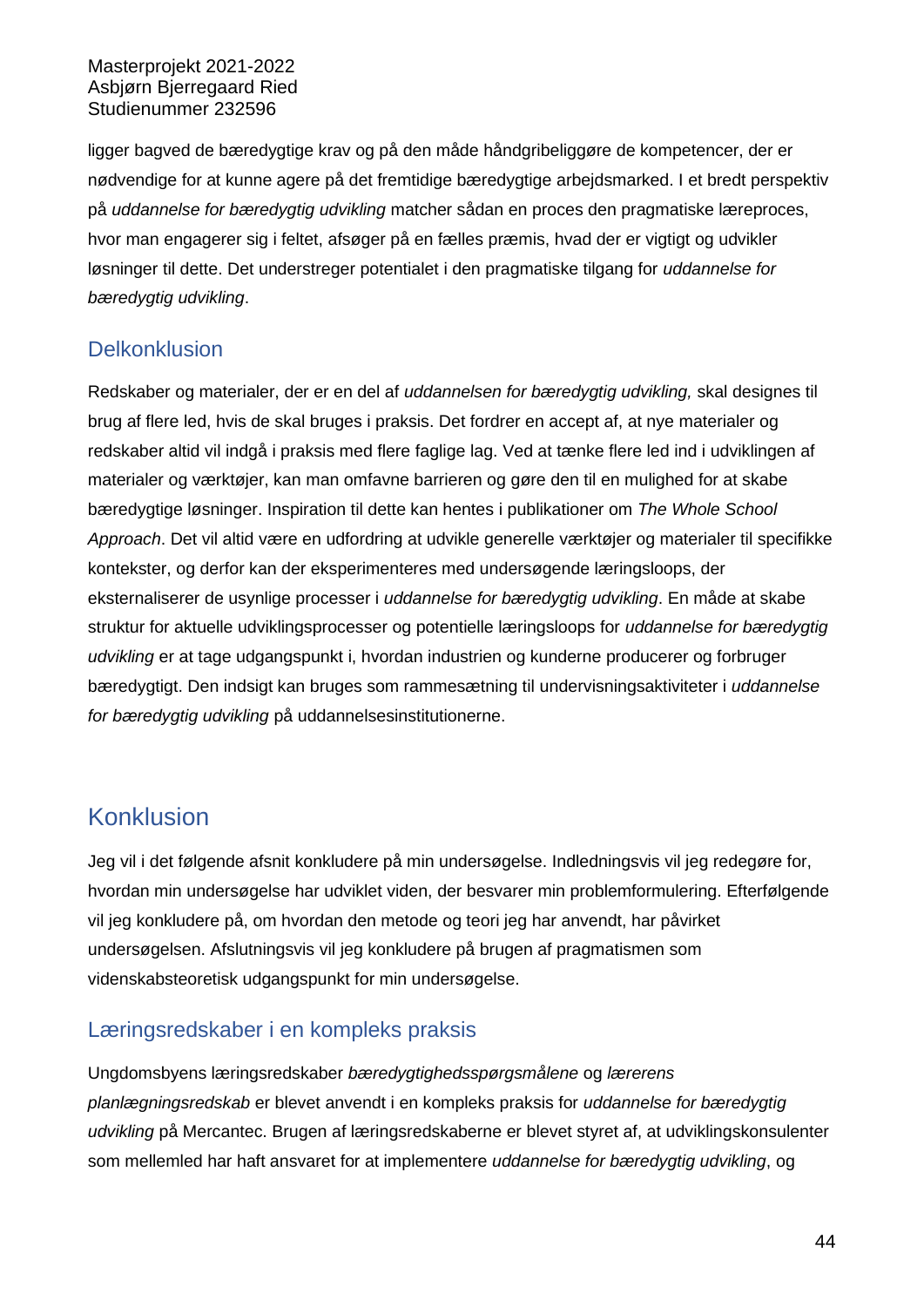derfor brugen af redskaberne til Mercantecs faglærere. Forståelse for, hvordan redskaberne er blevet brugt, er derfor afhængig af indsigt i brugernes praksis. Udviklingskonsulenternes implementeringspraksis er styret af skriftlig dokumentation, hvilket udgør en barriere for faglærerne, der ikke forbinder dette med *uddannelse for bæredygtig udvikling* og derfor redskaberne. Faglærerne arbejder autonomt med *uddannelse for bæredygtig udvikling*. Udviklingskonsulenterne oplever det som en udfordring, fordi de anser faglærernes processer som manglende indsigt i den flerdimensionelle forståelse for bæredygtighed. I den aktuelle praksis på Mercantec betyder det, at udviklingskonsulenterne bruger redskaberne til at synliggøre deres processer for *uddannelse for bæredygtig udvikling*. Redskaberne bliver brugt til at nuancere deres egen forståelse for *bæredygtig udvikling* og som afsæt for deres egne implementeringsindsatser. Udviklingskonsulenterne bruger redskaberne på en måde, der skaber motivation og handlelyst. Udviklingskonsulenterne bruger ikke redskaberne i deres processer med faglærerne eller giver redskaberne til faglærerne. Dette begrunder de med, at faglærerne ikke besidder den forståelse for flerdimensionel bæredygtighed, som de bedømmer er nødvendigt for at få en god oplevelse med redskaberne. Faglærerne har ikke brugt redskaberne, men har deltaget i processer, der er udformet med udgangspunkt læringsredskaberne. Når faglærerne bliver præsenteret for redskaberne, tegner der sig et billede af, at eksisterende arbejdsgange, manglende tid og en konventionel forståelse af bæredygtighed som primær miljømæssig, udfordrer brugen af redskaberne.

# <span id="page-49-0"></span>Betydning for videreudvikling

Analysen af respondenternes *ubestemte zoner for praksis* peger på forståelsen af flerdimensionel bæredygtighed som den største udfordring i integrationen af *uddannelse for bæredygtig udvikling* og derfor brugen af redskaberne. Det betyder, at en videreudviklingsproces bliver nødt til at gentænke, hvordan redskaberne kan facilitere refleksion om flerdimensionel bæredygtighed med udgangspunkt i brugernes praksis. Analysen betyder, at videreudviklingen af redskaberne skal have fokus på at synliggøre, hvordan brugerne operationaliserer de kritiske refleksioner, redskaberne jf. analysen har potentialet til at skabe, i praksis. Det indebærer fokus på, hvordan redskaberne bedre kan understøtte den kritiske og eksperimenternede praksis, der eksisterer i underviserleddet. Analysen betyder, at videreudviklingsprocessen skal undersøge, hvordan redskaberne kan bruge differentiering som metode til at øge anvendeligheden af redskaberne en praksis, der består af flere forskellige fagligheder. Analysen peger desuden på, at en udviklingsproces skal have et multimodalt fokus, da de aktuelle iterationer af redskaberne bliver anset for skriftlige og dokumenterende.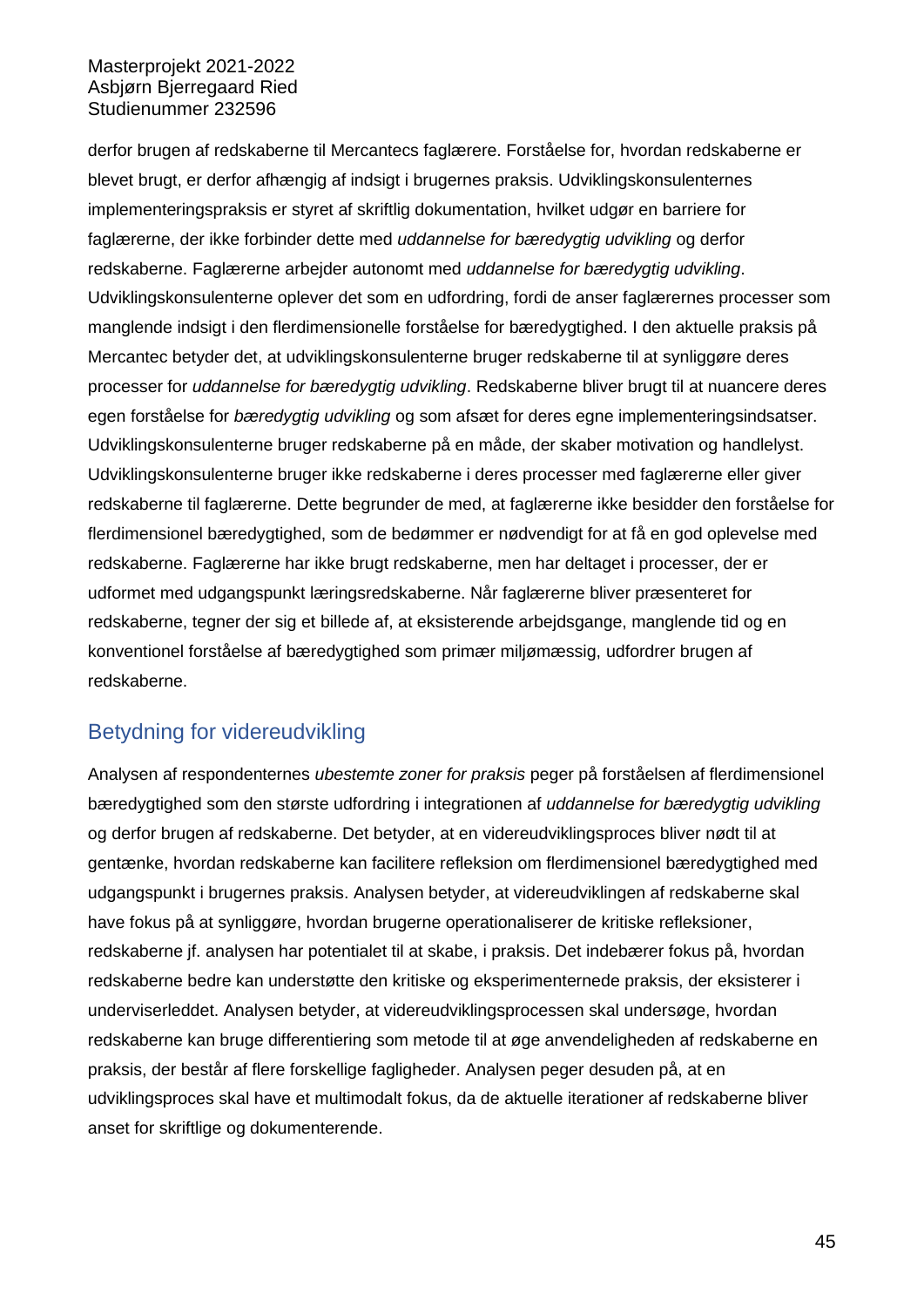# <span id="page-50-0"></span>Fælles udgangspunkt

Den kritiske case og de kvalitative interviews har medført emperisk materiale, der har givet et unikt indblik i den praksis, Ungdomsbyens læringsredskaber forsøger at påvirke. Metoden har været unik til at belyse de forhold, som man må antage mange nye redskaber og materialer skal operere under i praksis. Brugen af Schön i min analyse har nuanceret min forståelse for den kontekst, der udgør praksis for anvendelse af redskaberne, hvilket har medført, at jeg har kunnet udvikle en relevant og praksisnær analyse af anvendelsen. Ved at eksternalisere de arbejdsprocesser, der styrer Mercantec arbejdsprocesser for *uddannelse for bæredygtig udvikling,* har jeg udviklet en kompleks og konteksttro viden om, hvordan redskaberne indgår og kan indgå i processer for *uddannelse for bæredygtig udvikling*. Ved at analysere empirien med Deweys erfaringsbaserede læringsteori som rammesætning, har jeg identificeret udviklingsområder, der styrker en videreudviklingsproces.

# <span id="page-50-1"></span>Pragmatisme som driver for reel udvikling

Den pragmatiske arbejdsproces har medvirket til, at jeg har udviklet praksisnær og brugbar viden til både de deltagende faglærere- og udviklingskonsulenter, til Ungdomsbyen og det brede praksisfællesskab for *uddannelse for bæredygtig udvikling*. Ved at engagere mig med genstandsfeltet for undersøgelsen, har jeg udviklet en unik forståelse for, hvad lokal kontekst betyder for *bæredygtige udviklingsprocesser*. Den pragmatiske tilgang udvikler lige præcist den kontekstafhængige viden, der skal til for at kunne lave løsninger, der forstår og bruger sammenhænge som et redskab. Som en metarefleksion træner den pragmatiske tilgang både genstandsfeltet for undersøgelsen og forskerens kritiske kompetencer, hvilket i sig selv skubber dagsordenen *uddannelse for bæredygtig udvikling* fremad.

# <span id="page-50-2"></span>**Perspektivering**

I den følgende perspektivering vil jeg redegøre for, hvordan undersøgelsens resultater kommer til at indgå i Ungdomsbyens arbejde med *uddannelse for bæredygtig udvikling.*

Undersøgelsen har medvirket til at, vi fremadrettet vil arbejde med differentiering som et parameter i udvikling og videreudvikling af outputs til *uddannelse for bæredygtig udvikling*. Det kommer i forlængelse af, at undersøgelsen viser, hvor stor en rolle udviklingskonsulenterne har for implementering af nye redskaber og materialer. Den indsigt betyder, at vi i Ungdomsbyen kommer til at fokusere på, hvordan man bruger det aktivt i *uddannelse for bæredygtig udvikling*. I udviklingen af det perspektiv vil vi bruge det danske verdensmålsskolenetværk, som vi i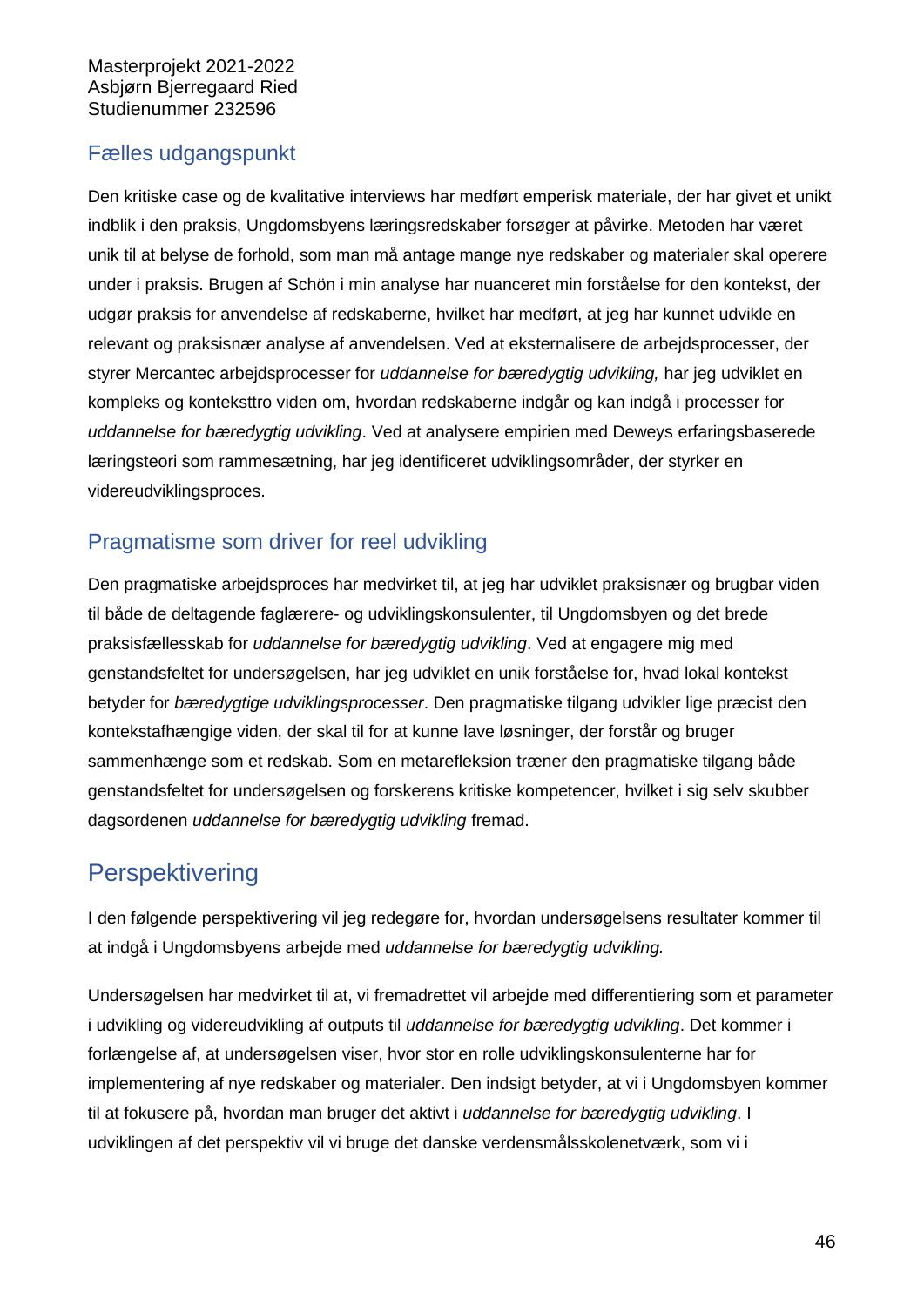Ungdomsbyen administrerer (UNESCO-ASP 2022). Netværket består af 84 uddannelsesinstitutioner, hvoraf 20 er erhvervsuddannelser. Netværket består på denne måde både af erhvervsskolernes udviklingskonsulenter og faglærere. I et samarbejde kan vi undersøge, hvordan man kan bruge organisering som et værktøj i stedet for en barriere i *uddannelse for bæredygtig udvikling*. I forhold til *projekt lokal til global: udvikling af bæredygtigheds didaktik på tværs* vil denne undersøgelse blive brugt som oplæg til at styrke de lokale indsatser på erhvervsskolerne. Undersøgelsens indsigter og nuancering af forholdene for *uddannelse for bæredygtig udvikling* antages at kunne styrke de 12 didaktiske output, som projektet skal levere frem til sommeren 2022. Undersøgelsen vil desuden være grundlæggende for, hvordan vi i Ungdomsbyen vil arbejde med 2. udgave af kataloget *kompetent til bæredygtighed på erhvervsskoler og -gymnasier* i foråret 2022, her vil den pragmatiske tilgang til interviews og udvikling sikre, at vi i Ungdomsbyen udvikler eksempler, materialer og redskaber, der har en reel værdi for modtageren. Erfaringerne med den pragmatiske arbejdsmetode i udviklingsprocesser for *uddannelse for bæredygtig udvikling* vil blive delt i det førnævnte verdensmålskolenetværk og det brede praksisfællesskab om *uddannelse for bæredygtig udvikling*.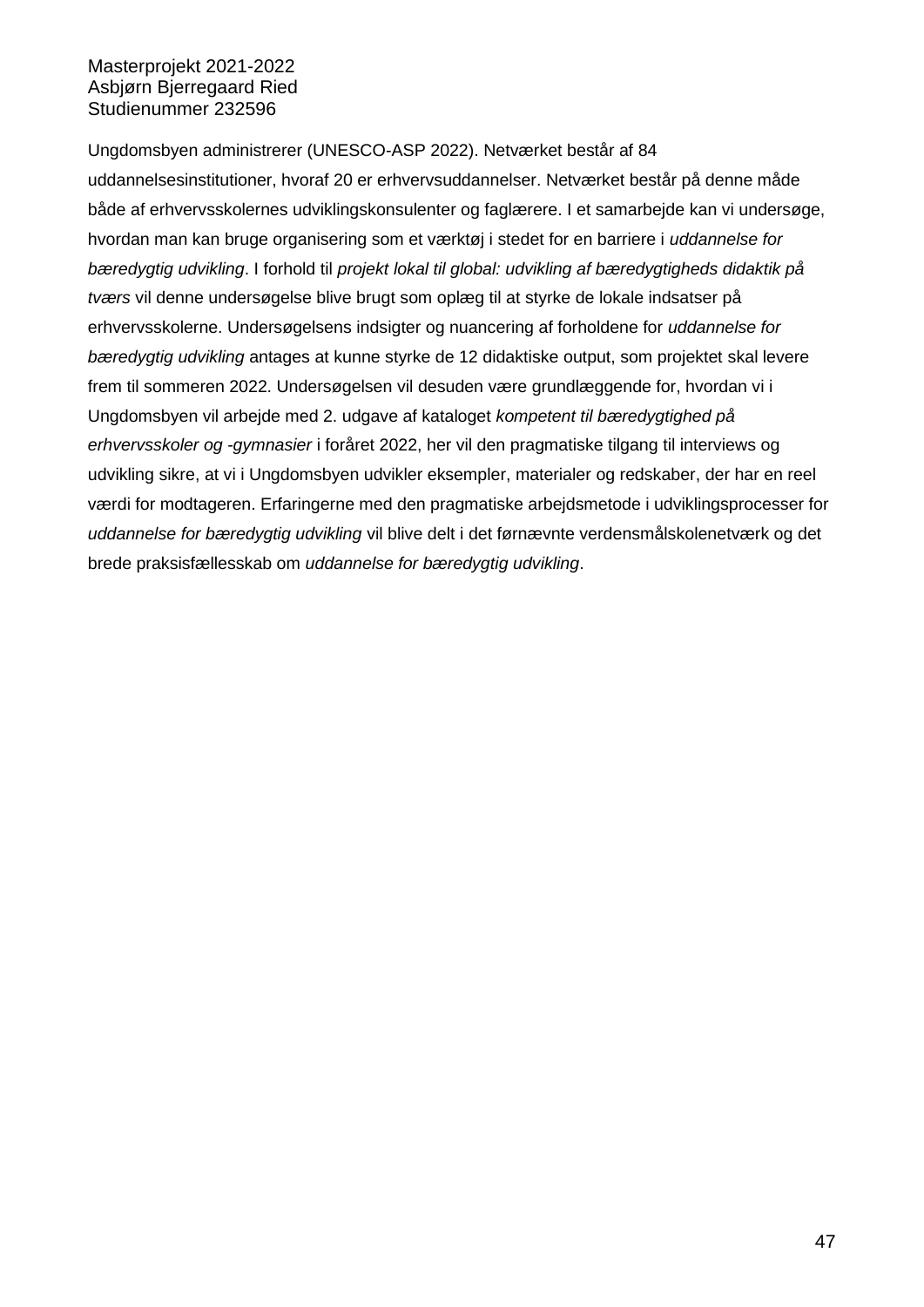# <span id="page-52-0"></span>**Litteraturliste**

Burns, H. (2019). Teaching Sustainability: Recommendations for Best Pedagogical Practices. Portland State University, Portland Oregon.

Danske erhvervsskoler og -Gymnasier (2019) FN`s verdensmål giver en god ramme og retning for at arbejde med bæredygtighed, globalisering og dannelse – Undersøgelse om FN`s verdensmål på erhvervsskolerne. Lokaliseret på [https://deg.dk/sites/deg.dk/files/media/document/190405\\_Undersoegelse\\_om\\_FNs\\_verde](https://deg.dk/sites/deg.dk/files/media/document/190405_Undersoegelse_om_FNs_verdensmaal_paa_erhvervsskolerne.pdf) [nsmaal\\_paa\\_erhvervsskolerne.pdf](https://deg.dk/sites/deg.dk/files/media/document/190405_Undersoegelse_om_FNs_verdensmaal_paa_erhvervsskolerne.pdf)

Dewey, J. (1925-1953) John Dewey. The later works, 1925-1954. Volume 5: 1929-1930. Construction and Criticism p. 125 – 143. Illinois: Southern Illinois University

Dansk Industri (2022). *Bæredygtighed. Lokaliseret den. 14 januar 2022 på: <https://www.danskindustri.dk/politik-og-analyser/di-mener/baredygtighed/>*

Elkjær, B (2009) Pragmatism: A learning theory for the future.I Illeris, K (red.), Contemporary theories of learning: Learning theorists … in their own words. Onxon, England. Taylor & Francis, s 74-89.

Flyvbjerg, B. (2010) *Fem misforståelser om casestudiet*. i S Brinkmann & L Tanggaard (red), *Kvalitative metoder: En grundbog.* 2. udg, Hans Reitzels Forlag, København, s. 463- 487.

Iloveglobalgoals & Epinion. (2021) IWorkGlobalGoals Unges krav til fremtidens arbejdsplads. Lokaliseret den 14. december 2021 på [https://deg.dk/fileadmin/2.\\_Aktuelt/1.\\_Fokus/Verdensmaal/Materiale\\_til\\_plakat/I\\_Work\\_Glo](https://deg.dk/fileadmin/2._Aktuelt/1._Fokus/Verdensmaal/Materiale_til_plakat/I_Work_Global_Goals_-_Hovedrapport.pdf)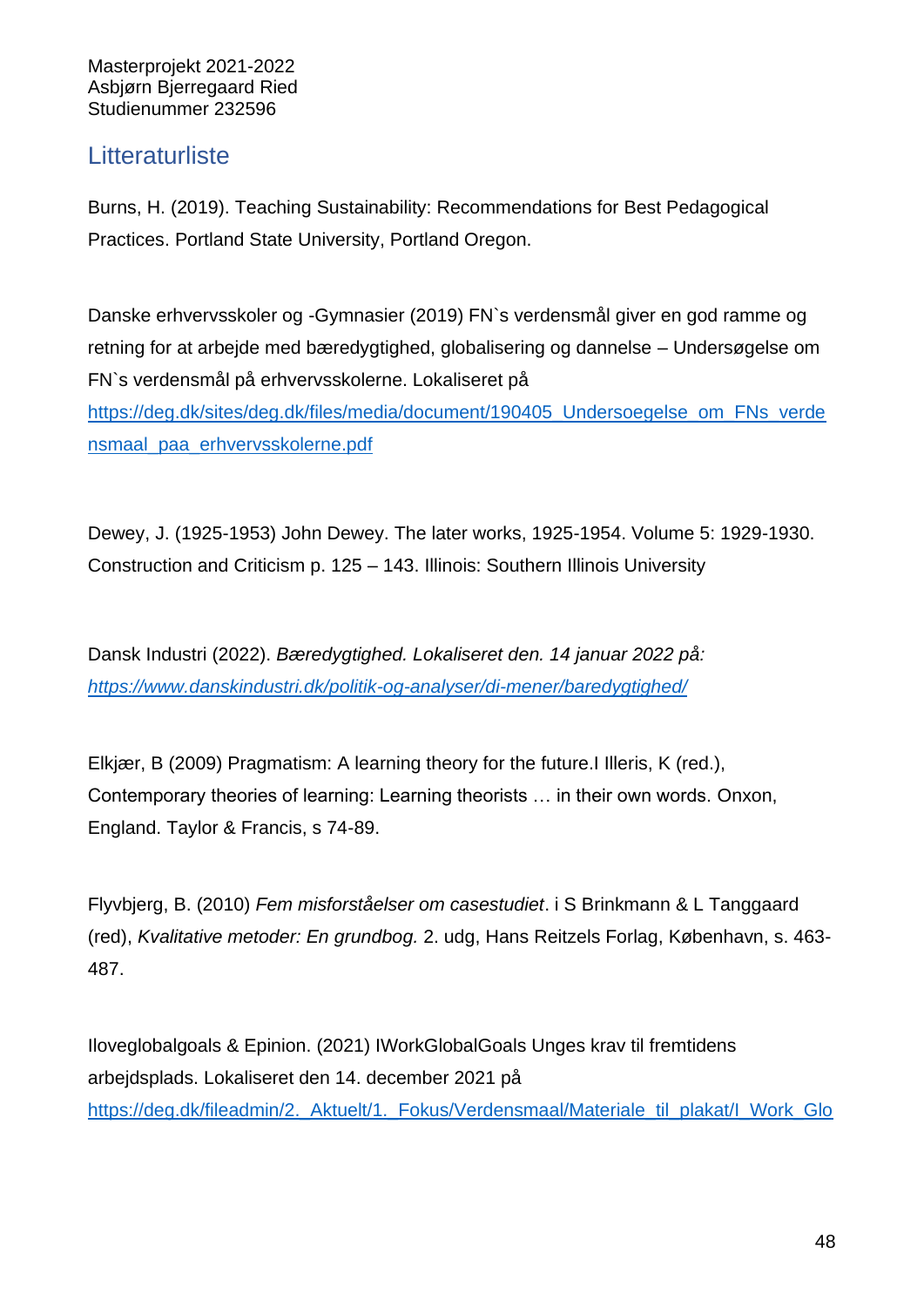bal Goals - Hovedrapport.pdf

Kristensen, S. (2010) *Kvalitative analyse redskaber.* i S Brinkmann & L Tanggaard (red), *Kvalitative metoder: En grundbog.* 2. udg, Hans Reitzels Forlag, København, s 447-462.

Lund, B. (2020) 'Bæredygtighedspædagogik og handlekompetence – et velkommen tilbage til 70erne?', Forskning og Forandring, bind 3, nr. 2, s. 47 -68.

Mercantec (2022) *EUD.* Lokaliseret den 8. januar 2022 på: <https://www.mercantec.dk/uddannelser/eud>

Olsen, F. (2019) Uddannet til bæredygtighed - En ny fortælling om erhvervsuddannelserne. Lokaliseret den 28. maj 2021 på: [https://www.unesco.dk/-](https://www.unesco.dk/-/media/filer/unesco/pdf/apr/200408-fuld-rapport-ungdomsbyen-uddannet-til-baeredygtighed-en-ny-fortaelling-om-erhvervsuddannelser.pdf) [/media/filer/unesco/pdf/apr/200408-fuld-rapport-ungdomsbyen-uddannet-til](https://www.unesco.dk/-/media/filer/unesco/pdf/apr/200408-fuld-rapport-ungdomsbyen-uddannet-til-baeredygtighed-en-ny-fortaelling-om-erhvervsuddannelser.pdf)[baeredygtighed-en-ny-fortaelling-om-erhvervsuddannelser.pdf](https://www.unesco.dk/-/media/filer/unesco/pdf/apr/200408-fuld-rapport-ungdomsbyen-uddannet-til-baeredygtighed-en-ny-fortaelling-om-erhvervsuddannelser.pdf)

Olsen, F & Ragan, D. (2021) *Erfaringer fra pilotprojektet "Lærlinge for bæredygtighed*. Lokaliseret d. 13. januar 2022 op: [https://rce-denmark.dk/wp](https://rce-denmark.dk/wp-content/uploads/2021/08/Erfaringer-fra-pilotprojektet-Laerlinge-for-Baeredygtighed.pdf)[content/uploads/2021/08/Erfaringer-fra-pilotprojektet-Laerlinge-for-Baeredygtighed.pdf](https://rce-denmark.dk/wp-content/uploads/2021/08/Erfaringer-fra-pilotprojektet-Laerlinge-for-Baeredygtighed.pdf)

Schön, D. (2017) Refleksion-i-handling. Illeris, K. red. 49 tekster om læring. Kap. 28. (2017). Frederiksberg: Samfundslitteratur.

Stark (2021) *Bæredygtigheds undersøgelse september/oktober 2021*. Lokaliseret d. 7. december 2021 på:<https://www.stark.dk/Baeredygtighed/Nyheder/Undersoegelse-2021>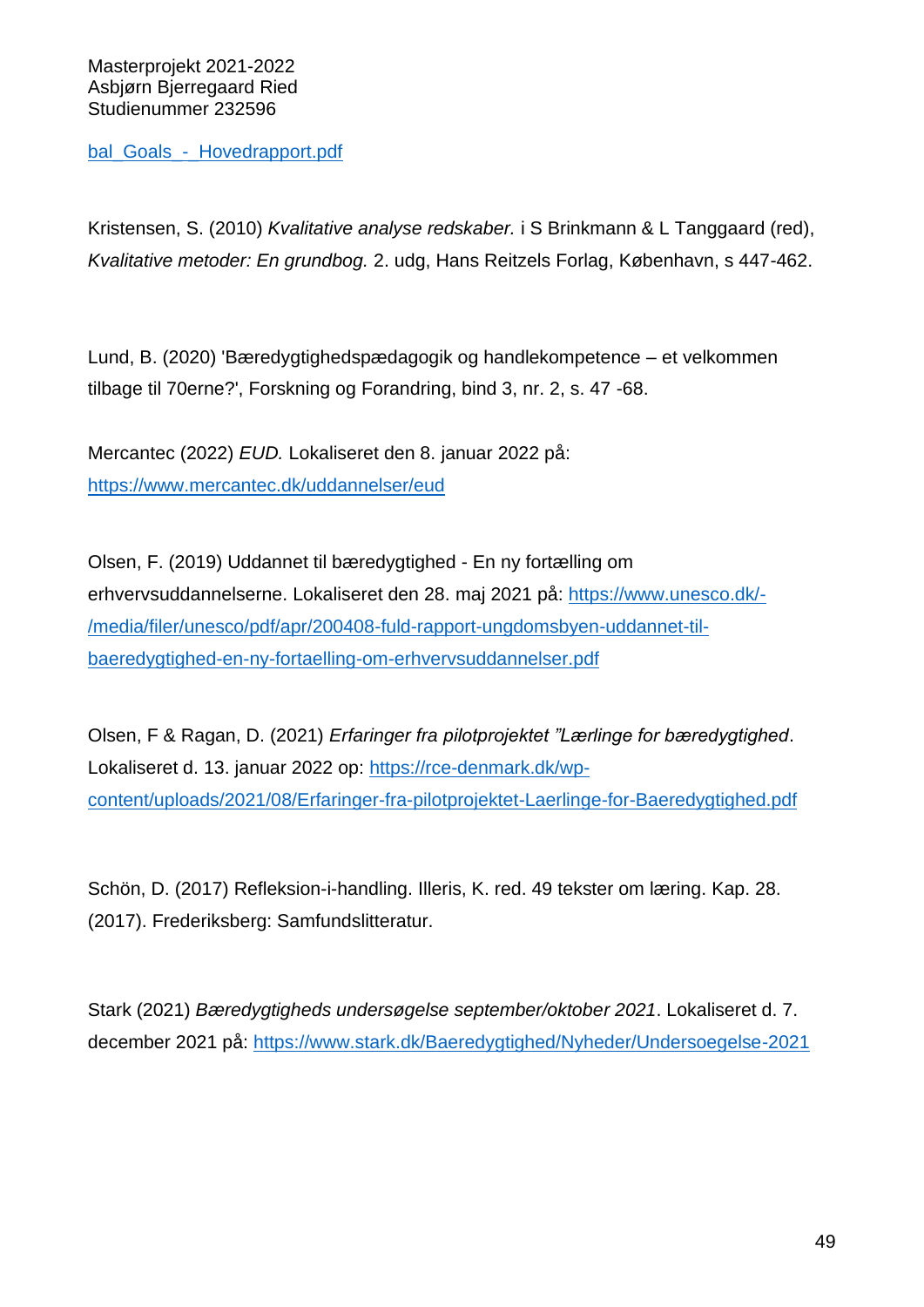Tanggaard, L & Brinkmann, S (2015) *Interviewet: Samtalen som forskningsmetode.* i S Brinkmann & L Tanggaard (red), *Kvalitative metoder: En grundbog.* 2. udg, Hans Reitzels Forlag, København, s. 29-53.

Tradium. (2020) Fra lokal til global - udvikling af bæredygtighedsdidaktik på tværs. Lokaliseret den 20. December 2021 [https://www.learnmark.dk/media/8612/fra-lokal-til](https://www.learnmark.dk/media/8612/fra-lokal-til-global-ansoegning-til-rm-uddannelsespulje-teknologipagt-og-baeredygtighed-tradium-12-maj-2020.pdf)[global-ansoegning-til-rm-uddannelsespulje-teknologipagt-og-baeredygtighed-tradium-12](https://www.learnmark.dk/media/8612/fra-lokal-til-global-ansoegning-til-rm-uddannelsespulje-teknologipagt-og-baeredygtighed-tradium-12-maj-2020.pdf) [maj-2020.pdf](https://www.learnmark.dk/media/8612/fra-lokal-til-global-ansoegning-til-rm-uddannelsespulje-teknologipagt-og-baeredygtighed-tradium-12-maj-2020.pdf)

Ungdomsbyen (2021) *Kickstart de 17 verdensmål på skolen.* Lokaliseret den 19. december på:<https://ungdomsbyen.dk/vare/ma%CC%8Al-i-verdensklasse/>

Undomsbyen (2021) *Erhvervsskoler og -gymnasier redskaber.* Lokaliseret den 29. december 2021 på: [https://unesco-asp.dk/erhvervsskoler-og-gymnasier/erhvervsskoler-og](https://unesco-asp.dk/erhvervsskoler-og-gymnasier/erhvervsskoler-og-gymnasier/#redskaber)[gymnasier/#redskaber](https://unesco-asp.dk/erhvervsskoler-og-gymnasier/erhvervsskoler-og-gymnasier/#redskaber)

Ungdomsbyen (2022) *Unesco verdensmålsskoler.* Lokaliseret den 14 januar 2022 på: <https://unesco-asp.dk/unesco-verdensmaalsskoler/>

United Nations. (1987) Report of the World Commission on Environment and Development: Our Common Future. Oxford: Oxford University Press, 1987.

Verdens bedste nyheder. (2022) *De 17 verdensmål*. Lokaliseret den 29. december 2021 på:<https://www.verdensmaal.org/>

VIA (2021) *21. århundredes kompetencer*. Lokaliseret den 7. januar 2022 på: [https://www.via.dk/efter-og-videreuddannelse/paedagogik-laering/21](https://www.via.dk/efter-og-videreuddannelse/paedagogik-laering/21-kompetencer?themes=B93F110E20674439AB335BD01C95C766) [kompetencer?themes=B93F110E20674439AB335BD01C95C766](https://www.via.dk/efter-og-videreuddannelse/paedagogik-laering/21-kompetencer?themes=B93F110E20674439AB335BD01C95C766)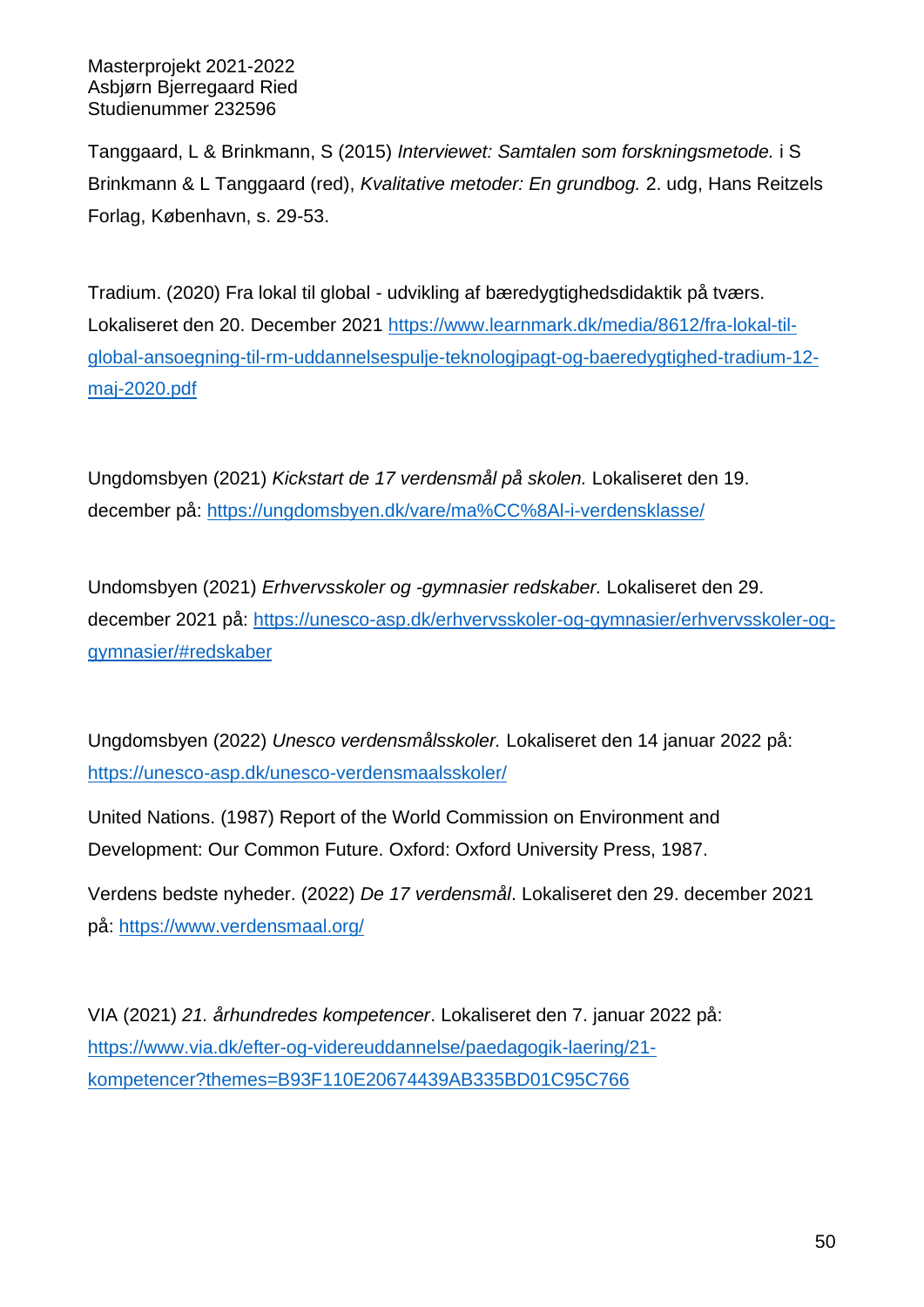Whyte, S. (1999) Pragmatisme: Akademisk og anvendt', *Tidsskriftet Antropologi*, bind 40, s. 129-138.

World's Largest Lesson (2022) *About us*. Lokaliseret den 7. januar 2022 på:

<https://worldslargestlesson.globalgoals.org/>